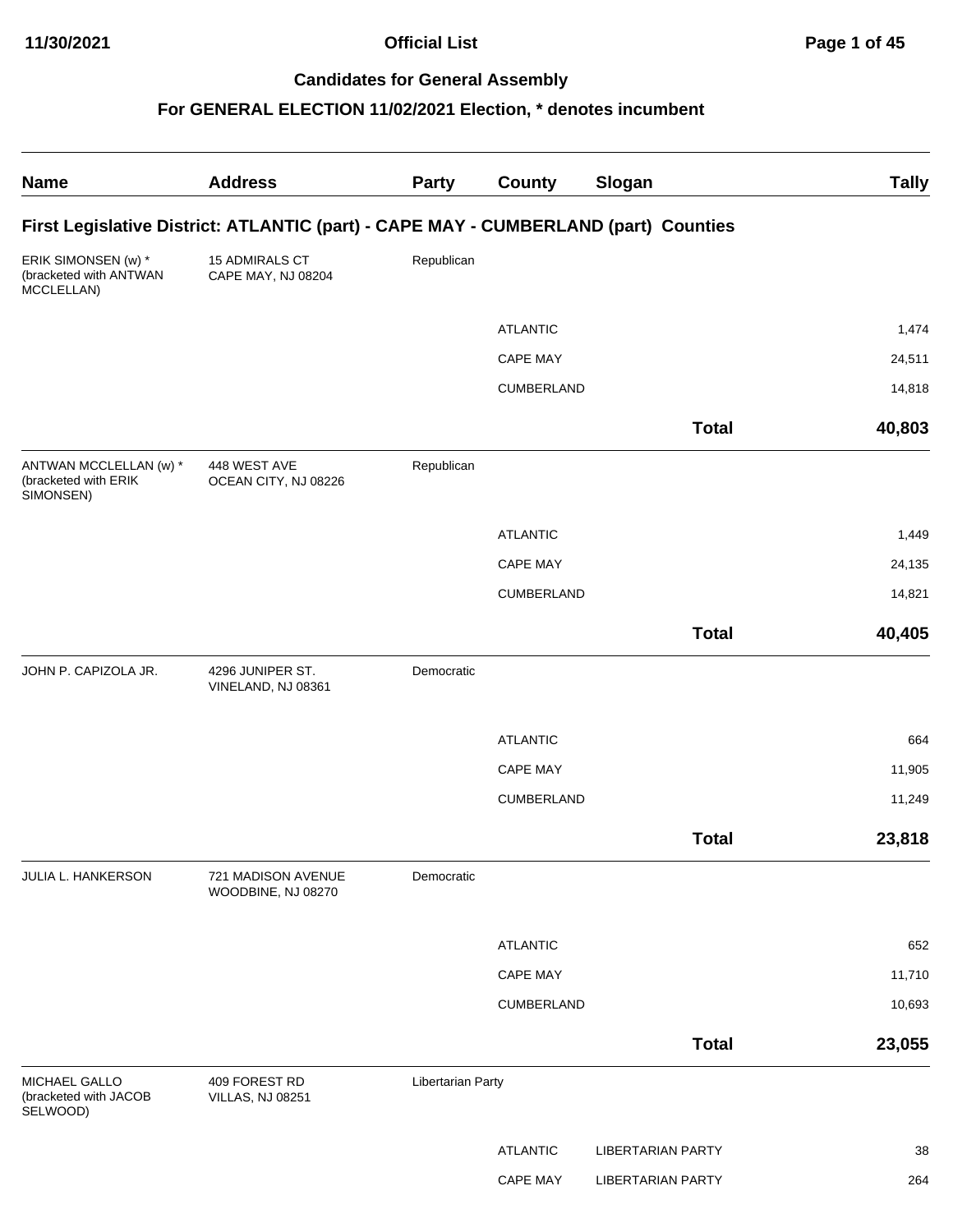**11/30/2021 Official List Page 2 of 45**

## **Candidates for General Assembly**

| <b>Name</b>                                               | <b>Address</b>                                                                      | <b>Party</b>      | <b>County</b>     | Slogan                       | <b>Tally</b> |
|-----------------------------------------------------------|-------------------------------------------------------------------------------------|-------------------|-------------------|------------------------------|--------------|
|                                                           | First Legislative District: ATLANTIC (part) - CAPE MAY - CUMBERLAND (part) Counties |                   |                   |                              |              |
| <b>MICHAEL GALLO</b><br>(bracketed with JACOB<br>SELWOOD) | 409 FOREST RD<br><b>VILLAS, NJ 08251</b>                                            | Libertarian Party |                   |                              |              |
|                                                           |                                                                                     |                   |                   | CUMBERLAND LIBERTARIAN PARTY | 287          |
|                                                           |                                                                                     |                   |                   | <b>Total</b>                 | 589          |
| <b>JACOB SELWOOD</b><br>(bracketed with MICHAEL<br>GALLO) | 301 FACTORY RD<br>CEDARVILLE, NJ 08311                                              | Libertarian Party |                   |                              |              |
|                                                           |                                                                                     |                   | <b>ATLANTIC</b>   | <b>LIBERTARIAN PARTY</b>     | 30           |
|                                                           |                                                                                     |                   | <b>CAPE MAY</b>   | <b>LIBERTARIAN PARTY</b>     | 172          |
|                                                           |                                                                                     |                   | <b>CUMBERLAND</b> | <b>LIBERTARIAN PARTY</b>     | 197          |
|                                                           |                                                                                     |                   |                   | <b>Total</b>                 | 399          |
|                                                           |                                                                                     |                   |                   | <b>Total</b>                 | 129,069      |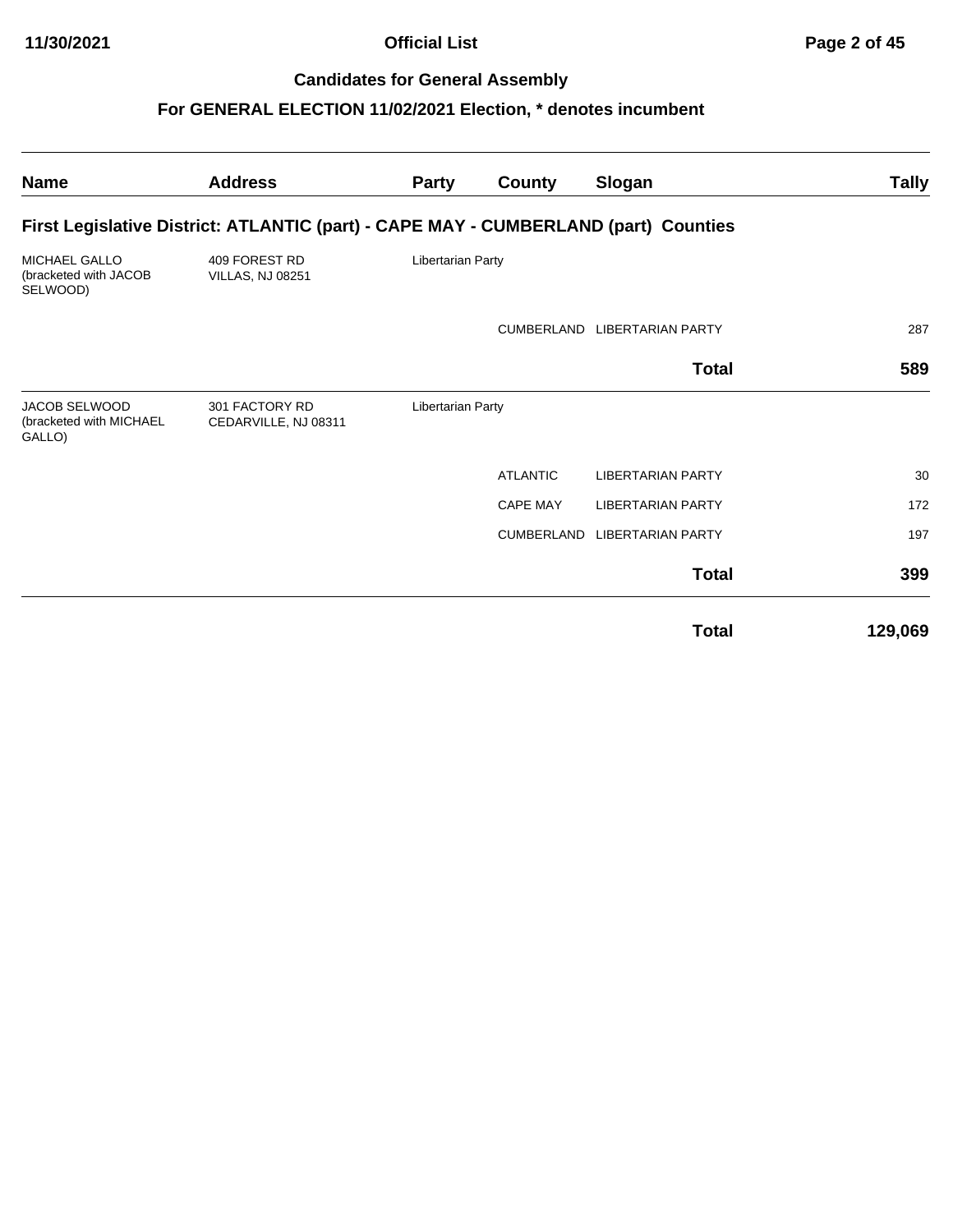## **11/30/2021 Official List Page 3 of 45**

## **Candidates for General Assembly**

| <b>Name</b>                                                  | <b>Address</b>                                                  | <b>Party</b> | <b>County</b>   | Slogan       | <b>Tally</b> |
|--------------------------------------------------------------|-----------------------------------------------------------------|--------------|-----------------|--------------|--------------|
|                                                              | Second Legislative District: ATLANTIC (part) Counties           |              |                 |              |              |
| DON GUARDIAN (w)                                             | 28 LIGHTHOUSE CT<br>ATLANTIC CITY, NJ 08401                     | Republican   |                 |              |              |
|                                                              |                                                                 |              | <b>ATLANTIC</b> |              | 31,640       |
|                                                              |                                                                 |              |                 | <b>Total</b> | 31,640       |
| CLAIRE SWIFT (w)                                             | 315 N QUINCY AVE<br>MARGATE, NJ 08402                           | Republican   |                 |              |              |
|                                                              |                                                                 |              | <b>ATLANTIC</b> |              | 31,818       |
|                                                              |                                                                 |              |                 | <b>Total</b> | 31,818       |
| <b>JOHN ARMATO*</b><br>(bracketed with CAREN<br>FITZPATRICK) | PO BOX 362<br>NORTHFIELD, NJ 08225                              | Democratic   |                 |              |              |
|                                                              |                                                                 |              | <b>ATLANTIC</b> |              | 28,094       |
|                                                              |                                                                 |              |                 | <b>Total</b> | 28,094       |
| <b>CAREN FITZPATRICK</b>                                     | PO BOX 362<br>(bracketed with JOHN ARMATO) NORTHFIELD, NJ 08225 | Democratic   |                 |              |              |
|                                                              |                                                                 |              | <b>ATLANTIC</b> |              | 27,127       |
|                                                              |                                                                 |              |                 | <b>Total</b> | 27,127       |
|                                                              |                                                                 |              |                 | <b>Total</b> | 118,679      |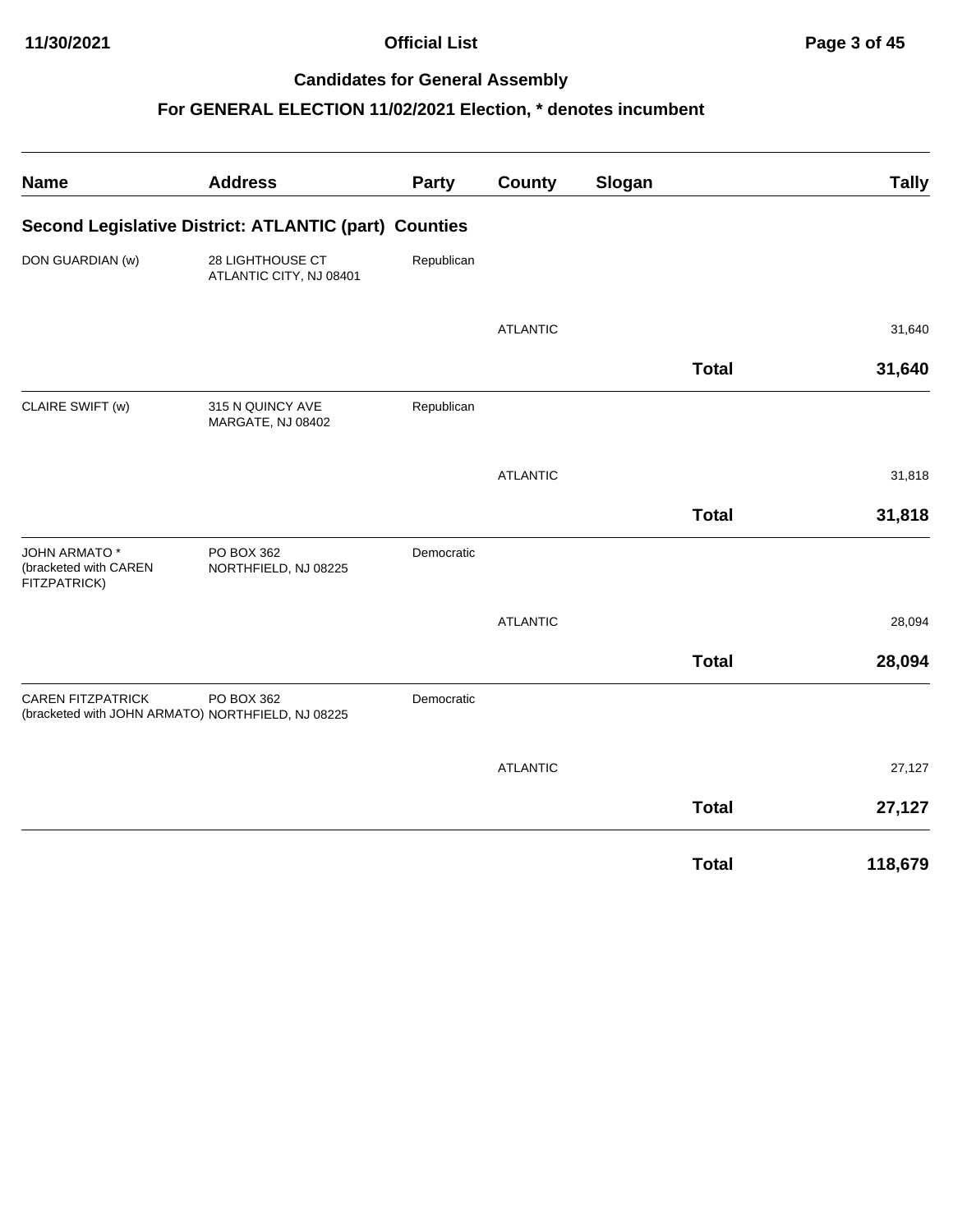**11/30/2021 Official List Page 4 of 45**

## **Candidates for General Assembly**

| <b>Name</b>                                                         | <b>Address</b>                                                                     | <b>Party</b> | <b>County</b>     | Slogan       | <b>Tally</b> |
|---------------------------------------------------------------------|------------------------------------------------------------------------------------|--------------|-------------------|--------------|--------------|
|                                                                     | Third Legislative District: CUMBERLAND (part) - GLOUCESTER (part) - SALEM Counties |              |                   |              |              |
| BETH SAWYER (w)                                                     | 1901 LEXINGTON MEWS<br>WOOLWICH TOWNSHIP, NJ 08085                                 | Republican   |                   |              |              |
|                                                                     |                                                                                    |              | <b>CUMBERLAND</b> |              | 2,453        |
|                                                                     |                                                                                    |              | <b>GLOUCESTER</b> |              | 20,484       |
|                                                                     |                                                                                    |              | <b>SALEM</b>      |              | 10,941       |
|                                                                     |                                                                                    |              |                   | <b>Total</b> | 33,878       |
| BETHANNE MCCARTHY<br>PATRICK (w)                                    | 223 OLD KINGS HIGHWAY<br>SALEM, NJ 08079                                           | Republican   |                   |              |              |
|                                                                     |                                                                                    |              | <b>CUMBERLAND</b> |              | 2,443        |
|                                                                     |                                                                                    |              | <b>GLOUCESTER</b> |              | 20,252       |
|                                                                     |                                                                                    |              | <b>SALEM</b>      |              | 11,040       |
|                                                                     |                                                                                    |              |                   | <b>Total</b> | 33,735       |
| JOHN J. BURZICHELLI *<br>(bracketed with ADAM<br>TALIAFERRO)        | 36 W. BROAD ST.<br>PAULSBORO, NJ 08066                                             | Democratic   |                   |              |              |
|                                                                     |                                                                                    |              | CUMBERLAND        |              | 2,370        |
|                                                                     |                                                                                    |              | <b>GLOUCESTER</b> |              | 20,371       |
|                                                                     |                                                                                    |              | <b>SALEM</b>      |              | 8,283        |
|                                                                     |                                                                                    |              |                   | <b>Total</b> | 31,024       |
| ADAM TALIAFERRO *<br>(bracketed with JOHN J.<br><b>BURZICHELLI)</b> | 208 DOMINICS CT<br>WOOLWICH TWP, NJ 08085                                          | Democratic   |                   |              |              |
|                                                                     |                                                                                    |              | CUMBERLAND        |              | 2,332        |
|                                                                     |                                                                                    |              | <b>GLOUCESTER</b> |              | 20,455       |
|                                                                     |                                                                                    |              | <b>SALEM</b>      |              | 7,750        |
|                                                                     |                                                                                    |              |                   | <b>Total</b> | 30,537       |
|                                                                     |                                                                                    |              |                   | <b>Total</b> | 129,174      |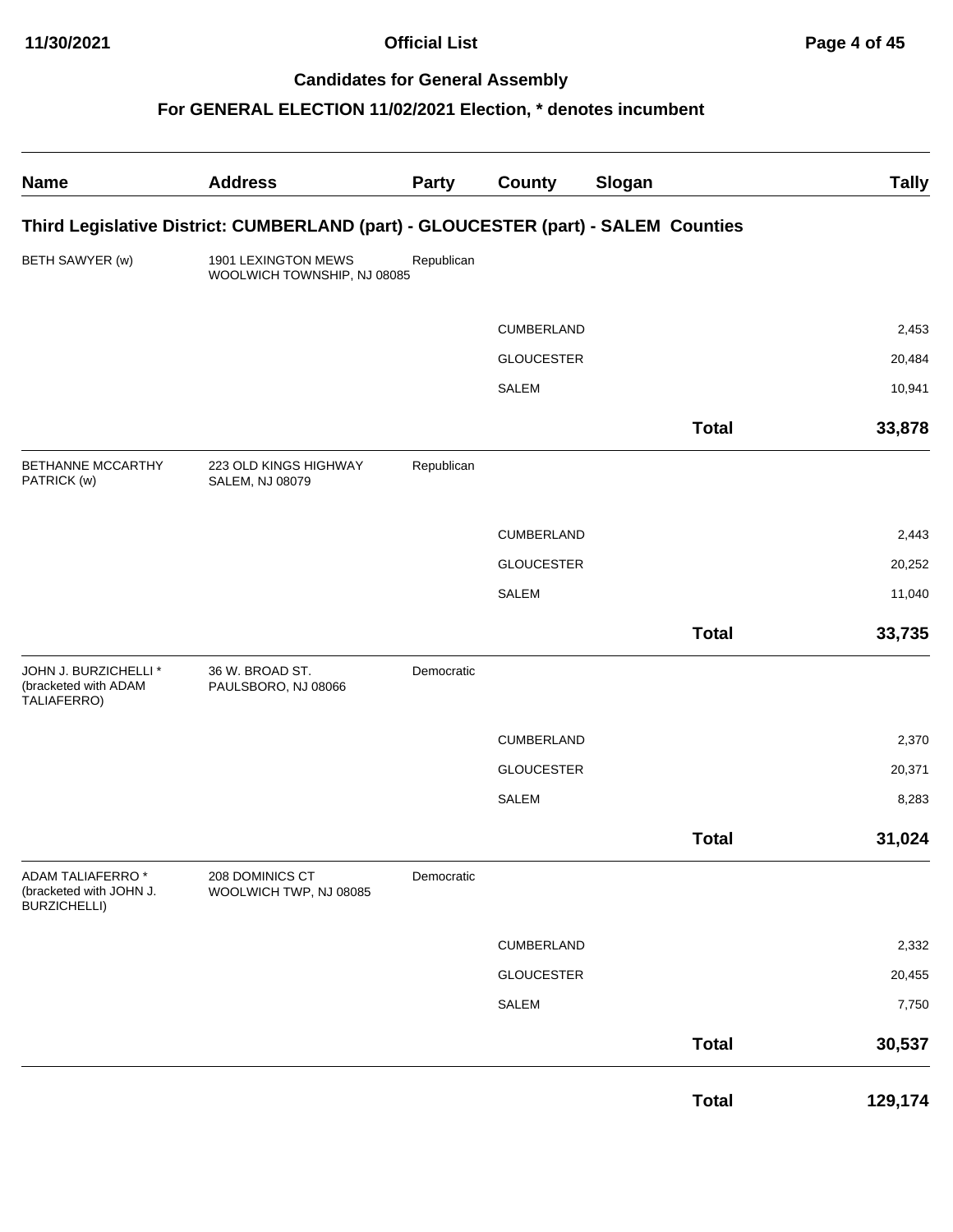| <b>Name</b>                                                                        | <b>Address</b>                                                          | <b>Party</b>             | <b>County</b>     | Slogan                       | <b>Tally</b> |
|------------------------------------------------------------------------------------|-------------------------------------------------------------------------|--------------------------|-------------------|------------------------------|--------------|
|                                                                                    | Fourth Legislative District: CAMDEN (part) - GLOUCESTER (part) Counties |                          |                   |                              |              |
| PAUL D. MORIARTY (w) *<br>(bracketed with GABRIELA M.<br>MOSQUERA)                 | 59 BERKSHIRE DR.<br>SEWELL, NJ 08080                                    | Democratic               |                   |                              |              |
|                                                                                    |                                                                         |                          | CAMDEN            |                              | 21,743       |
|                                                                                    |                                                                         |                          | <b>GLOUCESTER</b> |                              | 14,737       |
|                                                                                    |                                                                         |                          |                   |                              |              |
|                                                                                    |                                                                         |                          |                   | <b>Total</b>                 | 36,480       |
| GABRIELA M. MOSQUERA (w) * 948 KEARSLEY RD<br>(bracketed with PAUL D.<br>MORIARTY) | SICKLERVILLE, NJ 08081                                                  | Democratic               |                   |                              |              |
|                                                                                    |                                                                         |                          | CAMDEN            |                              | 21,149       |
|                                                                                    |                                                                         |                          | <b>GLOUCESTER</b> |                              | 14,412       |
|                                                                                    |                                                                         |                          |                   | <b>Total</b>                 | 35,561       |
|                                                                                    |                                                                         |                          |                   |                              |              |
| <b>DENISE GONZALEZ</b>                                                             | PO BOX 105<br>SICKLERVILLE, NJ 08081                                    | Republican               |                   |                              |              |
|                                                                                    |                                                                         |                          |                   |                              |              |
|                                                                                    |                                                                         |                          | <b>CAMDEN</b>     |                              | 14,678       |
|                                                                                    |                                                                         |                          | <b>GLOUCESTER</b> |                              | 17,347       |
|                                                                                    |                                                                         |                          |                   | <b>Total</b>                 | 32,025       |
| PATRICIA KLINE                                                                     | <b>15 NEVILLE COURT</b><br><b>SEWELL, NJ 08080</b>                      | Republican               |                   |                              |              |
|                                                                                    |                                                                         |                          | CAMDEN            |                              | 14,754       |
|                                                                                    |                                                                         |                          | <b>GLOUCESTER</b> |                              | 17,649       |
|                                                                                    |                                                                         |                          |                   |                              |              |
|                                                                                    |                                                                         |                          |                   | <b>Total</b>                 | 32,403       |
| NICHOLAS MAGNER                                                                    | PO BOX 914<br>WILLIAMSTOWN, NJ 08094                                    | <b>Libertarian Party</b> |                   |                              |              |
|                                                                                    |                                                                         |                          | CAMDEN            | <b>LIBERTARIAN PARTY</b>     | 603          |
|                                                                                    |                                                                         |                          |                   | GLOUCESTER LIBERTARIAN PARTY | 615          |
|                                                                                    |                                                                         |                          |                   | <b>Total</b>                 | 1,218        |
|                                                                                    |                                                                         |                          |                   | <b>Total</b>                 | 137,687      |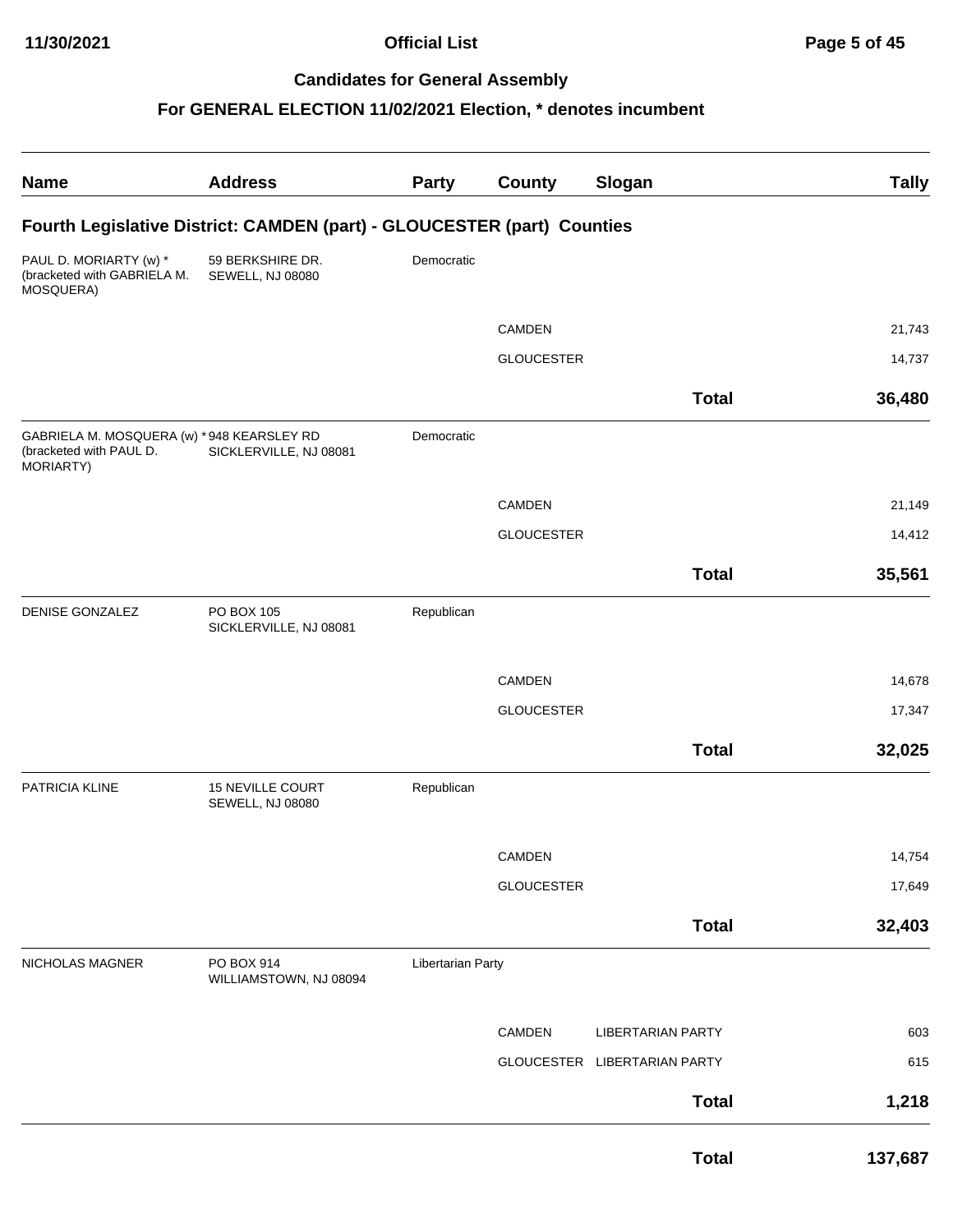**11/30/2021 Official List Page 6 of 45**

## **Candidates for General Assembly**

| <b>Name</b>                                                                 | <b>Address</b>                      | <b>Party</b> | <b>County</b>     | Slogan |              | <b>Tally</b> |
|-----------------------------------------------------------------------------|-------------------------------------|--------------|-------------------|--------|--------------|--------------|
| Fifth Legislative District: CAMDEN (part) - GLOUCESTER (part) Counties      |                                     |              |                   |        |              |              |
| WILLIAM F. MOEN JR. (w) *<br>(bracketed with WILLIAM W.<br>SPEARMAN)        | 20 ELLEN DR.<br>BELLMAWR, NJ 08031  | Democratic   |                   |        |              |              |
|                                                                             |                                     |              | <b>CAMDEN</b>     |        |              | 18,593       |
|                                                                             |                                     |              | <b>GLOUCESTER</b> |        |              | 11,849       |
|                                                                             |                                     |              |                   |        | <b>Total</b> | 30,442       |
| WILLIAM W. SPEARMAN (w) *<br>(bracketed with WILLIAM F.<br>MOEN JR.)        | 1471 BAIRD BLVD<br>CAMDEN, NJ 08103 | Democratic   |                   |        |              |              |
|                                                                             |                                     |              | CAMDEN            |        |              | 18,303       |
|                                                                             |                                     |              | <b>GLOUCESTER</b> |        |              | 11,756       |
|                                                                             |                                     |              |                   |        | <b>Total</b> | 30,059       |
| <b>SEAN SEPSEY</b><br>(bracketed with SAMUEL<br>DIMATTEO)                   | 20 MANTUA BLVD<br>MANTUA, NJ 08051  | Republican   |                   |        |              |              |
|                                                                             |                                     |              | CAMDEN            |        |              | 9,399        |
|                                                                             |                                     |              | <b>GLOUCESTER</b> |        |              | 13,014       |
|                                                                             |                                     |              |                   |        | <b>Total</b> | 22,413       |
| <b>SAMUEL DIMATTEO</b><br>(bracketed with SEAN SEPSEY) BARRINGTON, NJ 08007 | 191 HAINES AVENUE                   | Republican   |                   |        |              |              |
|                                                                             |                                     |              | CAMDEN            |        |              | 9,773        |
|                                                                             |                                     |              | <b>GLOUCESTER</b> |        |              | 13,234       |
|                                                                             |                                     |              |                   |        | <b>Total</b> | 23,007       |
|                                                                             |                                     |              |                   |        | <b>Total</b> | 105,921      |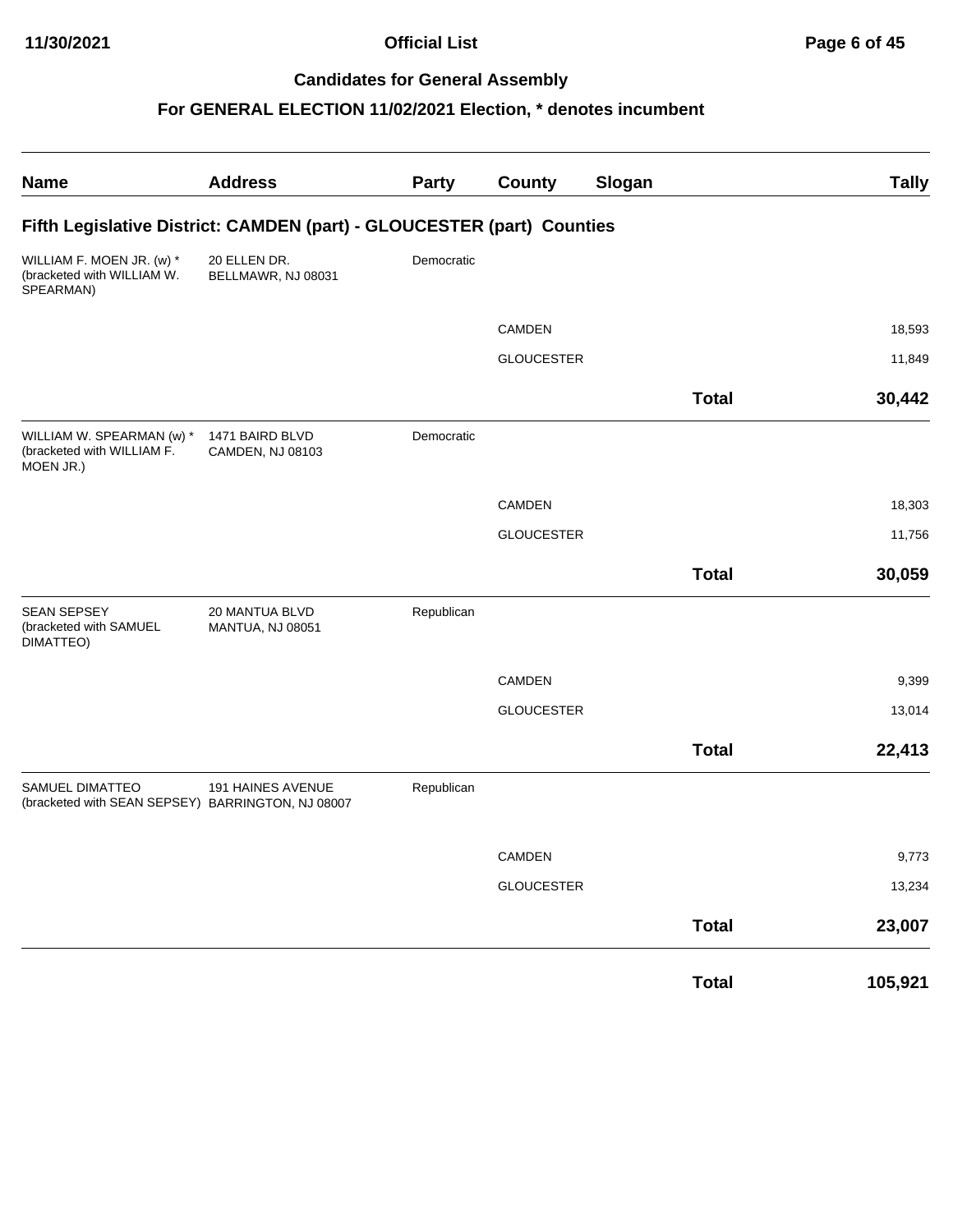| <b>Name</b>                                                       | <b>Address</b>                                                         | Party      | <b>County</b>     | Slogan |              | <b>Tally</b> |
|-------------------------------------------------------------------|------------------------------------------------------------------------|------------|-------------------|--------|--------------|--------------|
|                                                                   | Sixth Legislative District: BURLINGTON (part) - CAMDEN (part) Counties |            |                   |        |              |              |
| LOUIS D. GREENWALD (w) *<br>(bracketed with PAMELA R.<br>LAMPITT) | 2 SHELBOURNE COURT<br>VOORHEES, NJ 08043                               | Democratic |                   |        |              |              |
|                                                                   |                                                                        |            | <b>BURLINGTON</b> |        |              | 2,409        |
|                                                                   |                                                                        |            | CAMDEN            |        |              | 46,088       |
|                                                                   |                                                                        |            |                   |        | <b>Total</b> | 48,497       |
| PAMELA R. LAMPITT (w) *<br>(bracketed with LOUIS D.<br>GREENWALD) | 558 TARRINGTON ROAD<br>CHERRY HILL, NJ 08034                           | Democratic |                   |        |              |              |
|                                                                   |                                                                        |            | <b>BURLINGTON</b> |        |              | 2,385        |
|                                                                   |                                                                        |            | <b>CAMDEN</b>     |        |              | 45,227       |
|                                                                   |                                                                        |            |                   |        | <b>Total</b> | 47,612       |
| <b>ED FARMER</b><br>(bracketed with RICHARD<br>SUPER)             | 47 KNOLLWOOD DRIVE<br>CHERRY HILL, NJ 08002                            | Republican |                   |        |              |              |
|                                                                   |                                                                        |            | <b>BURLINGTON</b> |        |              | 2,054        |
|                                                                   |                                                                        |            | CAMDEN            |        |              | 23,483       |
|                                                                   |                                                                        |            |                   |        | <b>Total</b> | 25,537       |
| RICHARD SUPER<br>(bracketed with ED FARMER)                       | 200 RHOADS AVE<br>HADDONFIELD, NJ 08033                                | Republican |                   |        |              |              |
|                                                                   |                                                                        |            | <b>BURLINGTON</b> |        |              | 1,999        |
|                                                                   |                                                                        |            | CAMDEN            |        |              | 23,016       |
|                                                                   |                                                                        |            |                   |        | <b>Total</b> | 25,015       |
|                                                                   |                                                                        |            |                   |        | <b>Total</b> | 146,661      |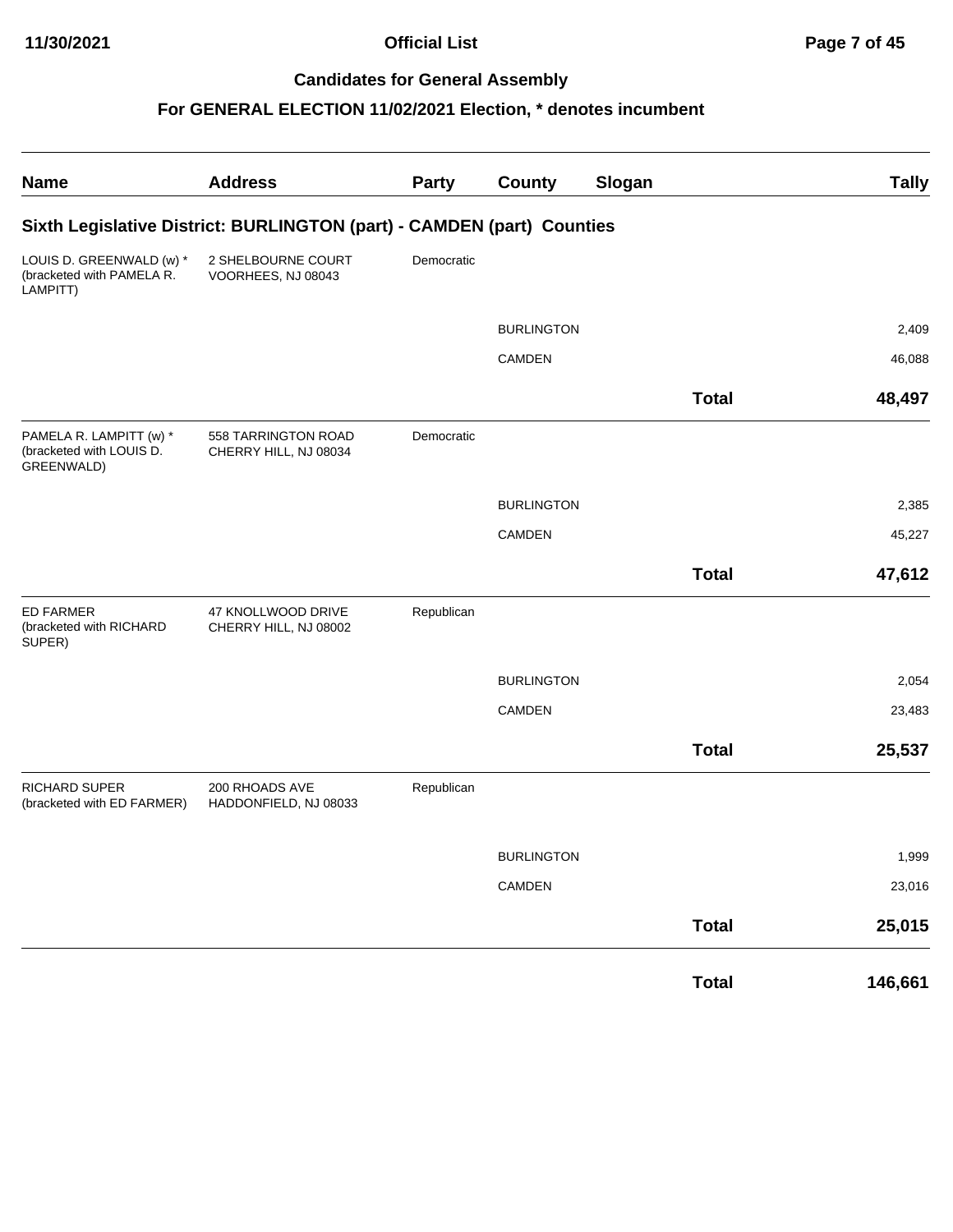## **11/30/2021 Official List Page 8 of 45**

## **Candidates for General Assembly**

| <b>Name</b>                                                 | <b>Address</b>                                           | Party      | County            | Slogan |              | <b>Tally</b> |
|-------------------------------------------------------------|----------------------------------------------------------|------------|-------------------|--------|--------------|--------------|
|                                                             | Seventh Legislative District: BURLINGTON (part) Counties |            |                   |        |              |              |
| HERB CONAWAY (w) *<br>(bracketed with CAROL<br>MURPHY)      | 26 WATERS EDGE DRIVE<br>DELRAN, NJ 08075                 | Democratic |                   |        |              |              |
|                                                             |                                                          |            | <b>BURLINGTON</b> |        |              | 45,728       |
|                                                             |                                                          |            |                   |        | <b>Total</b> | 45,728       |
| CAROL MURPHY (w) *<br>(bracketed with HERB<br>CONAWAY)      | 43 OVERLOOK DRIVE<br>MT. LAUREL, NJ 08054                | Democratic |                   |        |              |              |
|                                                             |                                                          |            | <b>BURLINGTON</b> |        |              | 45,170       |
|                                                             |                                                          |            |                   |        | <b>Total</b> | 45,170       |
| <b>DOUGLAS DILLON</b><br>(bracketed with JOSEPH<br>JESUELE) | <b>14 CENTER ST</b><br>MOORESTOWN, NJ 08057              | Republican |                   |        |              |              |
|                                                             |                                                          |            | <b>BURLINGTON</b> |        |              | 28,579       |
|                                                             |                                                          |            |                   |        | <b>Total</b> | 28,579       |
| JOSEPH JESUELE<br>(bracketed with DOUGLAS<br>DILLON)        | 18 WOODYFIELD LANE<br>DELRAN, NJ 08075                   | Republican |                   |        |              |              |
|                                                             |                                                          |            | <b>BURLINGTON</b> |        |              | 28,139       |
|                                                             |                                                          |            |                   |        | <b>Total</b> | 28,139       |
|                                                             |                                                          |            |                   |        | <b>Total</b> | 147,616      |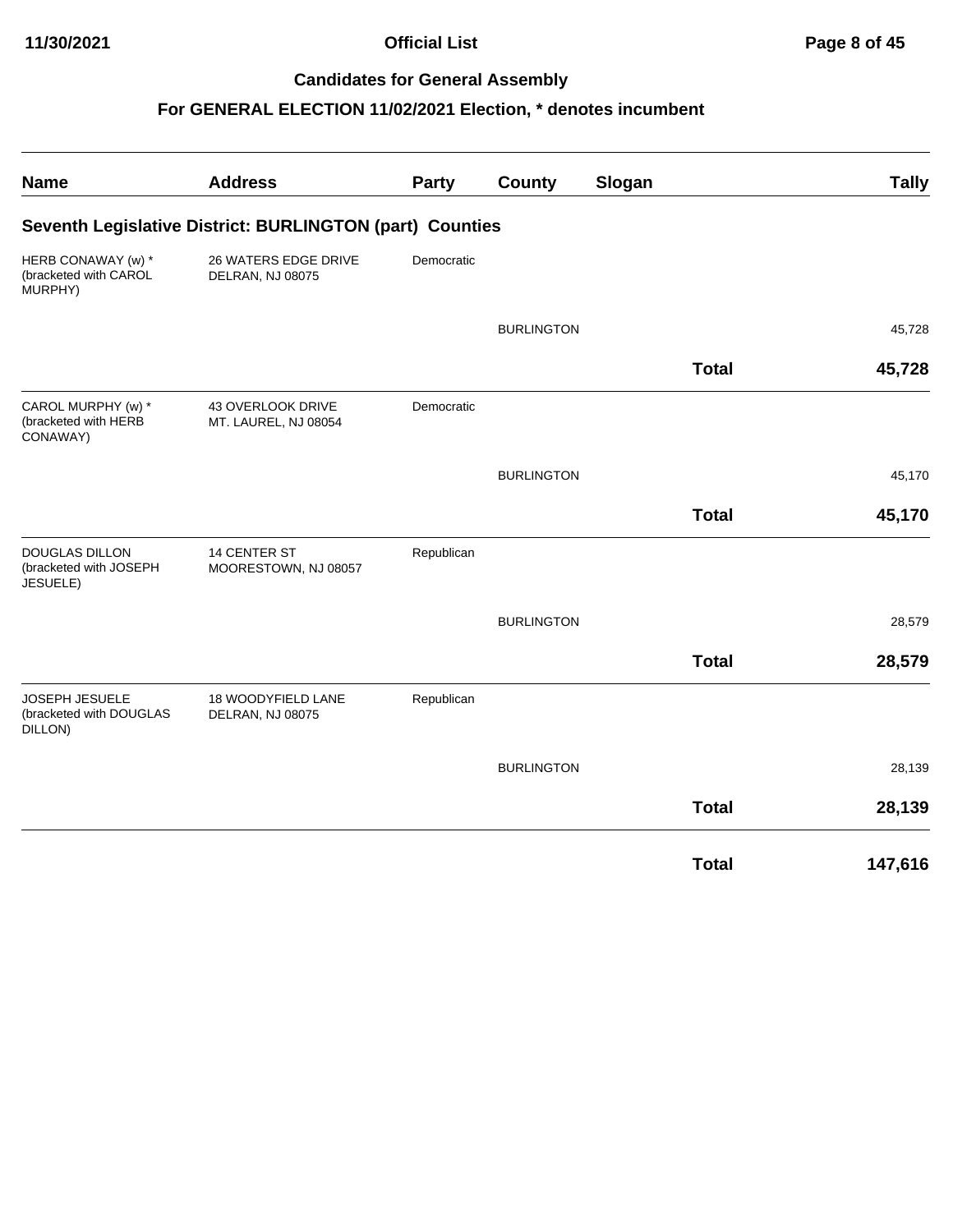**11/30/2021 Official List Page 9 of 45**

## **Candidates for General Assembly**

| <b>Name</b>                                                            | <b>Address</b>                              | Party      | County            | Slogan                                                                                    | <b>Tally</b> |
|------------------------------------------------------------------------|---------------------------------------------|------------|-------------------|-------------------------------------------------------------------------------------------|--------------|
|                                                                        |                                             |            |                   | Eighth Legislative District: ATLANTIC (part) - BURLINGTON (part) - CAMDEN (part) Counties |              |
| MICHAEL TORRISSI JR. (w)<br>(bracketed with BRANDON<br>UMBA)           | 907 N. EGG HARBOR RD<br>HAMMONTON, NJ 08037 | Republican |                   |                                                                                           |              |
|                                                                        |                                             |            | <b>ATLANTIC</b>   |                                                                                           | 3,381        |
|                                                                        |                                             |            | <b>BURLINGTON</b> |                                                                                           | 32,346       |
|                                                                        |                                             |            | CAMDEN            |                                                                                           | 4,740        |
|                                                                        |                                             |            |                   | <b>Total</b>                                                                              | 40,467       |
| BRANDON UMBA (w)<br>(bracketed with MICHAEL<br><b>TORRISSI JR.)</b>    | 9 HILLTOP LANE<br>MEDFORD, NJ 08055         | Republican |                   |                                                                                           |              |
|                                                                        |                                             |            | <b>ATLANTIC</b>   |                                                                                           | 3,018        |
|                                                                        |                                             |            | <b>BURLINGTON</b> |                                                                                           | 31,468       |
|                                                                        |                                             |            | CAMDEN            |                                                                                           | 4,553        |
|                                                                        |                                             |            |                   | <b>Total</b>                                                                              | 39,039       |
| <b>MARK NATALE</b><br>(bracketed with ALLISON<br>ECKEL)                | 6 COBBLER LN<br>EVESHAM, NJ 08053           | Democratic |                   |                                                                                           |              |
|                                                                        |                                             |            | <b>ATLANTIC</b>   |                                                                                           | 1,458        |
|                                                                        |                                             |            | <b>BURLINGTON</b> |                                                                                           | 30,937       |
|                                                                        |                                             |            | CAMDEN            |                                                                                           | 4,239        |
|                                                                        |                                             |            |                   | <b>Total</b>                                                                              | 36,634       |
| <b>ALLISON ECKEL</b><br>(bracketed with MARK NATALE) MEDFORD, NJ 08055 | 8 WOODLAKE COURT                            | Democratic |                   |                                                                                           |              |
|                                                                        |                                             |            | <b>ATLANTIC</b>   |                                                                                           | 1,469        |
|                                                                        |                                             |            | <b>BURLINGTON</b> |                                                                                           | 31,100       |
|                                                                        |                                             |            | CAMDEN            |                                                                                           | 4,259        |
|                                                                        |                                             |            |                   | <b>Total</b>                                                                              | 36,828       |
|                                                                        |                                             |            |                   | <b>Total</b>                                                                              | 152,968      |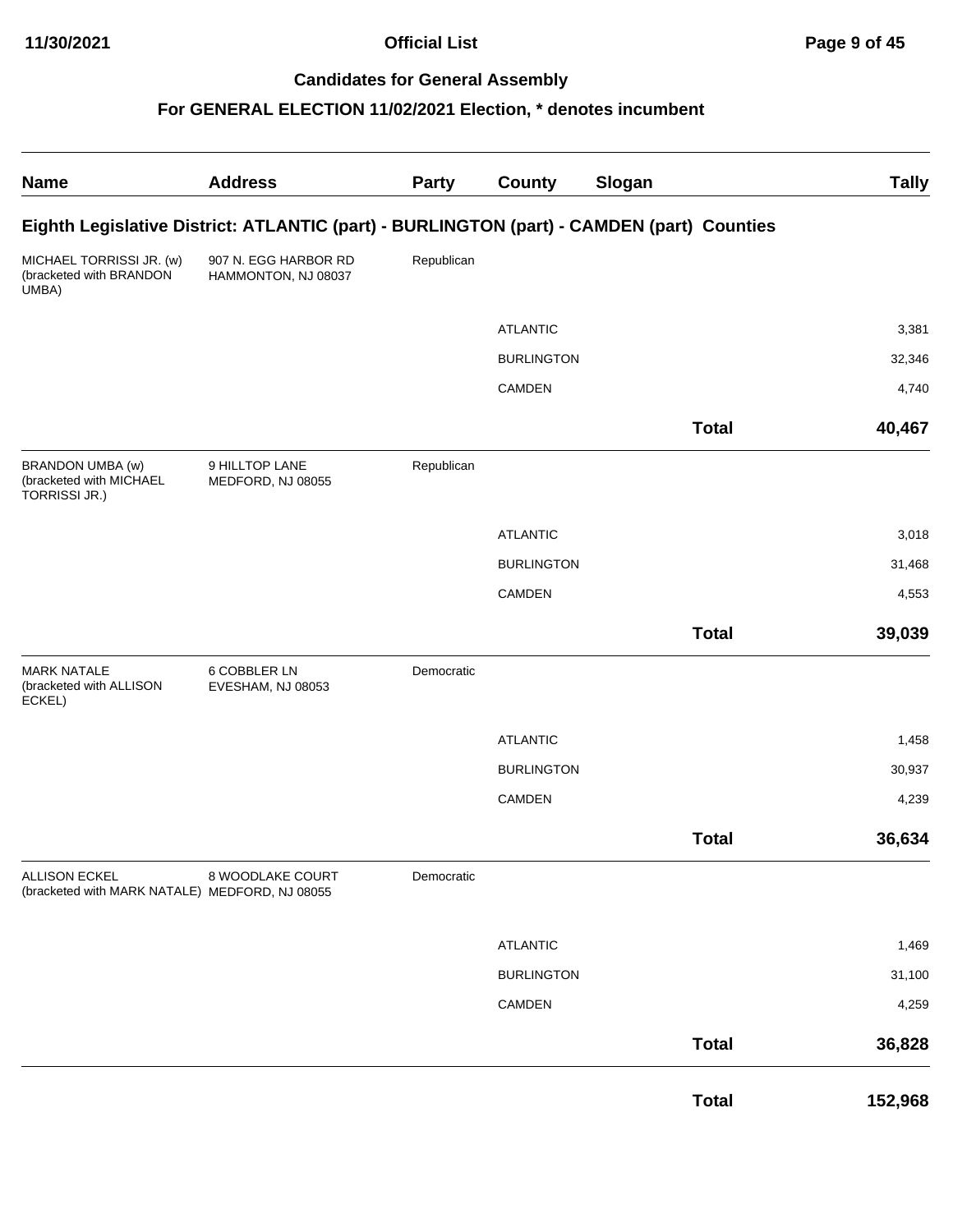| <b>Name</b>                                                                | <b>Address</b>                                                                          | <b>Party</b> | <b>County</b>     | Slogan |              | <b>Tally</b> |
|----------------------------------------------------------------------------|-----------------------------------------------------------------------------------------|--------------|-------------------|--------|--------------|--------------|
|                                                                            | Ninth Legislative District: ATLANTIC (part) - BURLINGTON (part) - OCEAN (part) Counties |              |                   |        |              |              |
| BRIAN E. RUMPF (w) *<br>(bracketed with DIANNE C.<br>GOVE)                 | 3 GENEVIEVE COURT<br>LITTLE EGG HARBOR, NJ 08087                                        | Republican   |                   |        |              |              |
|                                                                            |                                                                                         |              | <b>ATLANTIC</b>   |        |              | 6,856        |
|                                                                            |                                                                                         |              | <b>BURLINGTON</b> |        |              | 2,712        |
|                                                                            |                                                                                         |              | <b>OCEAN</b>      |        |              | 52,412       |
|                                                                            |                                                                                         |              |                   |        | <b>Total</b> | 61,980       |
| DIANNE C. GOVE (w) *<br>(bracketed with BRIAN E.<br>RUMPF)                 | 120 WOODCHUCK DRIVE<br>BARNEGAT, NJ 08005                                               | Republican   |                   |        |              |              |
|                                                                            |                                                                                         |              | <b>ATLANTIC</b>   |        |              | 6,836        |
|                                                                            |                                                                                         |              | <b>BURLINGTON</b> |        |              | 2,702        |
|                                                                            |                                                                                         |              | <b>OCEAN</b>      |        |              | 51,260       |
|                                                                            |                                                                                         |              |                   |        | <b>Total</b> | 60,798       |
| ALEXIS JACKSON<br>(bracketed with KRISTEN<br>HENNINGER-HOLLAND)            | 235 MAGNOLIA AVE Apt-Unit B45 Democratic<br>SOUTH TOMS RIVER, NJ 08757                  |              |                   |        |              |              |
|                                                                            |                                                                                         |              | <b>ATLANTIC</b>   |        |              | 4,926        |
|                                                                            |                                                                                         |              | <b>BURLINGTON</b> |        |              | 1,062        |
|                                                                            |                                                                                         |              | <b>OCEAN</b>      |        |              | 20,987       |
|                                                                            |                                                                                         |              |                   |        | <b>Total</b> | 26,975       |
| KRISTEN HENNINGER-<br><b>HOLLAND</b><br>(bracketed with ALEXIS<br>JACKSON) | 27 CORPUS CRISTI BAY CT<br>LITTLE EGG HARBOR, NJ 08087                                  | Democratic   |                   |        |              |              |
|                                                                            |                                                                                         |              | <b>ATLANTIC</b>   |        |              | 4,842        |
|                                                                            |                                                                                         |              | <b>BURLINGTON</b> |        |              | 1,041        |
|                                                                            |                                                                                         |              | <b>OCEAN</b>      |        |              | 20,817       |
|                                                                            |                                                                                         |              |                   |        | <b>Total</b> | 26,700       |
|                                                                            |                                                                                         |              |                   |        | <b>Total</b> | 176,453      |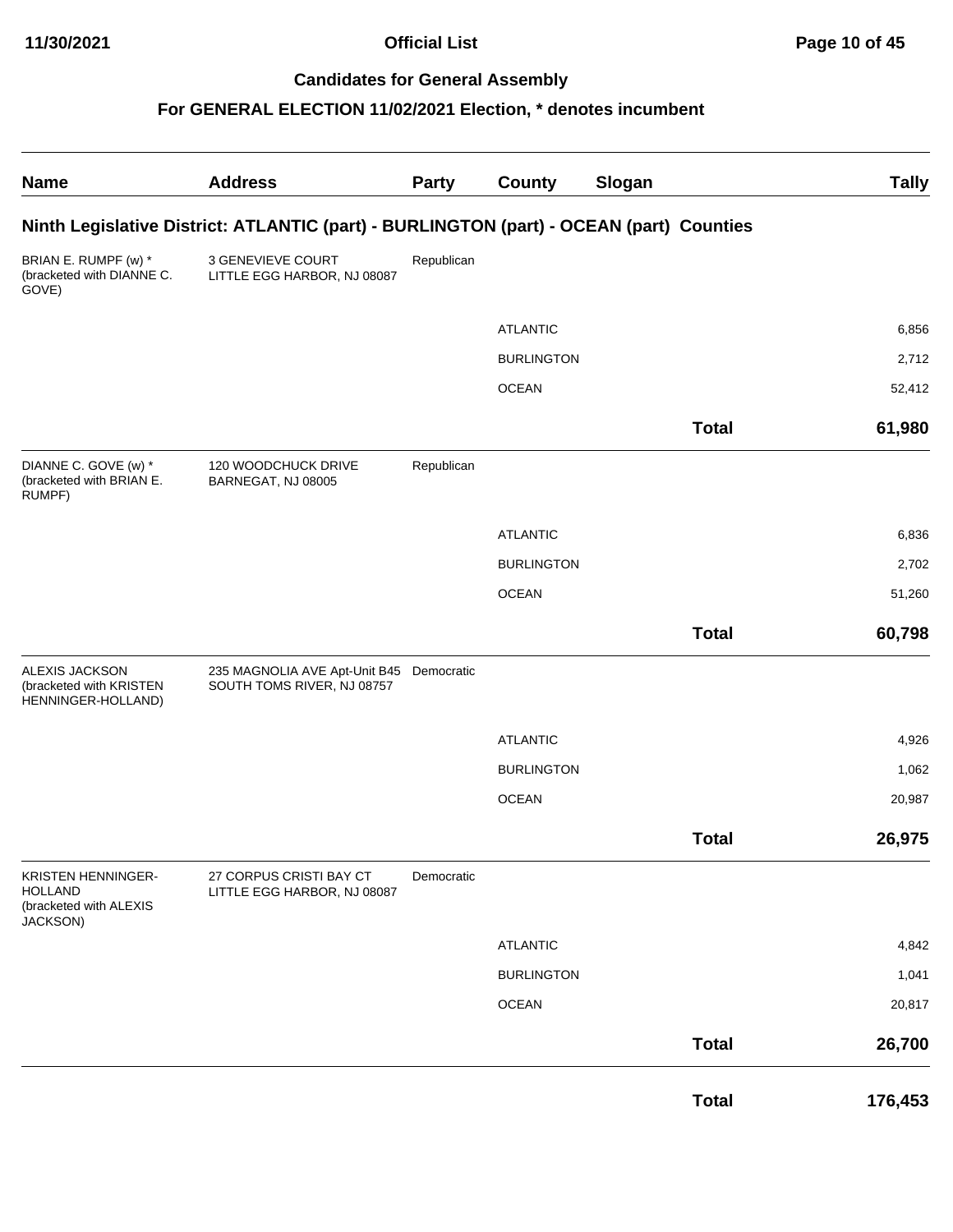| <b>Name</b>                                                                       | <b>Address</b>                                                              | <b>Party</b> | County       | Slogan |              | <b>Tally</b> |
|-----------------------------------------------------------------------------------|-----------------------------------------------------------------------------|--------------|--------------|--------|--------------|--------------|
|                                                                                   | Tenth Legislative District: OCEAN (part) Counties                           |              |              |        |              |              |
| GREGORY P. MCGUCKIN (w) * 123 CARDINAL DRIVE<br>(bracketed with JOHN<br>CATALANO) | TOMS RIVER, NJ 08755                                                        | Republican   |              |        |              |              |
|                                                                                   |                                                                             |              | <b>OCEAN</b> |        |              | 55,871       |
|                                                                                   |                                                                             |              |              |        | <b>Total</b> | 55,871       |
| JOHN CATALANO (w) *<br>(bracketed with GREGORY P.<br>MCGUCKIN)                    | 29 ROBBINS STREET<br><b>BRICK, NJ 08724</b>                                 | Republican   |              |        |              |              |
|                                                                                   |                                                                             |              | <b>OCEAN</b> |        |              | 55,463       |
|                                                                                   |                                                                             |              |              |        | <b>Total</b> | 55,463       |
| <b>GARITT "TONY" KONO</b><br>(bracketed with MARY<br>"SHARON" QUILTER)            | <b>73 TILTON ROAD</b><br><b>BRICK, NJ 08723</b>                             | Democratic   |              |        |              |              |
|                                                                                   |                                                                             |              | <b>OCEAN</b> |        |              | 24,986       |
|                                                                                   |                                                                             |              |              |        | <b>Total</b> | 24,986       |
| <b>MARY "SHARON" QUILTER</b><br>KONO)                                             | 249 COOLIDGE AVE<br>(bracketed with GARITT "TONY" SEASIDE HEIGHTS, NJ 08751 | Democratic   |              |        |              |              |
|                                                                                   |                                                                             |              | <b>OCEAN</b> |        |              | 25,115       |
|                                                                                   |                                                                             |              |              |        | <b>Total</b> | 25,115       |
|                                                                                   |                                                                             |              |              |        | <b>Total</b> | 161,435      |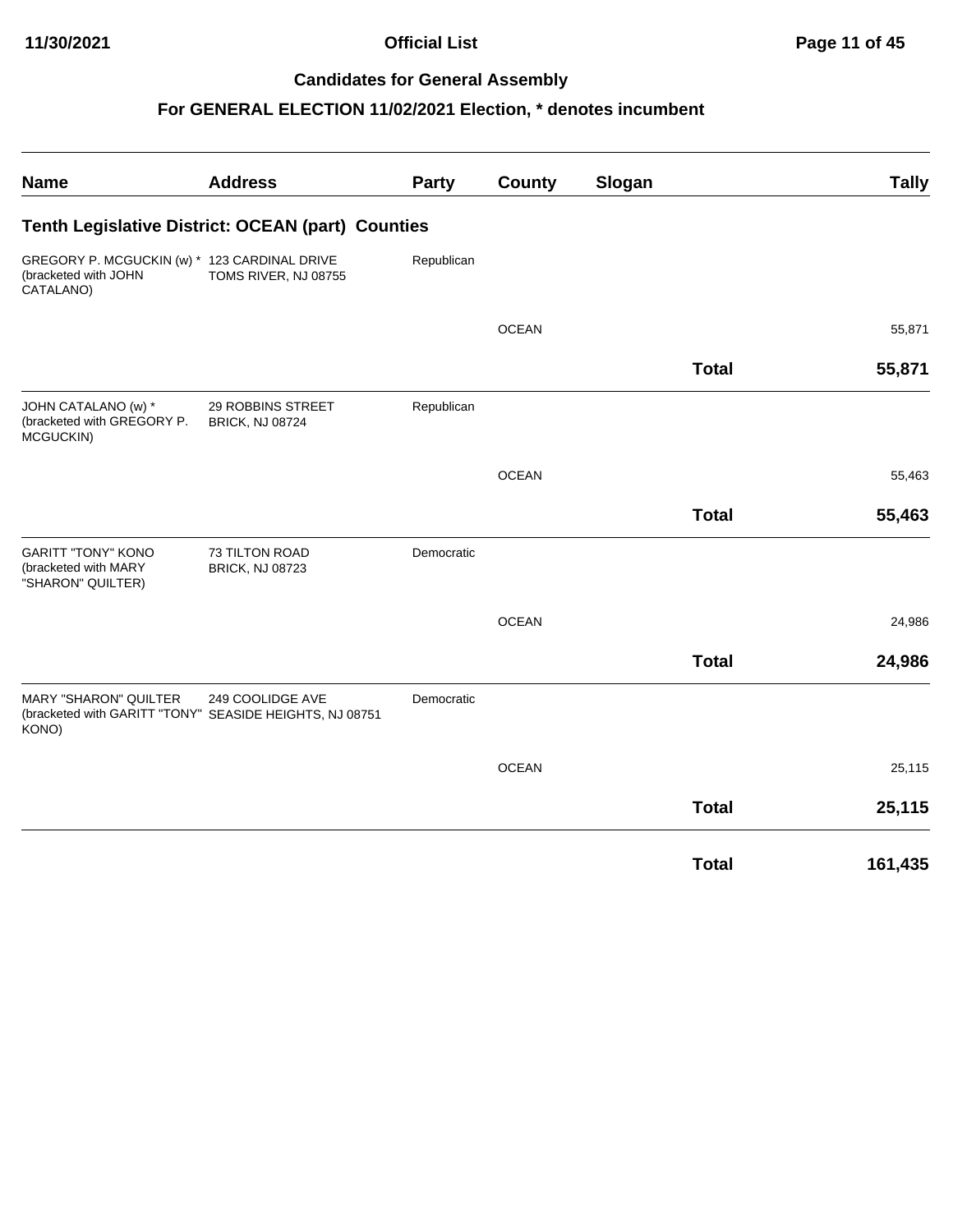| <b>Name</b>                                                   | <b>Address</b>                                          | <b>Party</b>       | <b>County</b>   | Slogan             |              | <b>Tally</b> |
|---------------------------------------------------------------|---------------------------------------------------------|--------------------|-----------------|--------------------|--------------|--------------|
|                                                               | Eleventh Legislative District: MONMOUTH (part) Counties |                    |                 |                    |              |              |
| MARILYN PIPERNO (w)<br>(bracketed with KIMBERLY<br>EULNER)    | 50 OBRE RD<br>COLTS NECK, NJ 07722                      | Republican         |                 |                    |              |              |
|                                                               |                                                         |                    | <b>MONMOUTH</b> |                    |              | 35,336       |
|                                                               |                                                         |                    |                 |                    | <b>Total</b> | 35,336       |
| KIMBERLY EULNER (w)<br>(bracketed with MARILYN J.<br>PIPERNO) | 221 BEECHWOOD DRIVE<br>SHREWSBURY, NJ 07702             | Republican         |                 |                    |              |              |
|                                                               |                                                         |                    | <b>MONMOUTH</b> |                    |              | 35,177       |
|                                                               |                                                         |                    |                 |                    | <b>Total</b> | 35,177       |
| <b>ERIC HOUGHTALING *</b><br>(bracketed with JOANN<br>DOWNEY) | 125 HARROW CT.<br>NEPTUNE TWP., NJ 07753                | Democratic         |                 |                    |              |              |
|                                                               |                                                         |                    | <b>MONMOUTH</b> |                    |              | 34,555       |
|                                                               |                                                         |                    |                 |                    | <b>Total</b> | 34,555       |
| JOANN DOWNEY *<br>(bracketed with ERIC<br>HOUGHTALING)        | 77 REDWOOD LN.<br>FREEHOLD, NJ 07728                    | Democratic         |                 |                    |              |              |
|                                                               |                                                         |                    | <b>MONMOUTH</b> |                    |              | 34,830       |
|                                                               |                                                         |                    |                 |                    | <b>Total</b> | 34,830       |
| <b>DOMINIQUE FAISON</b>                                       | 619 SEWALL AVE<br>ASBURY PARK, NJ 07712                 | <b>Green Party</b> |                 |                    |              |              |
|                                                               |                                                         |                    | MONMOUTH        | <b>GREEN PARTY</b> |              | 1,152        |
|                                                               |                                                         |                    |                 |                    | <b>Total</b> | 1,152        |
|                                                               |                                                         |                    |                 |                    | <b>Total</b> | 141,050      |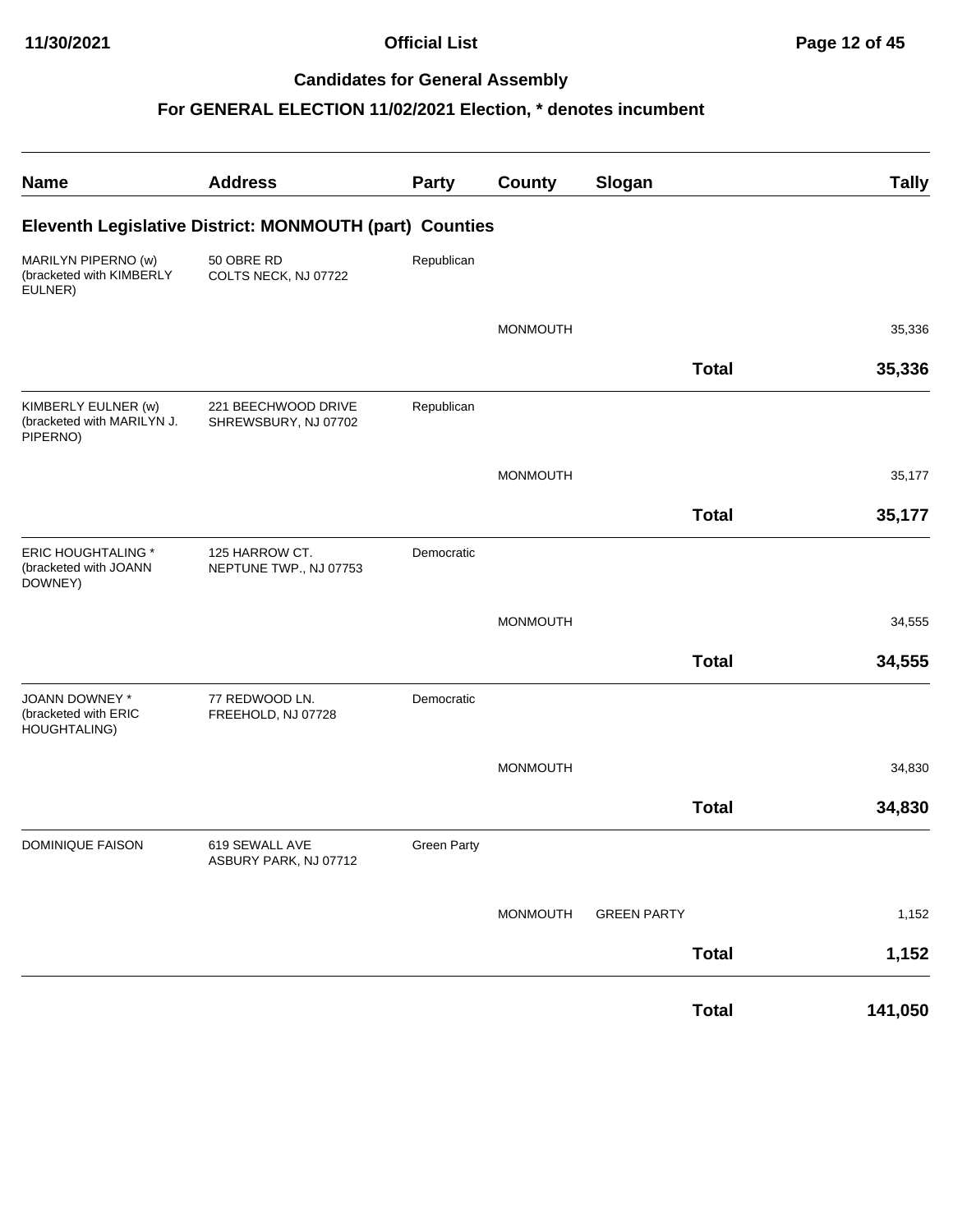| <b>Name</b>                                                   | <b>Address</b>                           | <b>Party</b> | County            | Slogan                                                                                              | <b>Tally</b> |
|---------------------------------------------------------------|------------------------------------------|--------------|-------------------|-----------------------------------------------------------------------------------------------------|--------------|
| <b>Counties</b>                                               |                                          |              |                   | Twelfth Legislative District: BURLINGTON (part) - MIDDLESEX (part) - MONMOUTH (part) - OCEAN (part) |              |
| RONALD S DANCER (w) *<br>(bracketed with ROBERT D<br>CLIFTON) | 216 AIMEES WAY<br>NEW EGYPT, NJ 08533    | Republican   |                   |                                                                                                     |              |
|                                                               |                                          |              | <b>BURLINGTON</b> |                                                                                                     | 2,805        |
|                                                               |                                          |              | MIDDLESEX         |                                                                                                     | 11,047       |
|                                                               |                                          |              | <b>MONMOUTH</b>   |                                                                                                     | 17,862       |
|                                                               |                                          |              | <b>OCEAN</b>      |                                                                                                     | 15,881       |
|                                                               |                                          |              |                   | <b>Total</b>                                                                                        | 47,595       |
| ROBERT D CLIFTON (w) *<br>(bracketed with RONALD S<br>DANCER) | 237 MATAWAN AVE<br>MATAWAN, NJ 07747     | Republican   |                   |                                                                                                     |              |
|                                                               |                                          |              | <b>BURLINGTON</b> |                                                                                                     | 2,695        |
|                                                               |                                          |              | MIDDLESEX         |                                                                                                     | 10,895       |
|                                                               |                                          |              | <b>MONMOUTH</b>   |                                                                                                     | 17,549       |
|                                                               |                                          |              | <b>OCEAN</b>      |                                                                                                     | 15,239       |
|                                                               |                                          |              |                   | <b>Total</b>                                                                                        | 46,378       |
| RAYA ARBIOL<br>(bracketed with MICHAEL<br>PALAZZOLLA)         | 4201 WELLS DRIVE<br>PARLIN, NJ 08859     | Democratic   |                   |                                                                                                     |              |
|                                                               |                                          |              | <b>BURLINGTON</b> |                                                                                                     | 1,602        |
|                                                               |                                          |              | <b>MIDDLESEX</b>  |                                                                                                     | 7,556        |
|                                                               |                                          |              | MONMOUTH          |                                                                                                     | 9,113        |
|                                                               |                                          |              | <b>OCEAN</b>      |                                                                                                     | 5,722        |
|                                                               |                                          |              |                   | <b>Total</b>                                                                                        | 23,993       |
| MICHAEL PALAZZOLLA<br>(bracketed with RAYA ARBIOL)            | 772 APPLEWOOD COURT<br>JACKSON, NJ 08527 | Democratic   |                   |                                                                                                     |              |
|                                                               |                                          |              | <b>BURLINGTON</b> |                                                                                                     | 1,637        |
|                                                               |                                          |              | MIDDLESEX         |                                                                                                     | 7,784        |
|                                                               |                                          |              | MONMOUTH          |                                                                                                     | 9,342        |
|                                                               |                                          |              | <b>OCEAN</b>      |                                                                                                     | 5,879        |
|                                                               |                                          |              |                   | <b>Total</b>                                                                                        | 24,642       |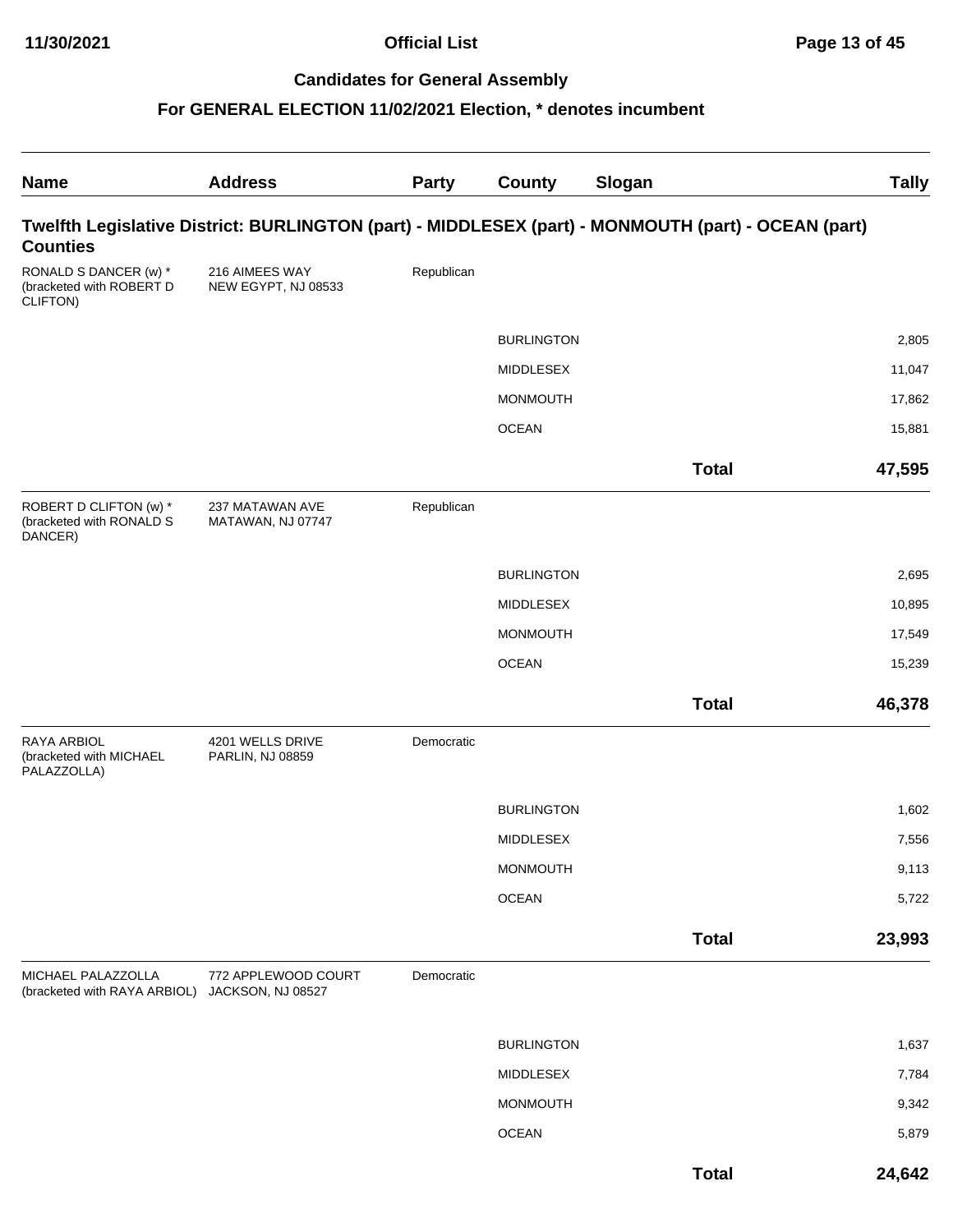#### **For GENERAL ELECTION 11/02/2021 Election, \* denotes incumbent**

| <b>Name</b> | Address | <b>Party</b> | County | Slogan | rally |
|-------------|---------|--------------|--------|--------|-------|
|             |         |              |        |        |       |

**Twelfth Legislative District: BURLINGTON (part) - MIDDLESEX (part) - MONMOUTH (part) - OCEAN (part) Counties**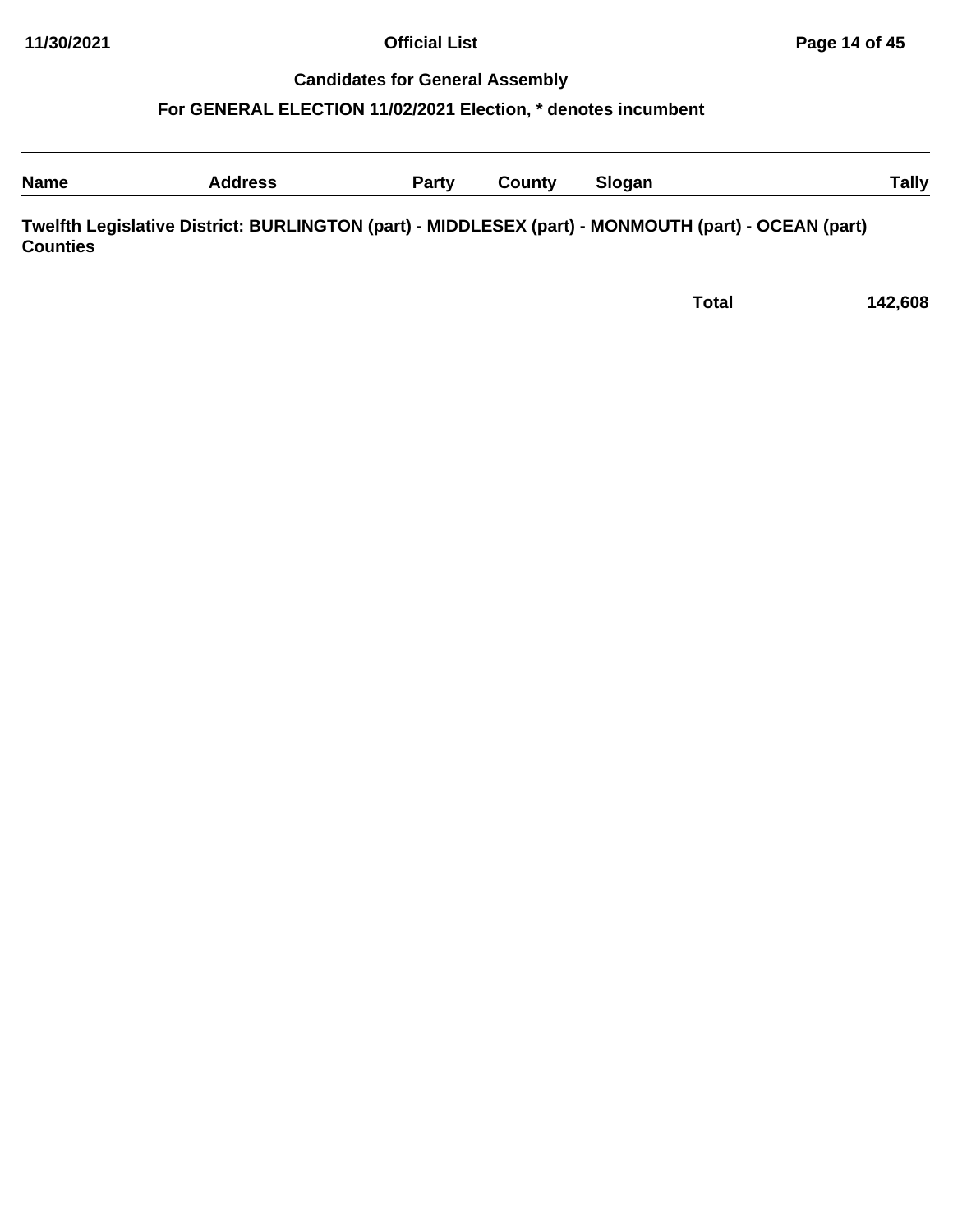| <b>Name</b>                                                                | <b>Address</b>                                            | Party      | County          | Slogan       | <b>Tally</b> |
|----------------------------------------------------------------------------|-----------------------------------------------------------|------------|-----------------|--------------|--------------|
|                                                                            | Thirteenth Legislative District: MONMOUTH (part) Counties |            |                 |              |              |
| GERARD P.<br>SCHARFENBERGER (w) *                                          | 20 SEAGULL LANE<br>LINCROFT, NJ 07738                     | Republican |                 |              |              |
|                                                                            |                                                           |            | <b>MONMOUTH</b> |              | 53,055       |
|                                                                            |                                                           |            |                 | <b>Total</b> | 53,055       |
| VICKY FLYNN (w)                                                            | 15 GRANDVIEW DR<br>HOLMDEL, NJ 07733                      | Republican |                 |              |              |
|                                                                            |                                                           |            | <b>MONMOUTH</b> |              | 52,525       |
|                                                                            |                                                           |            |                 | <b>Total</b> | 52,525       |
| <b>ERIN HOWARD</b><br>(bracketed with ALLISON<br>FRIEDMAN)                 | 35 LAKE AVE<br>FAIR HAVEN, NJ 07704                       | Democratic |                 |              |              |
|                                                                            |                                                           |            | <b>MONMOUTH</b> |              | 33,396       |
|                                                                            |                                                           |            |                 | <b>Total</b> | 33,396       |
| <b>ALLISON FRIEDMAN</b><br>(bracketed with ERIN HOWARD) ABERDEEN, NJ 07747 | 7 BAILEY RD                                               | Democratic |                 |              |              |
|                                                                            |                                                           |            | <b>MONMOUTH</b> |              | 33,509       |
|                                                                            |                                                           |            |                 | <b>Total</b> | 33,509       |
|                                                                            |                                                           |            |                 | <b>Total</b> | 172,485      |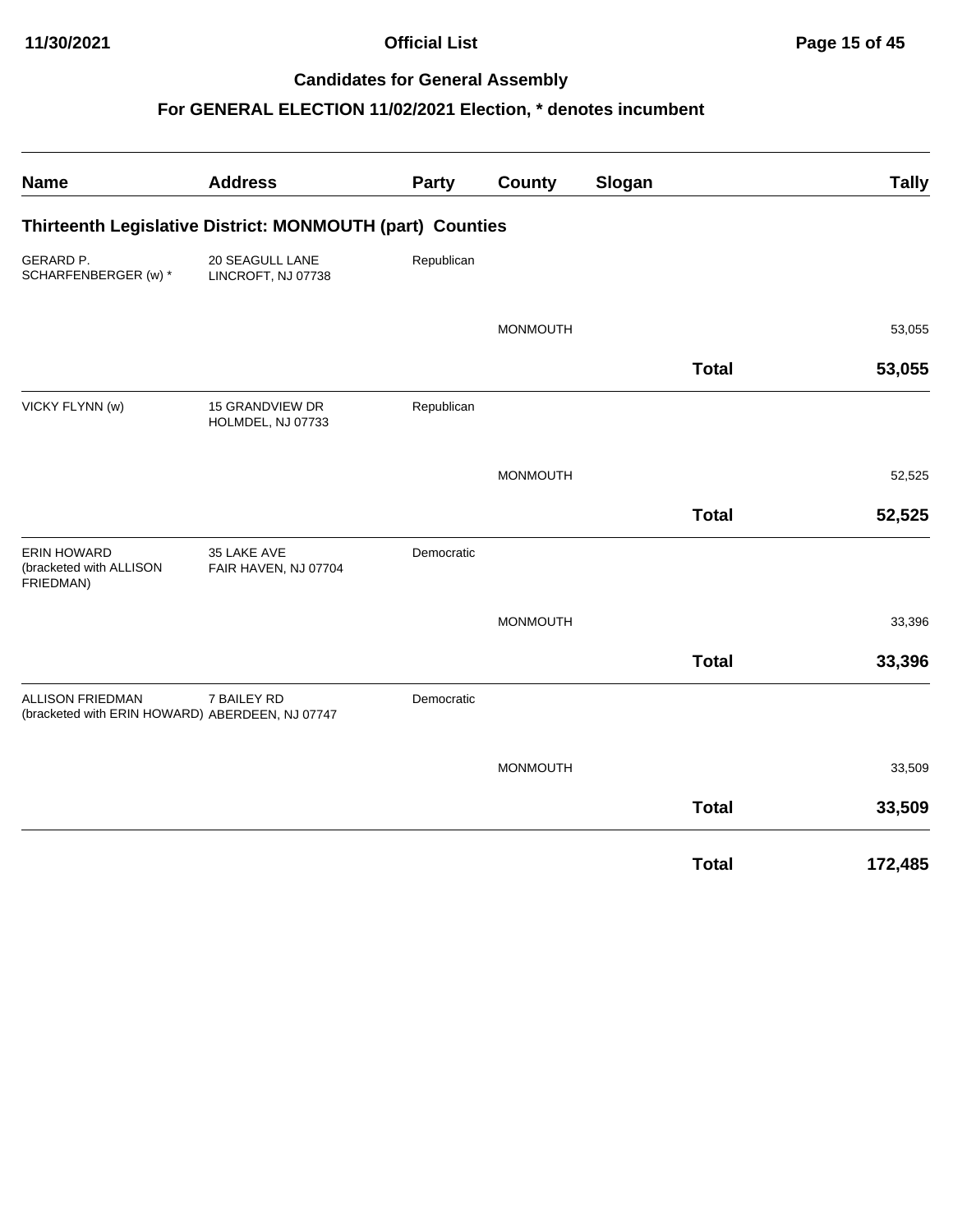| <b>Name</b>                                                     | <b>Address</b>                                                             | <b>Party</b>   | <b>County</b>    | Slogan         | <b>Tally</b> |
|-----------------------------------------------------------------|----------------------------------------------------------------------------|----------------|------------------|----------------|--------------|
|                                                                 | Fourteenth Legislative District: MERCER (part) - MIDDLESEX (part) Counties |                |                  |                |              |
| WAYNE P. DEANGELO (w) *<br>(bracketed with DANIEL R.<br>BENSON) | 105 LIMEWOOD DRIVE<br>HAMILTON, NJ 08690                                   | Democratic     |                  |                |              |
|                                                                 |                                                                            |                | <b>MERCER</b>    |                | 24,244       |
|                                                                 |                                                                            |                | <b>MIDDLESEX</b> |                | 16,592       |
|                                                                 |                                                                            |                |                  |                |              |
|                                                                 |                                                                            |                |                  | <b>Total</b>   | 40,836       |
| DANIEL R. BENSON (w) *<br>(bracketed with WAYNE P.<br>DEANGELO) | 81 HEMPSTEAD ROAD<br>HAMILTON, NJ 08610                                    | Democratic     |                  |                |              |
|                                                                 |                                                                            |                | <b>MERCER</b>    |                | 23,859       |
|                                                                 |                                                                            |                | MIDDLESEX        |                | 16,382       |
|                                                                 |                                                                            |                |                  | <b>Total</b>   | 40,241       |
|                                                                 |                                                                            |                |                  |                |              |
| <b>BINA SHAH</b>                                                | PO BOX 207<br>HIGHTSTOWN, NJ 08520                                         | Republican     |                  |                |              |
|                                                                 |                                                                            |                |                  |                |              |
|                                                                 |                                                                            |                | <b>MERCER</b>    |                | 17,254       |
|                                                                 |                                                                            |                | MIDDLESEX        |                | 13,277       |
|                                                                 |                                                                            |                |                  | <b>Total</b>   | 30,531       |
| ANDREW PACHUTA                                                  | 56 LONGWOOD DR<br>HAMILTON, NJ 08620                                       | Republican     |                  |                |              |
|                                                                 |                                                                            |                | MERCER           |                | 17,785       |
|                                                                 |                                                                            |                | MIDDLESEX        |                | 13,581       |
|                                                                 |                                                                            |                |                  |                |              |
|                                                                 |                                                                            |                |                  | <b>Total</b>   | 31,366       |
| MICHAEL BOLLENTIN                                               | 203 MAXWELL AVE<br>HIGHTSTOWN, NJ 08520                                    | FOR THE PEOPLE |                  |                |              |
|                                                                 |                                                                            |                | MERCER           | FOR THE PEOPLE | 771          |
|                                                                 |                                                                            |                | MIDDLESEX        | FOR THE PEOPLE | 764          |
|                                                                 |                                                                            |                |                  | <b>Total</b>   | 1,535        |
|                                                                 |                                                                            |                |                  | <b>Total</b>   | 144,509      |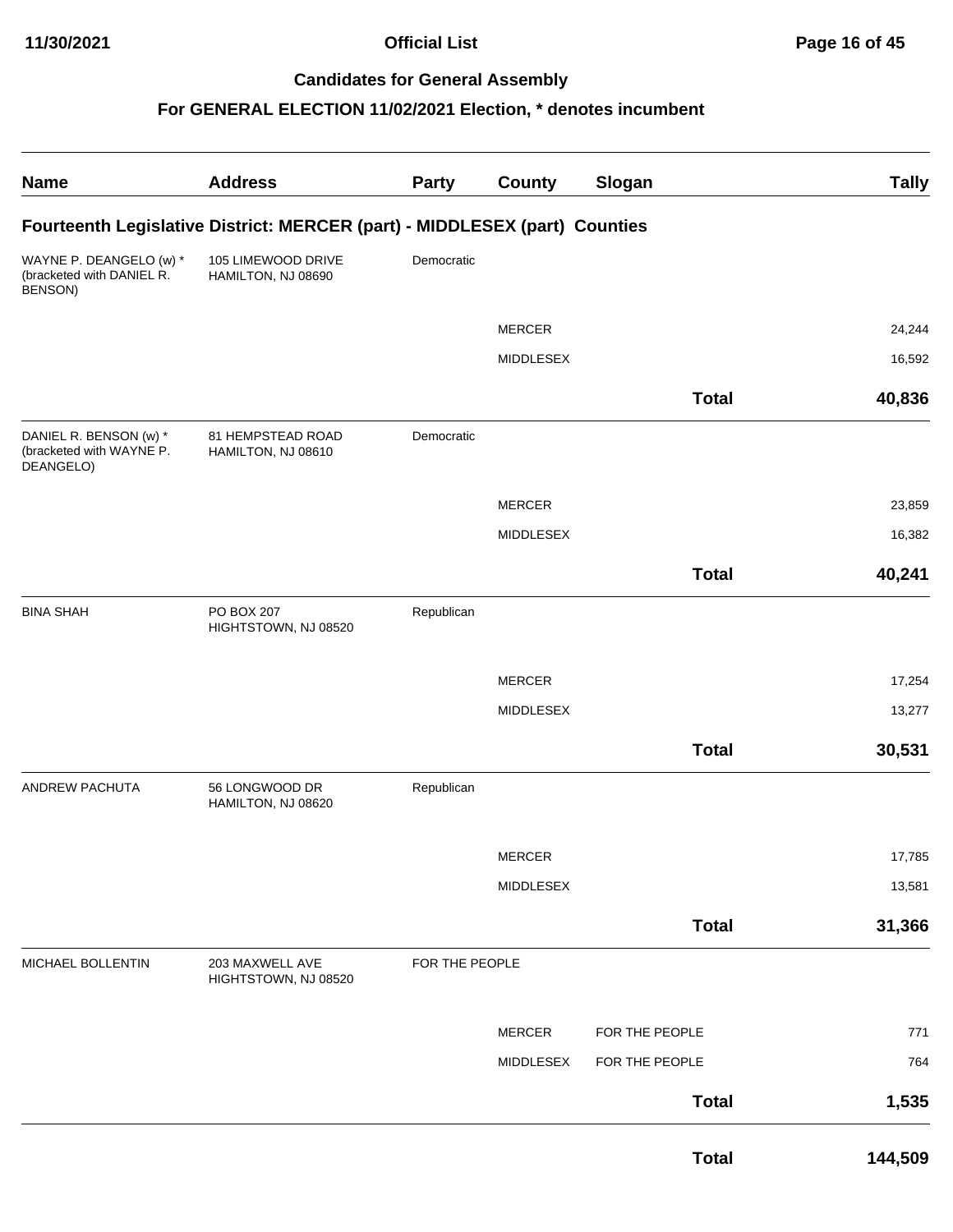| <b>Name</b>                                                                          | <b>Address</b>                                                            | Party                 | <b>County</b>    | Slogan                   | <b>Tally</b> |
|--------------------------------------------------------------------------------------|---------------------------------------------------------------------------|-----------------------|------------------|--------------------------|--------------|
|                                                                                      | Fifteenth Legislative District: HUNTERDON (part) - MERCER (part) Counties |                       |                  |                          |              |
| VERLINA REYNOLDS-<br>JACKSON (w) *<br>(bracketed with ANTHONY S.<br><b>VERRELLI)</b> | PO BOX 274<br>TRENTON, NJ 08602                                           | Democratic            |                  |                          |              |
|                                                                                      |                                                                           |                       | <b>HUNTERDON</b> |                          | 2,888        |
|                                                                                      |                                                                           |                       | <b>MERCER</b>    |                          | 34,326       |
|                                                                                      |                                                                           |                       |                  | <b>Total</b>             | 37,214       |
| ANTHONY S. VERRELLI (w) *<br>(bracketed with VERLINA<br>REYNOLDS-JACKSON)            | PO BOX 274<br>TRENTON, NJ 08602                                           | Democratic            |                  |                          |              |
|                                                                                      |                                                                           |                       | <b>HUNTERDON</b> |                          | 2,871        |
|                                                                                      |                                                                           |                       | <b>MERCER</b>    |                          | 34,636       |
|                                                                                      |                                                                           |                       |                  | <b>Total</b>             | 37,507       |
| PATRICIA "PAT" A. JOHNSON                                                            | 2601 US HWY #1<br>LAWRENCEVILLE, NJ 08648                                 | Republican            |                  |                          |              |
|                                                                                      |                                                                           |                       | <b>HUNTERDON</b> |                          | 2,390        |
|                                                                                      |                                                                           |                       | <b>MERCER</b>    |                          | 13,102       |
|                                                                                      |                                                                           |                       |                  | <b>Total</b>             | 15,492       |
| PEDRO M. REYES                                                                       | 9 HEATHER DR<br>EWING, NJ 08638                                           | <b>VOTE FOR PEDRO</b> |                  |                          |              |
|                                                                                      |                                                                           |                       |                  | HUNTERDON VOTE FOR PEDRO | 467          |
|                                                                                      |                                                                           |                       | <b>MERCER</b>    | <b>VOTE FOR PEDRO</b>    | 1,575        |
|                                                                                      |                                                                           |                       |                  | <b>Total</b>             | 2,042        |
|                                                                                      |                                                                           |                       |                  | <b>Total</b>             | 92,255       |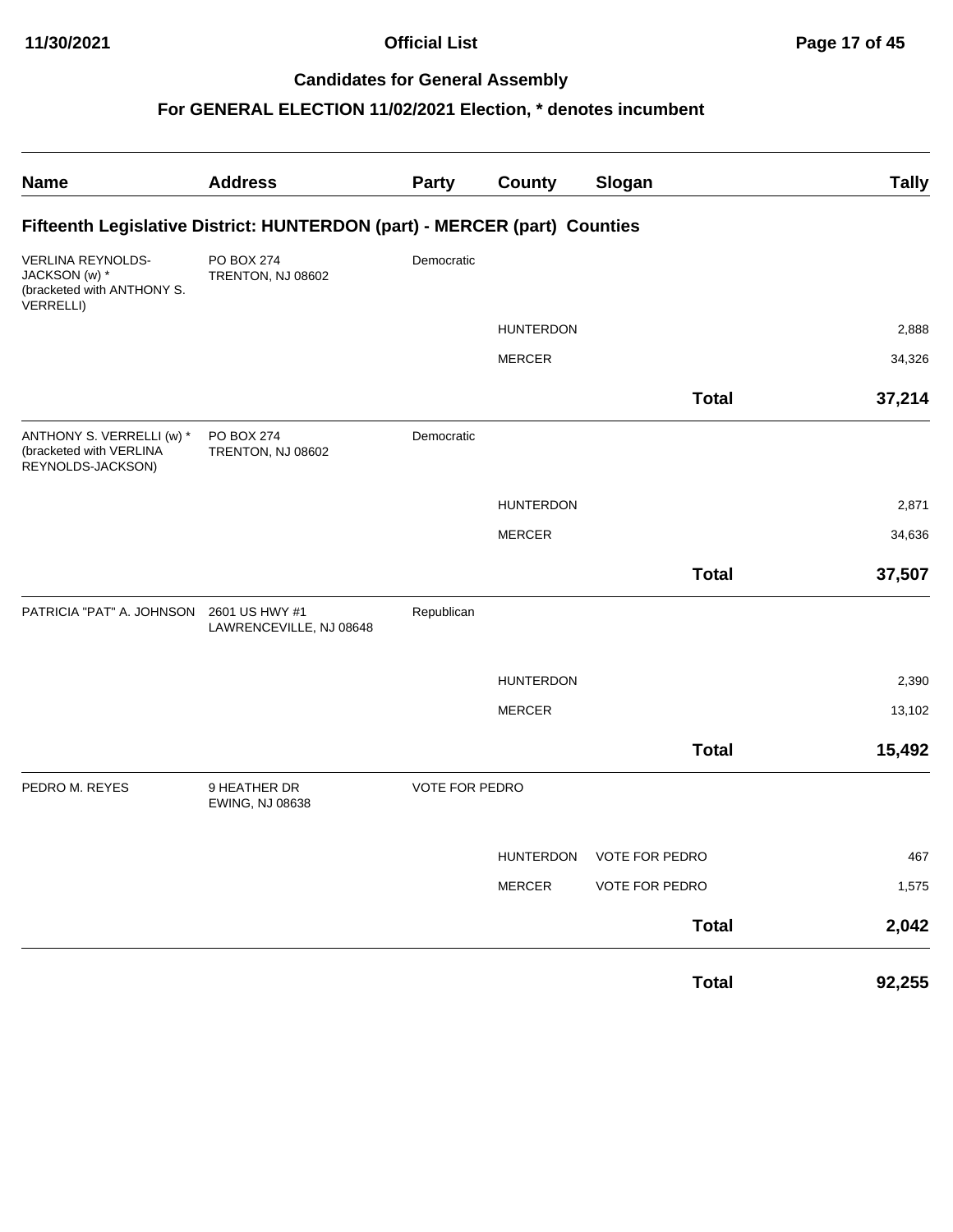| <b>Name</b>                                                            | <b>Address</b>                                                                                        | <b>Party</b> | <b>County</b>    | Slogan       | <b>Tally</b> |
|------------------------------------------------------------------------|-------------------------------------------------------------------------------------------------------|--------------|------------------|--------------|--------------|
| <b>Counties</b>                                                        | Sixteenth Legislative District: HUNTERDON (part) - MERCER (part) - MIDDLESEX (part) - SOMERSET (part) |              |                  |              |              |
| ROY FREIMAN (w) *<br>(bracketed with SADAF F.<br>JAFFER)               | PO BOX 191<br>KINGSTON, NJ 08528                                                                      | Democratic   |                  |              |              |
|                                                                        |                                                                                                       |              | <b>HUNTERDON</b> |              | 8,401        |
|                                                                        |                                                                                                       |              | <b>MERCER</b>    |              | 6,565        |
|                                                                        |                                                                                                       |              | <b>MIDDLESEX</b> |              | 8,215        |
|                                                                        |                                                                                                       |              | SOMERSET         |              | 17,811       |
|                                                                        |                                                                                                       |              |                  | <b>Total</b> | 40,992       |
| SADAF F. JAFFER (w)<br>(bracketed with ROY FREIMAN) SKILLMAN, NJ 08558 | PO BOX 282, 950 ROUTE 601                                                                             | Democratic   |                  |              |              |
|                                                                        |                                                                                                       |              | <b>HUNTERDON</b> |              | 8,014        |
|                                                                        |                                                                                                       |              | <b>MERCER</b>    |              | 6,443        |
|                                                                        |                                                                                                       |              | <b>MIDDLESEX</b> |              | 7,861        |
|                                                                        |                                                                                                       |              | SOMERSET         |              | 17,194       |
|                                                                        |                                                                                                       |              |                  | <b>Total</b> | 39,512       |
| VINCENT T. PANICO<br>(bracketed with JOSEPH A.<br>LUKAC III)           | 531 ROUTE 22 E Apt-Unit 223<br>WHITEHOUSE STATION, NJ 08889                                           | Republican   |                  |              |              |
|                                                                        |                                                                                                       |              | <b>HUNTERDON</b> |              | 12,712       |
|                                                                        |                                                                                                       |              | <b>MERCER</b>    |              | 1,520        |
|                                                                        |                                                                                                       |              | MIDDLESEX        |              | 4,559        |
|                                                                        |                                                                                                       |              | SOMERSET         |              | 18,133       |
|                                                                        |                                                                                                       |              |                  | <b>Total</b> | 36,924       |
| JOSEPH A. LUKAC III<br>(bracketed with VINCENT T.<br>PANICO)           | PO BOX 413<br>MANVILLE, NJ 08835                                                                      | Republican   |                  |              |              |
|                                                                        |                                                                                                       |              | <b>HUNTERDON</b> |              | 12,286       |
|                                                                        |                                                                                                       |              | MERCER           |              | 1,503        |
|                                                                        |                                                                                                       |              | MIDDLESEX        |              | 4,564        |
|                                                                        |                                                                                                       |              | SOMERSET         |              | 17,898       |
|                                                                        |                                                                                                       |              |                  | <b>Total</b> | 36,251       |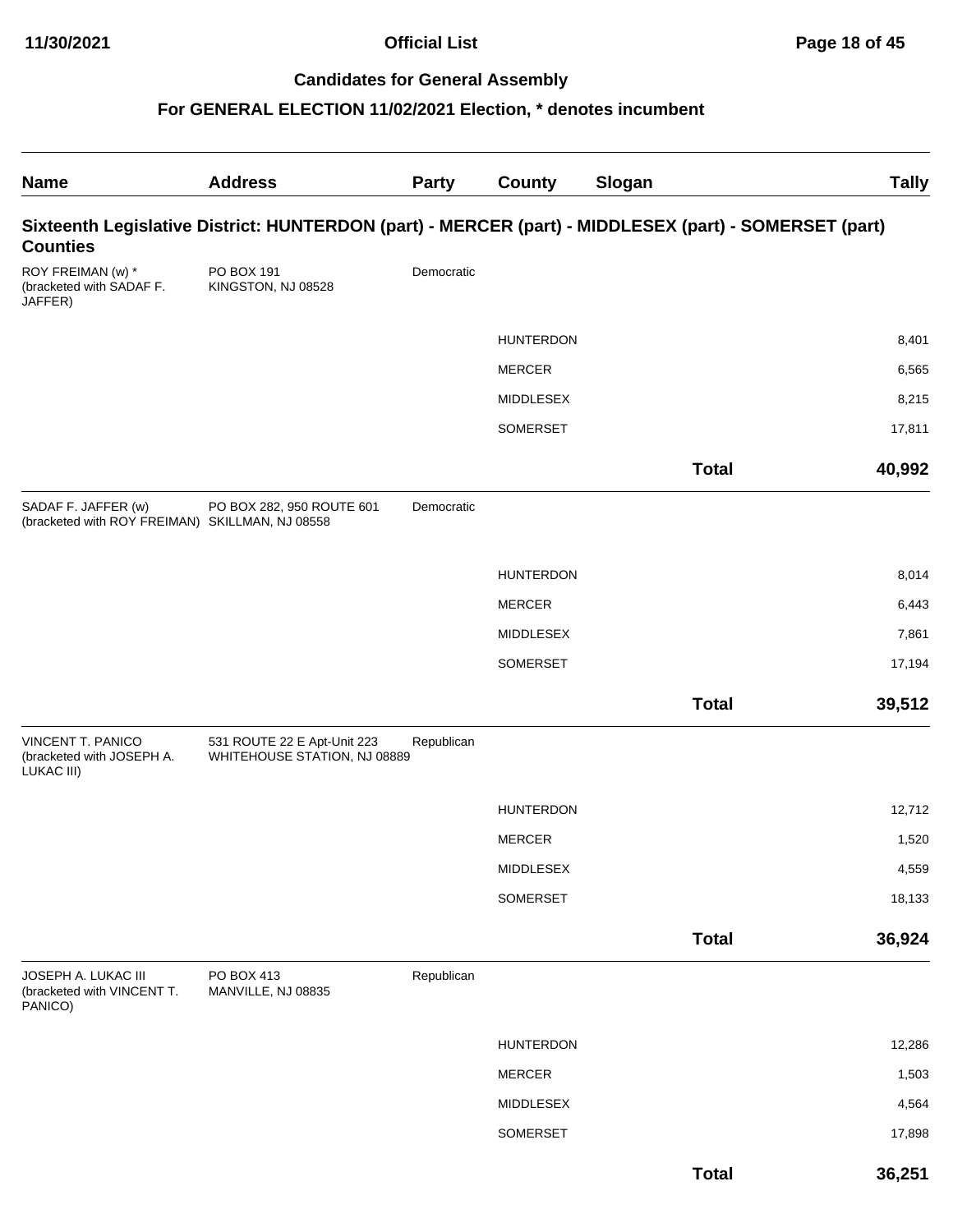| <b>Name</b>     | <b>Address</b>                                                                                        | Party | County | <b>Slogan</b> | Tally |
|-----------------|-------------------------------------------------------------------------------------------------------|-------|--------|---------------|-------|
| <b>Counties</b> | Sixteenth Legislative District: HUNTERDON (part) - MERCER (part) - MIDDLESEX (part) - SOMERSET (part) |       |        |               |       |

| 153,679 |
|---------|
|         |
|         |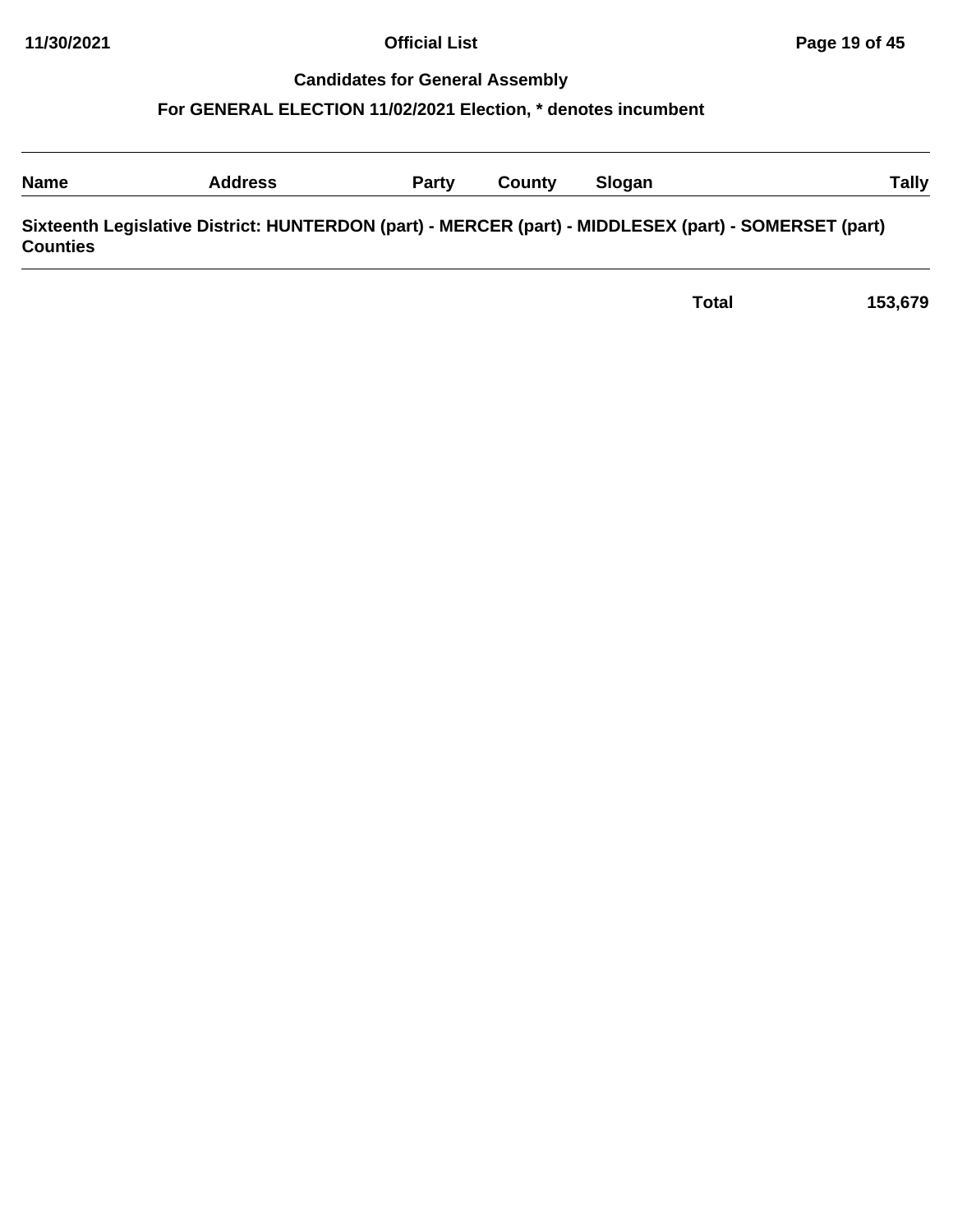| <b>Name</b>                                                    | <b>Address</b>                                                                | Party      | County           | Slogan       | <b>Tally</b> |
|----------------------------------------------------------------|-------------------------------------------------------------------------------|------------|------------------|--------------|--------------|
|                                                                | Seventeenth Legislative District: MIDDLESEX (part) - SOMERSET (part) Counties |            |                  |              |              |
| JOSEPH V. EGAN (w) *<br>(bracketed with JOSEPH<br>DANIELSEN)   | 20 NEW YORK AVE.<br>NEW BRUNSWICK, NJ 08901                                   | Democratic |                  |              |              |
|                                                                |                                                                               |            | <b>MIDDLESEX</b> |              | 18,832       |
|                                                                |                                                                               |            | SOMERSET         |              | 13,380       |
|                                                                |                                                                               |            |                  | <b>Total</b> | 32,212       |
| JOSEPH DANIELSEN (w) *<br>(bracketed with JOSEPH V.<br>EGAN)   | PO BOX 6463<br>SOMERSET, NJ 08873                                             | Democratic |                  |              |              |
|                                                                |                                                                               |            | MIDDLESEX        |              | 18,414       |
|                                                                |                                                                               |            | SOMERSET         |              | 13,211       |
|                                                                |                                                                               |            |                  | <b>Total</b> | 31,625       |
| PETER W. GABRA<br>(bracketed with CATHERINE<br>BARRIER)        | 1000 SAVOY PLACE Apt-Unit 1100 Republican<br>PISCATAWAY, NJ 08854             |            |                  |              |              |
|                                                                |                                                                               |            | MIDDLESEX        |              | 8,674        |
|                                                                |                                                                               |            | SOMERSET         |              | 5,499        |
|                                                                |                                                                               |            |                  | <b>Total</b> | 14,173       |
| <b>CATHERINE BARRIER</b><br>(bracketed with PETER W.<br>GABRA) | 13 OLIVER ST<br>SOMERSET, NJ 08873                                            | Republican |                  |              |              |
|                                                                |                                                                               |            | MIDDLESEX        |              | 8,959        |
|                                                                |                                                                               |            | SOMERSET         |              | 5,523        |
|                                                                |                                                                               |            |                  | <b>Total</b> | 14,482       |
|                                                                |                                                                               |            |                  | <b>Total</b> | 92,492       |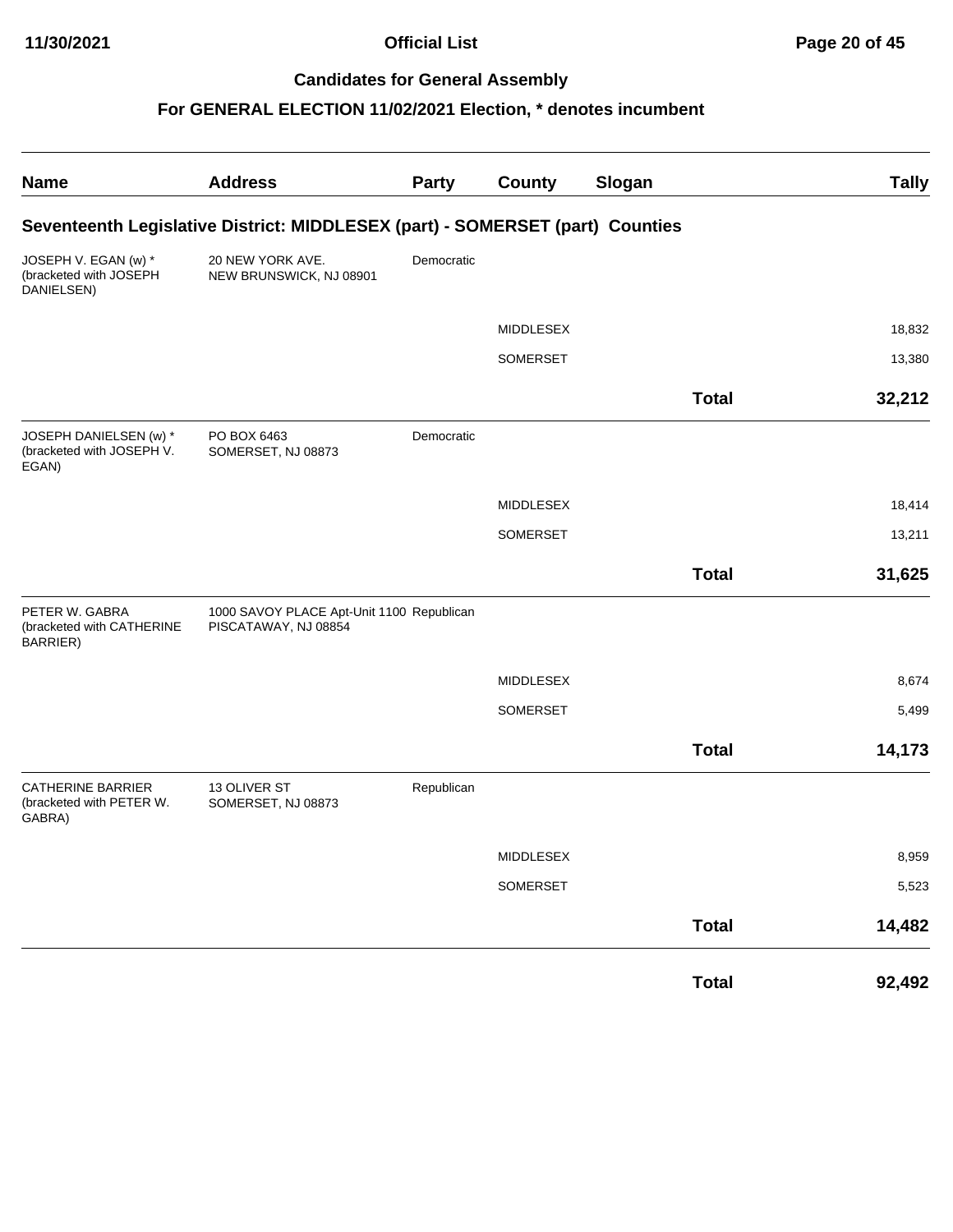| <b>Name</b>                                                         | <b>Address</b>                                             | <b>Party</b>      | <b>County</b>        | Slogan                   | <b>Tally</b> |
|---------------------------------------------------------------------|------------------------------------------------------------|-------------------|----------------------|--------------------------|--------------|
|                                                                     | Eighteenth Legislative District: MIDDLESEX (part) Counties |                   |                      |                          |              |
| ROBERT KARABINCHAK (w) *                                            | 32 OAK HILLS ROAD<br>EDISON, NJ 08820                      | Democratic        |                      |                          |              |
|                                                                     |                                                            |                   | <b>MIDDLESEX</b>     |                          | 33,685       |
|                                                                     |                                                            |                   |                      | <b>Total</b>             | 33,685       |
| STERLEY STANLEY (w) *                                               | 74 WOOTEN COURT<br>EAST BRUNSWICK, NJ 08816                | Democratic        |                      |                          |              |
|                                                                     |                                                            |                   | MIDDLESEX            |                          | 32,743       |
|                                                                     |                                                            |                   |                      | <b>Total</b>             | 32,743       |
| <b>ANGELA FAM</b><br>(bracketed with MELANIE<br><b>MCCANN MOTT)</b> | 38 FERN RD<br>EAST BRUNSWICK, NJ 08816                     | Republican        |                      |                          |              |
|                                                                     |                                                            |                   | MIDDLESEX            |                          | 23,248       |
|                                                                     |                                                            |                   |                      | <b>Total</b>             | 23,248       |
| MELANIE MCCANN MOTT<br>(bracketed with ANGELA FAM)                  | 1127 WORTH DR<br>SOUTH PLAINFIELD, NJ 07080                | Republican        |                      |                          |              |
|                                                                     |                                                            |                   | MIDDLESEX            |                          | 23,940       |
|                                                                     |                                                            |                   |                      | <b>Total</b>             | 23,940       |
| <b>DAVID AWAD</b>                                                   | 86 ASHLEY ROAD<br>EDISON, NJ 08817                         | Libertarian Party |                      |                          |              |
|                                                                     |                                                            |                   | MIDDLESEX            | <b>LIBERTARIAN PARTY</b> | 741          |
|                                                                     |                                                            |                   |                      | <b>Total</b>             | 741          |
| <b>BRIAN P. KULAS</b>                                               | 130 LONGFIELD CT.<br>EAST BRUNSWICK, NJ 08816              |                   | AN INSPIRED ADVOCATE |                          |              |
|                                                                     |                                                            |                   | MIDDLESEX            | AN INSPIRED ADVOCATE     | 729          |
|                                                                     |                                                            |                   |                      | <b>Total</b>             | 729          |
|                                                                     |                                                            |                   |                      | <b>Total</b>             | 115,086      |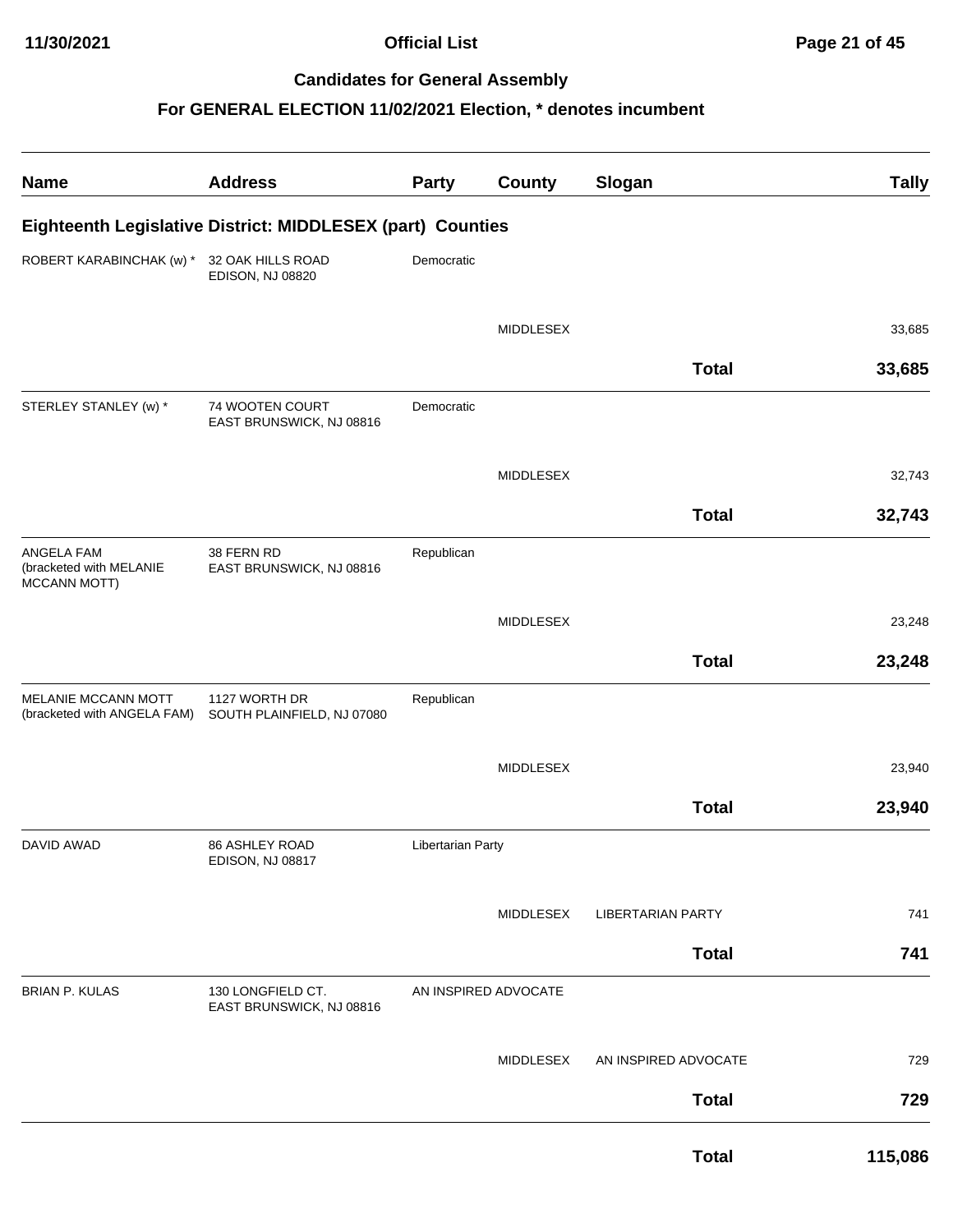| <b>Name</b>                                                    | <b>Address</b>                                                      | Party      | <b>County</b>    | Slogan |              | <b>Tally</b> |
|----------------------------------------------------------------|---------------------------------------------------------------------|------------|------------------|--------|--------------|--------------|
|                                                                | Nineteenth Legislative District: MIDDLESEX (part) Counties          |            |                  |        |              |              |
| CRAIG J. COUGHLIN (w) *<br>(bracketed with YVONNE<br>LOPEZ)    | P.O. BOX 368<br>WOODBRIDGE, NJ 07095                                | Democratic |                  |        |              |              |
|                                                                |                                                                     |            | <b>MIDDLESEX</b> |        |              | 26,529       |
|                                                                |                                                                     |            |                  |        | <b>Total</b> | 26,529       |
| YVONNE LOPEZ (w) *<br>(bracketed with CRAIG J.<br>COUGHLIN)    | P.O. BOX 283<br>KEASBEY, NJ 08832                                   | Democratic |                  |        |              |              |
|                                                                |                                                                     |            | <b>MIDDLESEX</b> |        |              | 26,057       |
|                                                                |                                                                     |            |                  |        | <b>Total</b> | 26,057       |
| <b>ANTHONY "TONY" GALLO</b>                                    | 19 SPRUCE ST<br>(bracketed with BRUCE BANKO) PORT READING, NJ 07064 | Republican |                  |        |              |              |
|                                                                |                                                                     |            | <b>MIDDLESEX</b> |        |              | 19,337       |
|                                                                |                                                                     |            |                  |        | <b>Total</b> | 19,337       |
| <b>BRUCE BANKO</b><br>(bracketed with ANTHONY<br>"TONY" GALLO) | 448 W SMITH ST<br>AVENEL, NJ 07001                                  | Republican |                  |        |              |              |
|                                                                |                                                                     |            | <b>MIDDLESEX</b> |        |              | 19,098       |
|                                                                |                                                                     |            |                  |        | <b>Total</b> | 19,098       |
|                                                                |                                                                     |            |                  |        | <b>Total</b> | 91,021       |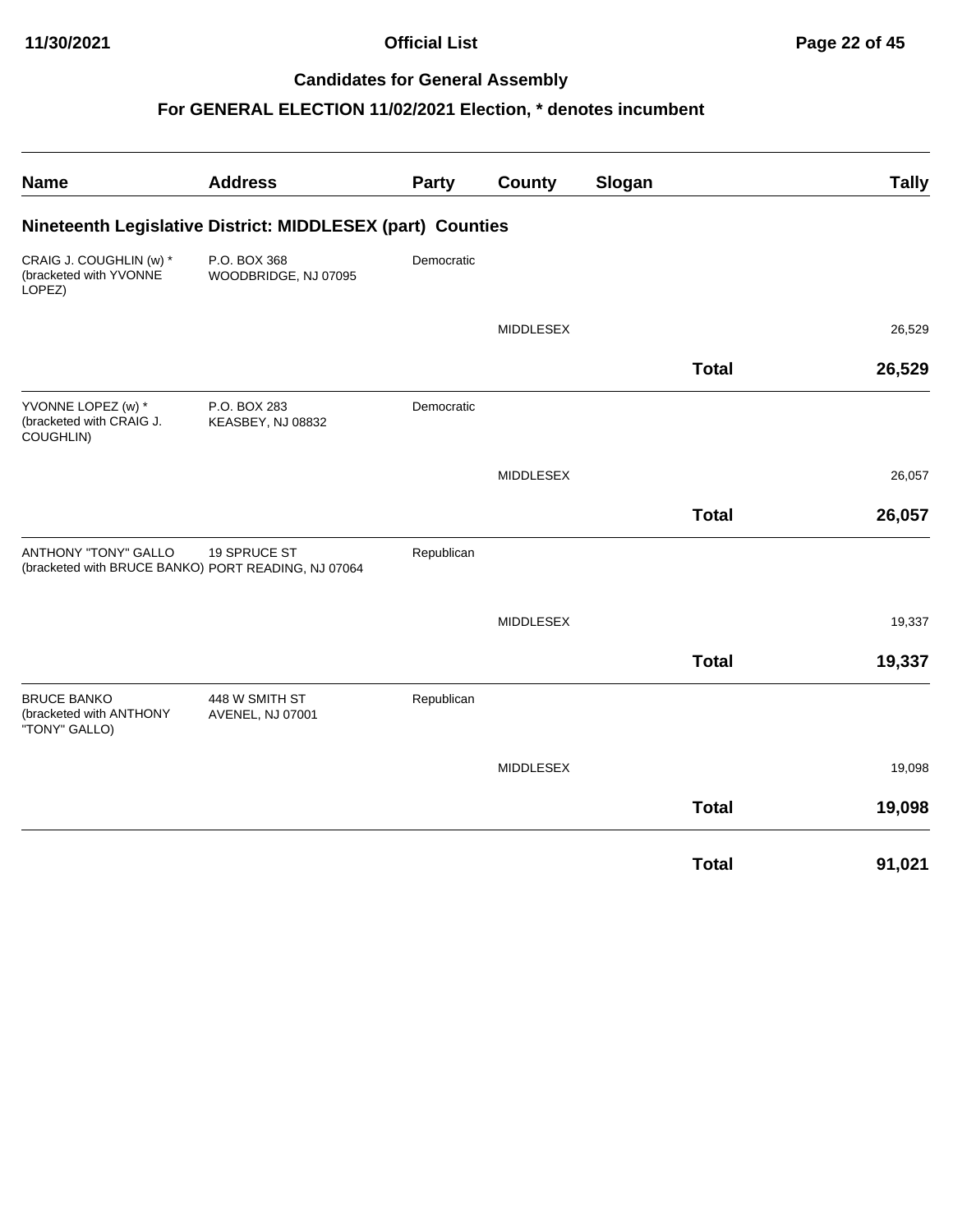| <b>Name</b>                                                       | <b>Address</b>                                                         | <b>Party</b> | County       | Slogan |              | Tally  |
|-------------------------------------------------------------------|------------------------------------------------------------------------|--------------|--------------|--------|--------------|--------|
|                                                                   | <b>Twentieth Legislative District: UNION (part) Counties</b>           |              |              |        |              |        |
| ANNETTE QUIJANO (w) *<br>(bracketed with REGINALD<br>ATKINS)      | 201 W. JERSEY STREET Apt-Unit Democratic<br>420<br>ELIZABETH, NJ 07202 |              |              |        |              |        |
|                                                                   |                                                                        |              | <b>UNION</b> |        |              | 26,276 |
|                                                                   |                                                                        |              |              |        | <b>Total</b> | 26,276 |
| <b>REGINALD ATKINS (w)</b><br>(bracketed with ANNETTE<br>QUIJANO) | 624 E. 3RD AVENUE<br>ROSELLE, NJ 07203                                 | Democratic   |              |        |              |        |
|                                                                   |                                                                        |              | <b>UNION</b> |        |              | 25,477 |
|                                                                   |                                                                        |              |              |        | <b>Total</b> | 25,477 |
|                                                                   |                                                                        |              |              |        | <b>Total</b> | 51,753 |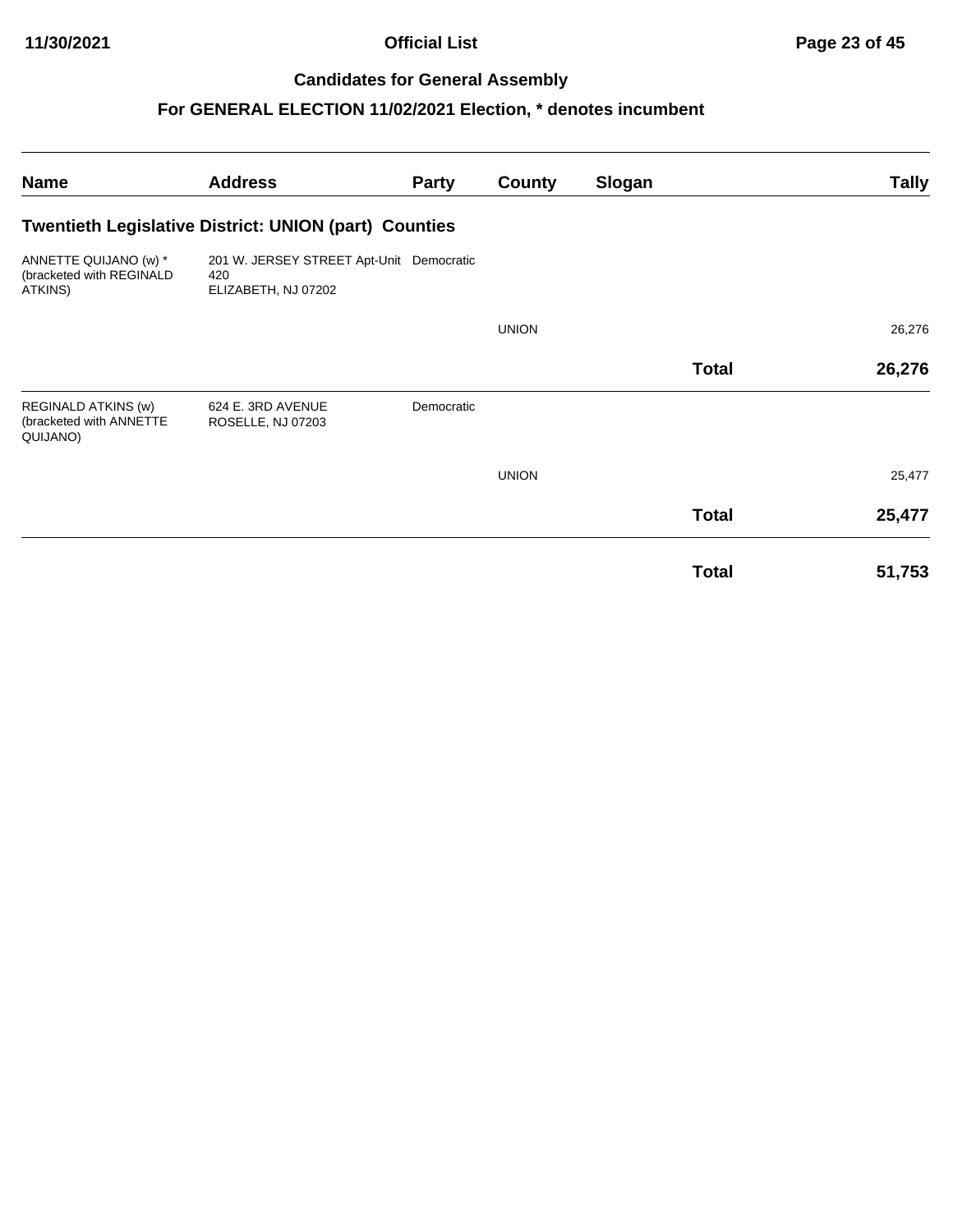| <b>Name</b>                                                  | <b>Address</b>                                                                             | <b>Party</b> | <b>County</b> | Slogan       | <b>Tally</b> |
|--------------------------------------------------------------|--------------------------------------------------------------------------------------------|--------------|---------------|--------------|--------------|
|                                                              | Twenty-First Legislative District: MORRIS (part) - SOMERSET (part) - UNION (part) Counties |              |               |              |              |
| NANCY MUÑOZ (w) *<br>(bracketed with MICHELE<br>MATSIKOUDIS) | 121 OAK RIDGE AVENUE<br><b>SUMMIT, NJ 07901</b>                                            | Republican   |               |              |              |
|                                                              |                                                                                            |              | <b>MORRIS</b> |              | 3,834        |
|                                                              |                                                                                            |              | SOMERSET      |              | 11,366       |
|                                                              |                                                                                            |              | <b>UNION</b>  |              | 28,508       |
|                                                              |                                                                                            |              |               | <b>Total</b> | 43,708       |
| MICHELE MATSIKOUDIS (w)                                      | 125 CENTRAL AVENUE<br>(bracketed with NANCY MUÑOZ) NEW PROVIDENCE, NJ 07974                | Republican   |               |              |              |
|                                                              |                                                                                            |              | <b>MORRIS</b> |              | 3,732        |
|                                                              |                                                                                            |              | SOMERSET      |              | 11,066       |
|                                                              |                                                                                            |              | <b>UNION</b>  |              | 27,759       |
|                                                              |                                                                                            |              |               | <b>Total</b> | 42,557       |
| ELIZABETH A. GRANER<br>(bracketed with ANJALI<br>MEHROTRA)   | 387 PENNS WAY<br>BASKING RIDGE, NJ 07920                                                   | Democratic   |               |              |              |
|                                                              |                                                                                            |              | <b>MORRIS</b> |              | 3,148        |
|                                                              |                                                                                            |              | SOMERSET      |              | 7,864        |
|                                                              |                                                                                            |              | <b>UNION</b>  |              | 27,195       |
|                                                              |                                                                                            |              |               | <b>Total</b> | 38,207       |
| ANJALI MEHROTRA<br>(bracketed with ELIZABETH A.<br>GRANER)   | 215 QUEENS LANE<br>MOUNTAINSIDE, NJ 07092                                                  | Democratic   |               |              |              |
|                                                              |                                                                                            |              | <b>MORRIS</b> |              | 3,069        |
|                                                              |                                                                                            |              | SOMERSET      |              | 7,686        |
|                                                              |                                                                                            |              | <b>UNION</b>  |              | 26,694       |
|                                                              |                                                                                            |              |               | <b>Total</b> | 37,449       |
|                                                              |                                                                                            |              |               | <b>Total</b> | 161,921      |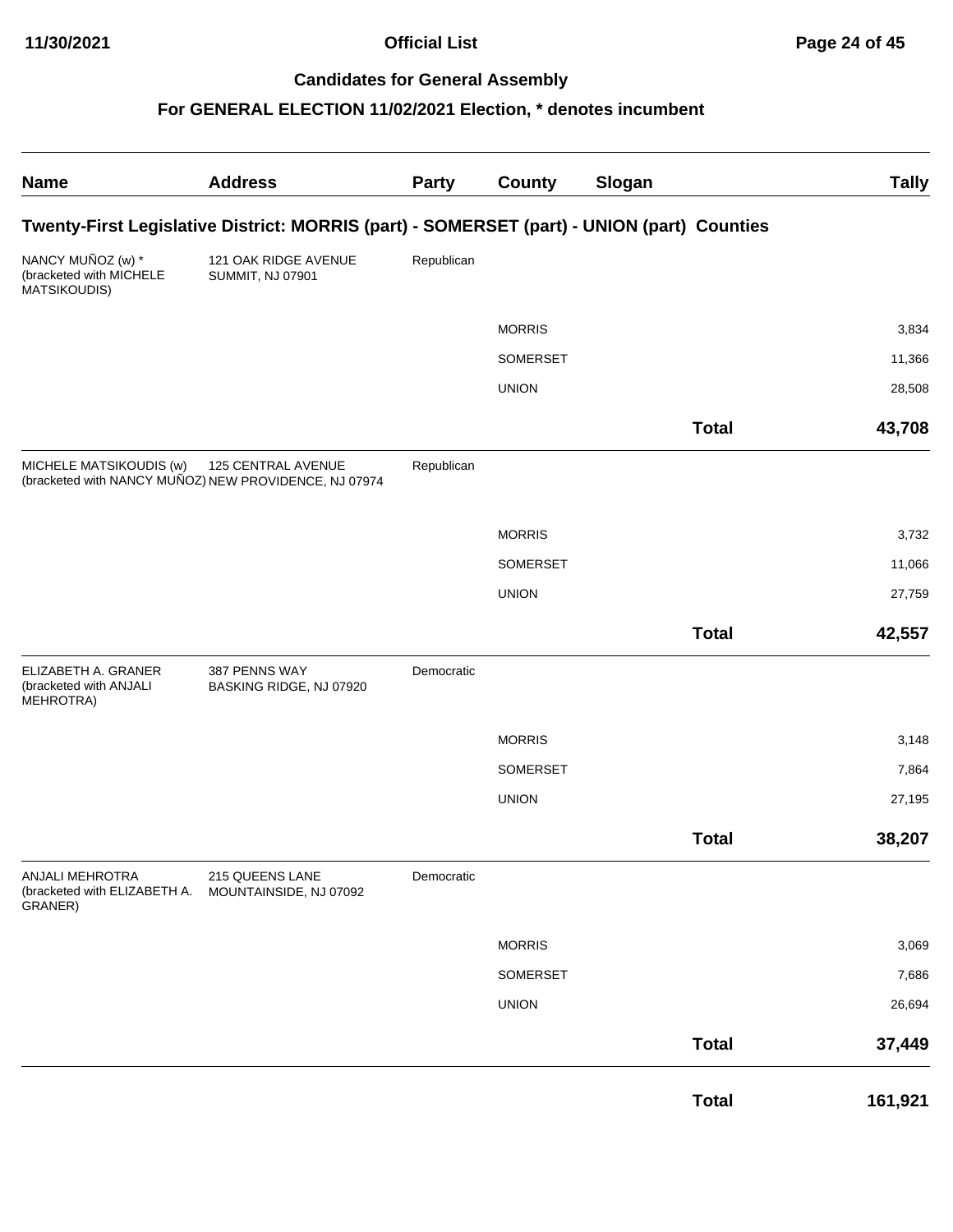| <b>Name</b>                                                           | <b>Address</b>                            | <b>Party</b> | <b>County</b>    | Slogan                                                                                         | <b>Tally</b> |
|-----------------------------------------------------------------------|-------------------------------------------|--------------|------------------|------------------------------------------------------------------------------------------------|--------------|
|                                                                       |                                           |              |                  | Twenty-Second Legislative District: MIDDLESEX (part) - SOMERSET (part) - UNION (part) Counties |              |
| JAMES KENNEDY (w) *<br>(bracketed with LINDA CARTER) RAHWAY, NJ 07065 | 442 ELM AVENUE                            | Democratic   |                  |                                                                                                |              |
|                                                                       |                                           |              | <b>MIDDLESEX</b> |                                                                                                | 2,528        |
|                                                                       |                                           |              | SOMERSET         |                                                                                                | 3,909        |
|                                                                       |                                           |              | <b>UNION</b>     |                                                                                                | 25,156       |
|                                                                       |                                           |              |                  | <b>Total</b>                                                                                   | 31,593       |
| LINDA CARTER (w) *<br>(bracketed with JAMES<br><b>KENNEDY)</b>        | 1445 MCCREA PLACE<br>PLAINFIELD, NJ 07062 | Democratic   |                  |                                                                                                |              |
|                                                                       |                                           |              | <b>MIDDLESEX</b> |                                                                                                | 2,571        |
|                                                                       |                                           |              | SOMERSET         |                                                                                                | 3,959        |
|                                                                       |                                           |              | <b>UNION</b>     |                                                                                                | 25,737       |
|                                                                       |                                           |              |                  | <b>Total</b>                                                                                   | 32,267       |
| <b>DAVID SYPHER</b><br>(bracketed with HANS<br>HERBERG)               | 765 KAMINSKI DR<br>RAHWAY, NJ 07065       | Republican   |                  |                                                                                                |              |
|                                                                       |                                           |              | <b>MIDDLESEX</b> |                                                                                                | 3,079        |
|                                                                       |                                           |              | SOMERSET         |                                                                                                | 2,644        |
|                                                                       |                                           |              | <b>UNION</b>     |                                                                                                | 14,102       |
|                                                                       |                                           |              |                  | <b>Total</b>                                                                                   | 19,825       |
| <b>HANS HERBERG</b><br>(bracketed with DAVID SYPHER) LINDEN, NJ 07036 | 1501 WESTOVER RD.                         | Republican   |                  |                                                                                                |              |
|                                                                       |                                           |              | MIDDLESEX        |                                                                                                | 3,054        |
|                                                                       |                                           |              | SOMERSET         |                                                                                                | 2,531        |
|                                                                       |                                           |              | <b>UNION</b>     |                                                                                                | 13,961       |
|                                                                       |                                           |              |                  | <b>Total</b>                                                                                   | 19,546       |
|                                                                       |                                           |              |                  | <b>Total</b>                                                                                   | 103,231      |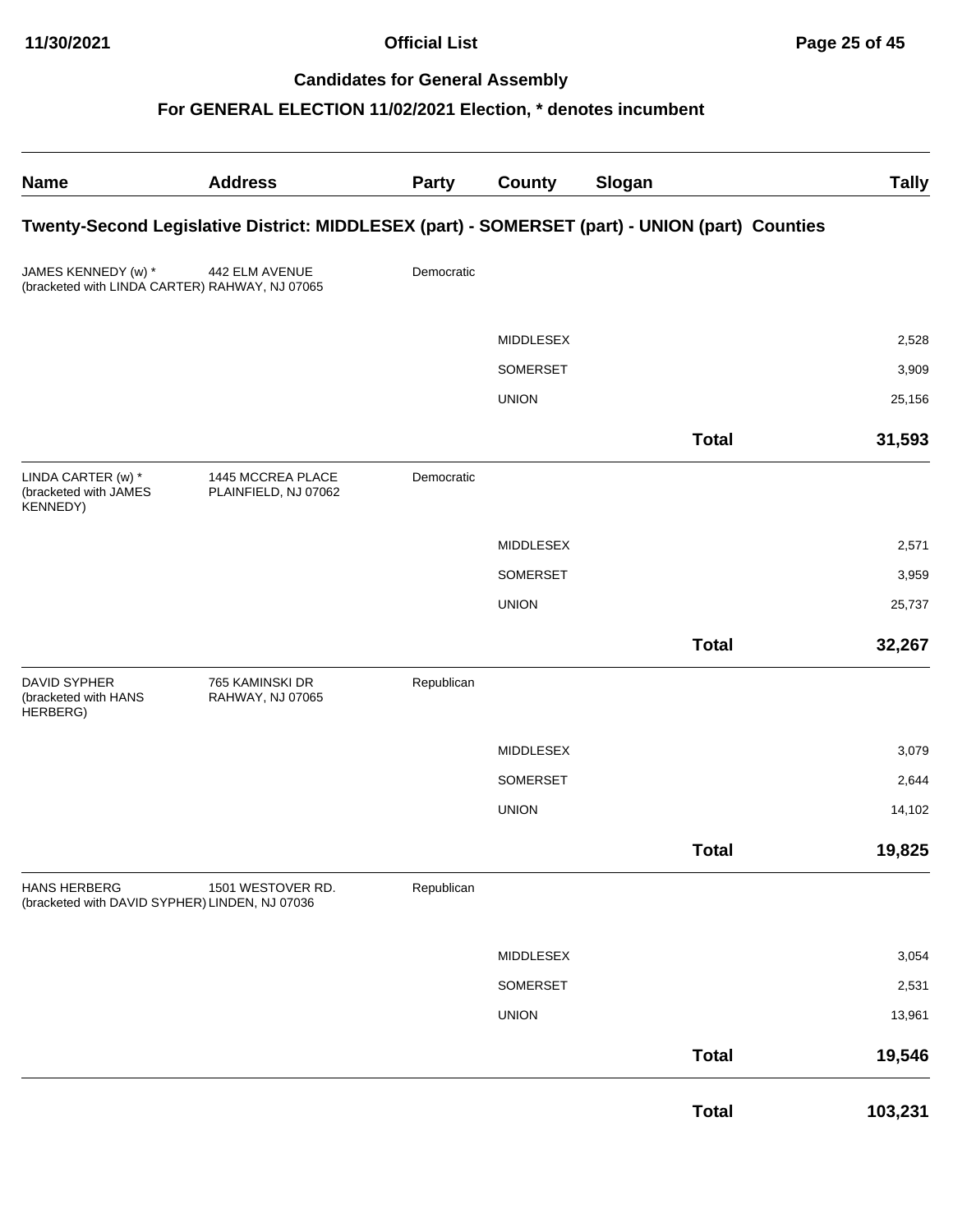| <b>Name</b>                                             | <b>Address</b>                             | <b>Party</b> | <b>County</b>    | Slogan                                                                                         | <b>Tally</b> |
|---------------------------------------------------------|--------------------------------------------|--------------|------------------|------------------------------------------------------------------------------------------------|--------------|
|                                                         |                                            |              |                  | Twenty-Third Legislative District: HUNTERDON (part) - SOMERSET (part) - WARREN (part) Counties |              |
| JOHN DIMAIO (w) *<br>(bracketed with ERIK<br>PETERSON)  | 15 REESE AVE<br>HACKETTSTOWN, NJ 07840     | Republican   |                  |                                                                                                |              |
|                                                         |                                            |              | <b>HUNTERDON</b> |                                                                                                | 17,885       |
|                                                         |                                            |              | SOMERSET         |                                                                                                | 14,481       |
|                                                         |                                            |              | WARREN           |                                                                                                | 13,654       |
|                                                         |                                            |              |                  | <b>Total</b>                                                                                   | 46,020       |
| ERIK PETERSON (w) *<br>(bracketed with JOHN DIMAIO)     | 140 SIDNEY RD<br>ANNANDALE, NJ 08801       | Republican   |                  |                                                                                                |              |
|                                                         |                                            |              | <b>HUNTERDON</b> |                                                                                                | 17,643       |
|                                                         |                                            |              | SOMERSET         |                                                                                                | 13,977       |
|                                                         |                                            |              | WARREN           |                                                                                                | 13,181       |
|                                                         |                                            |              |                  | <b>Total</b>                                                                                   | 44,801       |
| NICHOLAS F. LABELLE<br>(bracketed with HOPE<br>KAUFMAN) | 2 WOOD HOLLOW DRIVE<br>PITTSTOWN, NJ 08867 | Democratic   |                  |                                                                                                |              |
|                                                         |                                            |              | <b>HUNTERDON</b> |                                                                                                | 10,340       |
|                                                         |                                            |              | SOMERSET         |                                                                                                | 11,610       |
|                                                         |                                            |              | WARREN           |                                                                                                | 7,196        |
|                                                         |                                            |              |                  | <b>Total</b>                                                                                   | 29,146       |
| HOPE KAUFMAN<br>(bracketed with NICHOLAS F.<br>LABELLE) | 42 WATER STREET<br>LEBANON, NJ 08833       | Democratic   |                  |                                                                                                |              |
|                                                         |                                            |              | <b>HUNTERDON</b> |                                                                                                | 10,524       |
|                                                         |                                            |              | SOMERSET         |                                                                                                | 11,795       |
|                                                         |                                            |              | WARREN           |                                                                                                | 7,575        |
|                                                         |                                            |              |                  | <b>Total</b>                                                                                   | 29,894       |
|                                                         |                                            |              |                  | <b>Total</b>                                                                                   | 149,861      |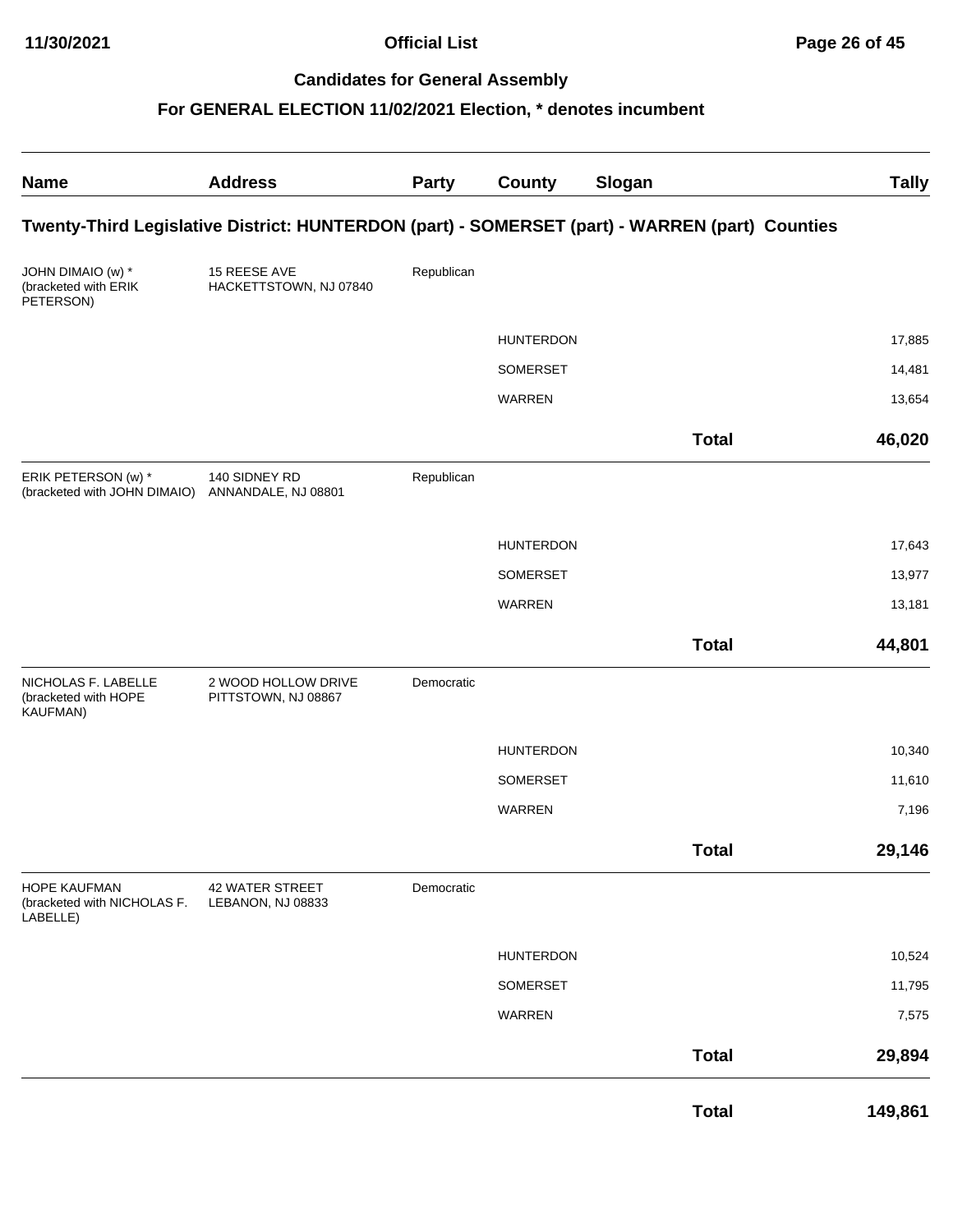| <b>Name</b>                                                                           | <b>Address</b>                                                                      | <b>Party</b> | <b>County</b> | Slogan       | <b>Tally</b> |
|---------------------------------------------------------------------------------------|-------------------------------------------------------------------------------------|--------------|---------------|--------------|--------------|
|                                                                                       | Twenty-Fourth Legislative District: MORRIS (part) - SUSSEX - WARREN (part) Counties |              |               |              |              |
| F. PARKER SPACE (w) *<br>(bracketed with HAROLD J.<br>"HAL" WIRTHS)                   | 25 WYKERTOWN ROAD<br>WANTAGE, NJ 07461                                              | Republican   |               |              |              |
|                                                                                       |                                                                                     |              | <b>MORRIS</b> |              | 4,755        |
|                                                                                       |                                                                                     |              | <b>SUSSEX</b> |              | 36,500       |
|                                                                                       |                                                                                     |              | WARREN        |              | 9,943        |
|                                                                                       |                                                                                     |              |               | <b>Total</b> | 51,198       |
| HAROLD J. "HAL" WIRTHS (w) * 12 CORNWALL COURT<br>(bracketed with F. PARKER<br>SPACE) | HAMBURG, NJ 07419                                                                   | Republican   |               |              |              |
|                                                                                       |                                                                                     |              | <b>MORRIS</b> |              | 4,672        |
|                                                                                       |                                                                                     |              | <b>SUSSEX</b> |              | 32,602       |
|                                                                                       |                                                                                     |              | WARREN        |              | 9,692        |
|                                                                                       |                                                                                     |              |               | <b>Total</b> | 46,966       |
| SCOTT P. FADDEN                                                                       | 3 TERRY LYNN DR<br>SPARTA, NJ 07871                                                 | Democratic   |               |              |              |
|                                                                                       |                                                                                     |              | <b>MORRIS</b> |              | 3,574        |
|                                                                                       |                                                                                     |              | <b>SUSSEX</b> |              | 14,399       |
|                                                                                       |                                                                                     |              | WARREN        |              | 4,251        |
|                                                                                       |                                                                                     |              |               | <b>Total</b> | 22,224       |
| GEORGIANNA CAROL COOK                                                                 | 44 FOUR CORNERS ROAD<br>BLAIRSTOWN, NJ 07825                                        | Democratic   |               |              |              |
|                                                                                       |                                                                                     |              | <b>MORRIS</b> |              | 3,556        |
|                                                                                       |                                                                                     |              | <b>SUSSEX</b> |              | 15,476       |
|                                                                                       |                                                                                     |              | WARREN        |              | 4,404        |
|                                                                                       |                                                                                     |              |               | <b>Total</b> | 23,436       |
|                                                                                       |                                                                                     |              |               | <b>Total</b> | 143,824      |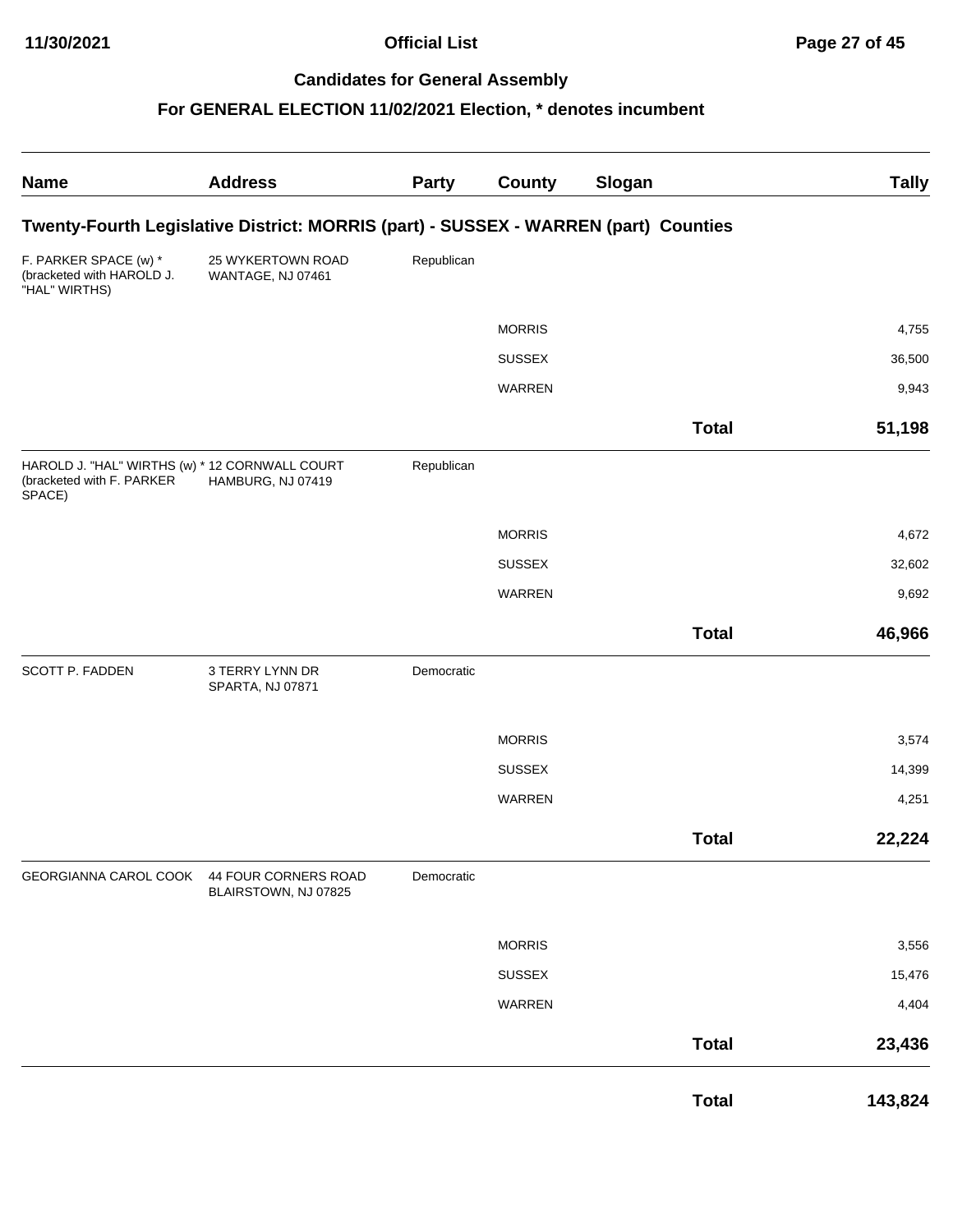| <b>Name</b>                                                            | <b>Address</b>                                                              | Party      | <b>County</b> | Slogan |              | <b>Tally</b> |
|------------------------------------------------------------------------|-----------------------------------------------------------------------------|------------|---------------|--------|--------------|--------------|
|                                                                        | Twenty-Fifth Legislative District: MORRIS (part) - SOMERSET (part) Counties |            |               |        |              |              |
| BRIAN BERGEN (w) *<br>(bracketed with AURA K. DUNN) DENVILLE, NJ 07834 | PO BOX 565                                                                  | Republican |               |        |              |              |
|                                                                        |                                                                             |            | <b>MORRIS</b> |        |              | 39,780       |
|                                                                        |                                                                             |            | SOMERSET      |        |              | 1,804        |
|                                                                        |                                                                             |            |               |        | <b>Total</b> | 41,584       |
| AURA K. DUNN (w) *<br>(bracketed with BRIAN<br>BERGEN)                 | PO BOX 411<br>MENDHAM, NJ 07945                                             | Republican |               |        |              |              |
|                                                                        |                                                                             |            | <b>MORRIS</b> |        |              | 40,384       |
|                                                                        |                                                                             |            | SOMERSET      |        |              | 1,799        |
|                                                                        |                                                                             |            |               |        | <b>Total</b> | 42,183       |
| <b>LAUREN BARNETT</b><br>(bracketed with PATRICIA L.<br>VERES)         | PO BOX 306<br>MORRISTOWN, NJ 07960                                          | Democratic |               |        |              |              |
|                                                                        |                                                                             |            | <b>MORRIS</b> |        |              | 31,999       |
|                                                                        |                                                                             |            | SOMERSET      |        |              | 1,323        |
|                                                                        |                                                                             |            |               |        | <b>Total</b> | 33,322       |
| PATRICIA L. VERES<br>(bracketed with LAUREN<br>BARNETT)                | PO BOX 306<br>MORRISTOWN, NJ 07960                                          | Democratic |               |        |              |              |
|                                                                        |                                                                             |            | <b>MORRIS</b> |        |              | 30,966       |
|                                                                        |                                                                             |            | SOMERSET      |        |              | 1,277        |
|                                                                        |                                                                             |            |               |        | <b>Total</b> | 32,243       |
|                                                                        |                                                                             |            |               |        | <b>Total</b> | 149,332      |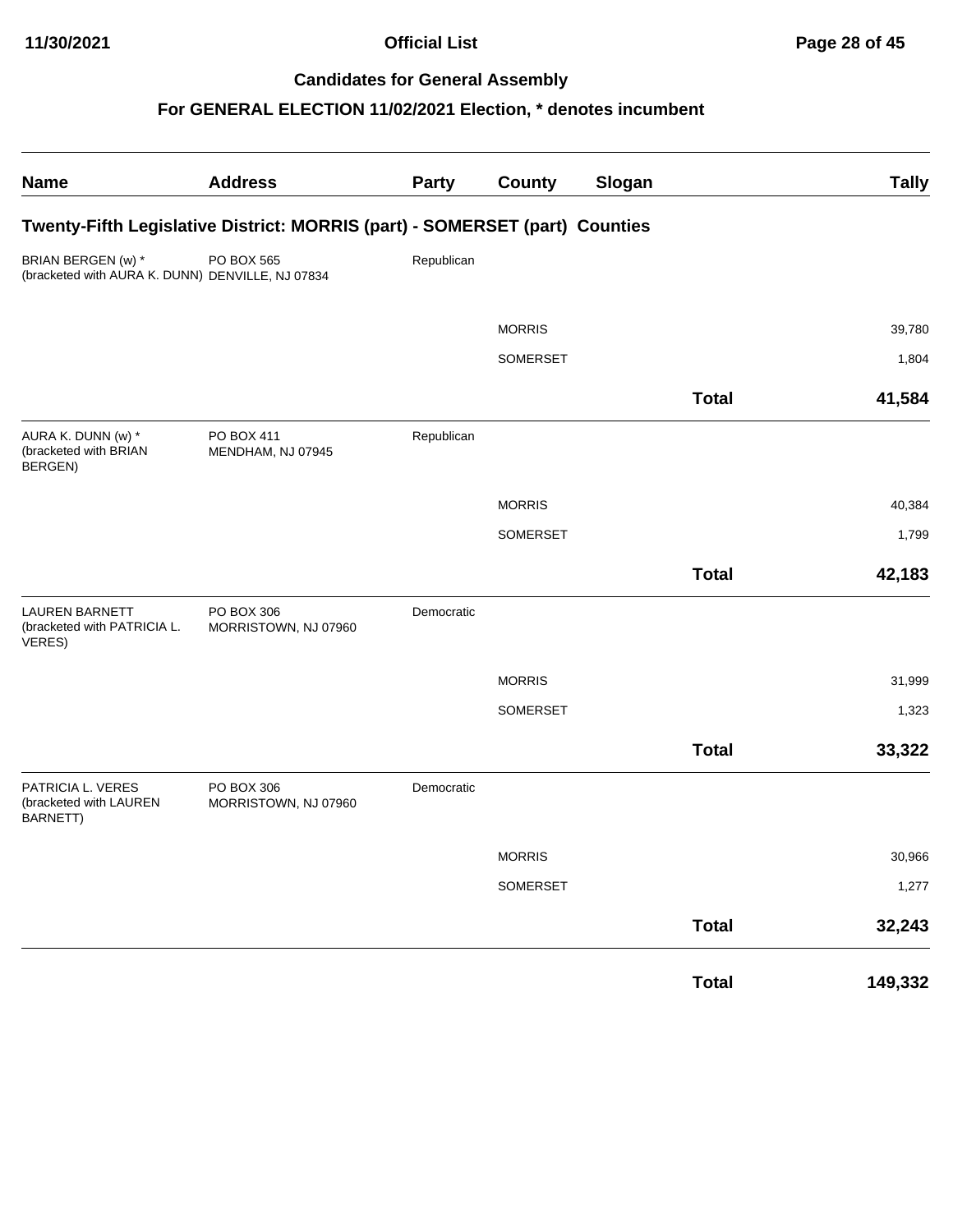| <b>Name</b>                                                       | <b>Address</b>                                                                            | <b>Party</b> | <b>County</b>  | Slogan       | <b>Tally</b> |
|-------------------------------------------------------------------|-------------------------------------------------------------------------------------------|--------------|----------------|--------------|--------------|
|                                                                   | Twenty-Sixth Legislative District: ESSEX (part) - MORRIS (part) - PASSAIC (part) Counties |              |                |              |              |
| JAY WEBBER (w) *                                                  | 14 FOREST AVENUE<br>MORRIS PLAINS, NJ 07950                                               | Republican   |                |              |              |
|                                                                   |                                                                                           |              | <b>ESSEX</b>   |              | 9,039        |
|                                                                   |                                                                                           |              | <b>MORRIS</b>  |              | 31,171       |
|                                                                   |                                                                                           |              | <b>PASSAIC</b> |              | 6,029        |
|                                                                   |                                                                                           |              |                | <b>Total</b> | 46,239       |
| CHRISTIAN E. BARRANCO (w) PO BOX 132                              | OAK RIDGE, NJ 07438                                                                       | Republican   |                |              |              |
|                                                                   |                                                                                           |              | ESSEX          |              | 8,900        |
|                                                                   |                                                                                           |              | <b>MORRIS</b>  |              | 30,376       |
|                                                                   |                                                                                           |              | <b>PASSAIC</b> |              | 5,948        |
|                                                                   |                                                                                           |              |                | <b>Total</b> | 45,224       |
| MELISSA BROWN BLAEUER<br>(bracketed with PAMELA<br>FADDEN)        | P.O. BOX 2219<br>OAK RIDGE, NJ 07438                                                      | Democratic   |                |              |              |
|                                                                   |                                                                                           |              | ESSEX          |              | 6,922        |
|                                                                   |                                                                                           |              | <b>MORRIS</b>  |              | 21,493       |
|                                                                   |                                                                                           |              | <b>PASSAIC</b> |              | 2,940        |
|                                                                   |                                                                                           |              |                | <b>Total</b> | 31,355       |
| PAMELA FADDEN<br>(bracketed with MELISSA<br><b>BROWN BLAEUER)</b> | P.O. BOX 2219<br>OAK RIDGE, NJ 07438                                                      | Democratic   |                |              |              |
|                                                                   |                                                                                           |              | ESSEX          |              | 6,973        |
|                                                                   |                                                                                           |              | <b>MORRIS</b>  |              | 21,557       |
|                                                                   |                                                                                           |              | <b>PASSAIC</b> |              | 2,904        |
|                                                                   |                                                                                           |              |                | <b>Total</b> | 31,434       |
|                                                                   |                                                                                           |              |                | <b>Total</b> | 154,252      |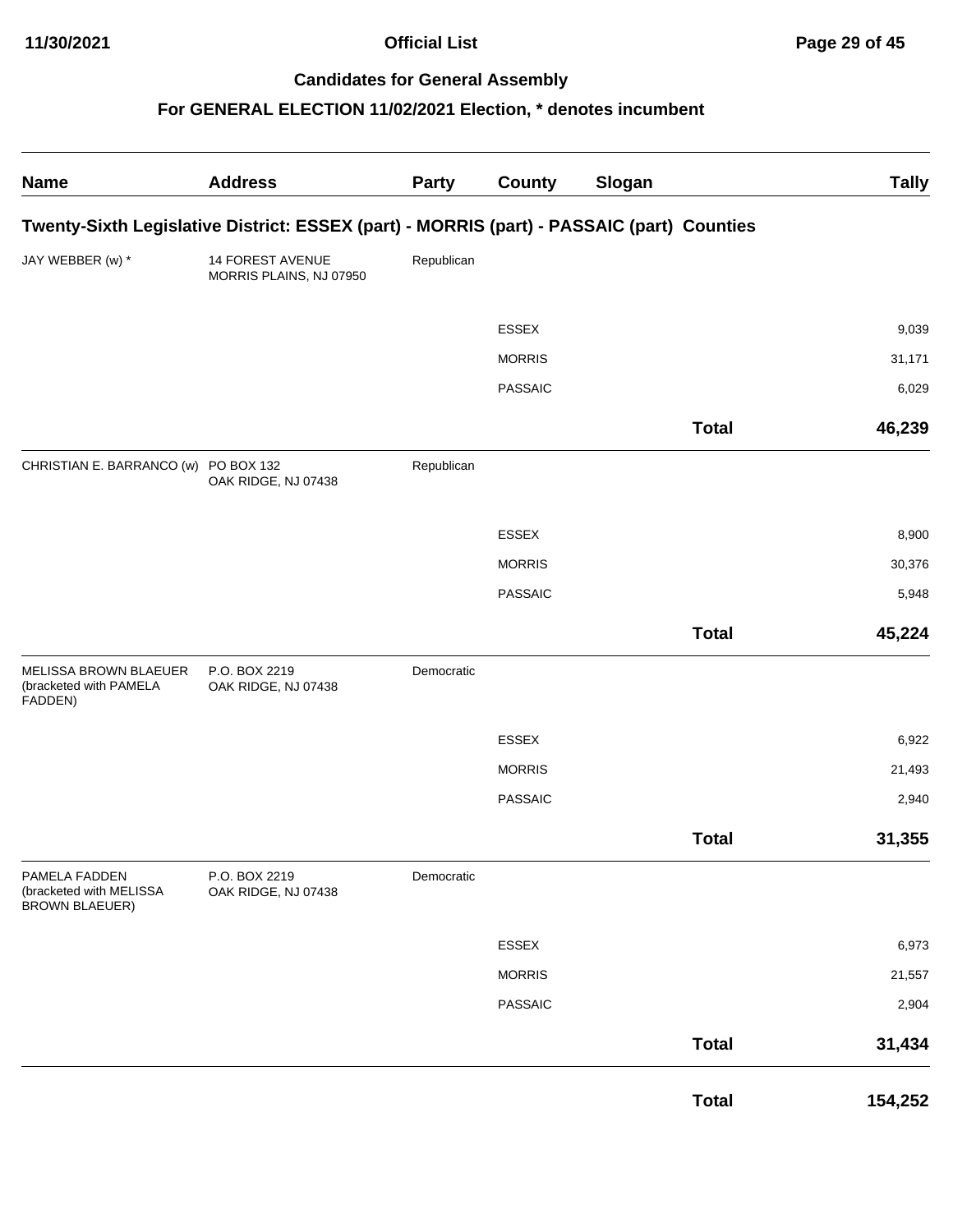| <b>Name</b>                                                                  | <b>Address</b>                                                             | Party      | <b>County</b> | Slogan |              | <b>Tally</b> |
|------------------------------------------------------------------------------|----------------------------------------------------------------------------|------------|---------------|--------|--------------|--------------|
|                                                                              | Twenty-Seventh Legislative District: ESSEX (part) - MORRIS (part) Counties |            |               |        |              |              |
| JOHN F. MCKEON (w) *<br>(bracketed with MILA M. JASEY) WEST ORANGE, NJ 07052 | 3 TORNILLO RD                                                              | Democratic |               |        |              |              |
|                                                                              |                                                                            |            | ESSEX         |        |              | 37,336       |
|                                                                              |                                                                            |            | <b>MORRIS</b> |        |              | 11,153       |
|                                                                              |                                                                            |            |               |        | <b>Total</b> | 48,489       |
| MILA M. JASEY (w) *<br>(bracketed with JOHN F.<br>MCKEON)                    | 9 KEASBY RD.<br>SOUTH ORANGE, NJ 07079                                     | Democratic |               |        |              |              |
|                                                                              |                                                                            |            | ESSEX         |        |              | 36,587       |
|                                                                              |                                                                            |            | <b>MORRIS</b> |        |              | 10,874       |
|                                                                              |                                                                            |            |               |        | <b>Total</b> | 47,461       |
| <b>JONATHAN SYM</b><br>(bracketed with KEVIN RYAN)                           | 444 OLD SHORT HILLS ROAD<br>SHORT HILLS, NJ 07078                          | Republican |               |        |              |              |
|                                                                              |                                                                            |            | ESSEX         |        |              | 13,181       |
|                                                                              |                                                                            |            | <b>MORRIS</b> |        |              | 15,238       |
|                                                                              |                                                                            |            |               |        | <b>Total</b> | 28,419       |
| <b>KEVIN RYAN</b><br>(bracketed with JONATHAN<br>SYM)                        | 64 GREAT HILLS RD<br>SHORT HILLS, NJ 07078                                 | Republican |               |        |              |              |
|                                                                              |                                                                            |            | ESSEX         |        |              | 13,532       |
|                                                                              |                                                                            |            | <b>MORRIS</b> |        |              | 15,451       |
|                                                                              |                                                                            |            |               |        | <b>Total</b> | 28,983       |
|                                                                              |                                                                            |            |               |        | <b>Total</b> | 153,352      |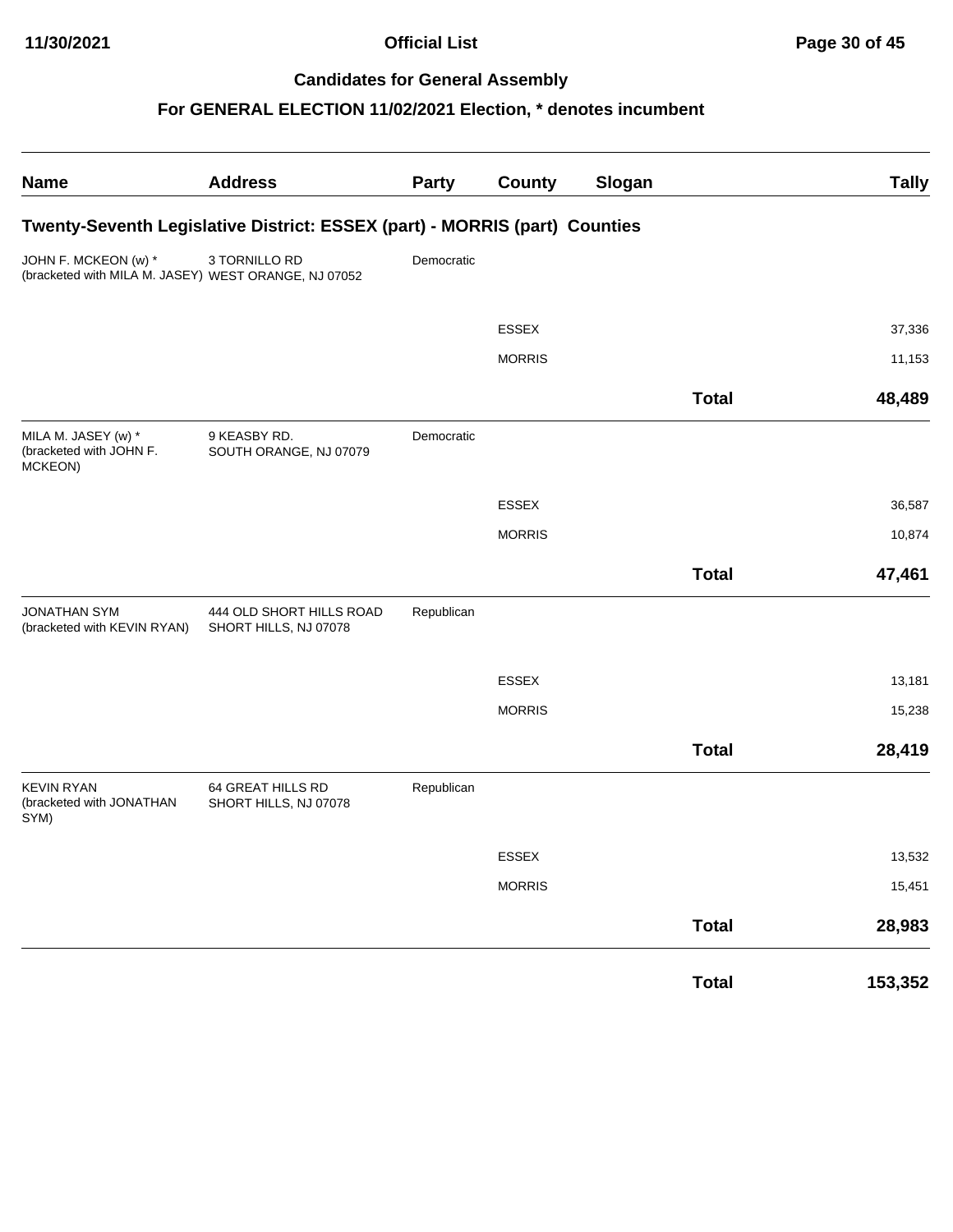| <b>Name</b>                                                                       | <b>Address</b>                       | Party      | County       | Slogan |              | <b>Tally</b> |
|-----------------------------------------------------------------------------------|--------------------------------------|------------|--------------|--------|--------------|--------------|
| Twenty-Eighth Legislative District: ESSEX (part) Counties                         |                                      |            |              |        |              |              |
| CLEOPATRA G. TUCKER (w) *<br>(bracketed with RALPH R.<br>CAPUTO)                  | PO BOX 826<br>NEWARK, NJ 07101       | Democratic |              |        |              |              |
|                                                                                   |                                      |            | <b>ESSEX</b> |        |              | 32,719       |
|                                                                                   |                                      |            |              |        | <b>Total</b> | 32,719       |
| RALPH R. CAPUTO (w) *<br>(bracketed with CLEOPATRA G. NUTLEY, NJ 07110<br>TUCKER) | 23 YANTACAW PL                       | Democratic |              |        |              |              |
|                                                                                   |                                      |            | <b>ESSEX</b> |        |              | 32,797       |
|                                                                                   |                                      |            |              |        | <b>Total</b> | 32,797       |
| MONIQUE HEADEN<br>(bracketed with ANTHONY<br>D'ANGELO)                            | 148 HANSBURY AVE<br>NEWARK, NJ 07112 | Republican |              |        |              |              |
|                                                                                   |                                      |            | <b>ESSEX</b> |        |              | 9,063        |
|                                                                                   |                                      |            |              |        | <b>Total</b> | 9,063        |
| ANTHONY D'ANGELO<br>(bracketed with MONIQUE<br>HEADEN)                            | 267 16TH AVE<br>NEWARK, NJ 07103     | Republican |              |        |              |              |
|                                                                                   |                                      |            | <b>ESSEX</b> |        |              | 9,005        |
|                                                                                   |                                      |            |              |        | <b>Total</b> | 9,005        |
|                                                                                   |                                      |            |              |        | <b>Total</b> | 83,584       |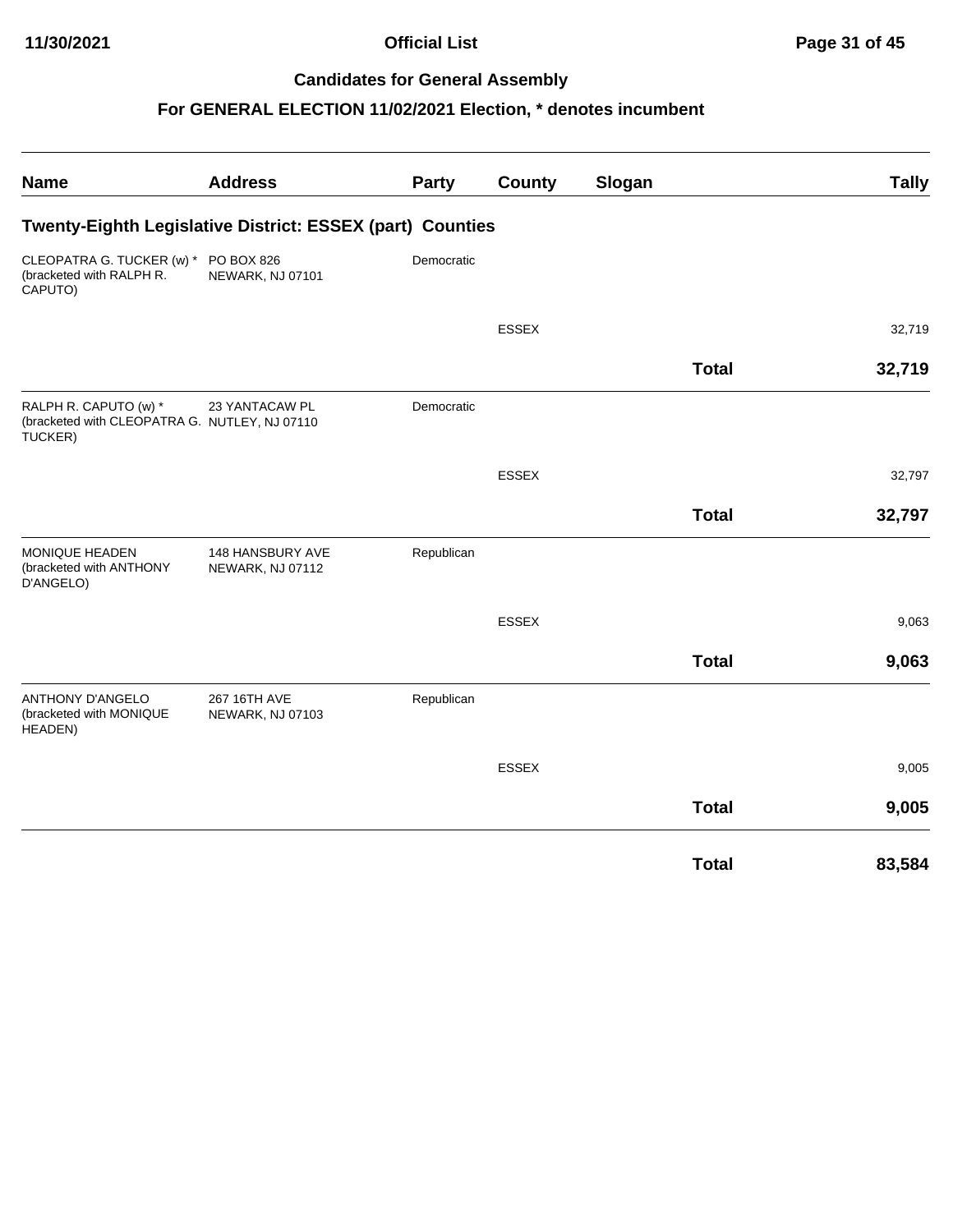| <b>Name</b>                                                                        | <b>Address</b>                                                     | <b>Party</b> | <b>County</b> | Slogan                 | <b>Tally</b> |
|------------------------------------------------------------------------------------|--------------------------------------------------------------------|--------------|---------------|------------------------|--------------|
|                                                                                    | Twenty-Ninth Legislative District: ESSEX (part) Counties           |              |               |                        |              |
| SHANIQUE SPEIGHT (w) *<br>(bracketed with ELIANA PINTOR NEWARK, NJ 07103<br>MARIN) | 293 LITTLETON AVE                                                  | Democratic   |               |                        |              |
|                                                                                    |                                                                    |              | <b>ESSEX</b>  |                        | 19,576       |
|                                                                                    |                                                                    |              |               | <b>Total</b>           | 19,576       |
| ELIANA PINTOR MARIN (w) *<br>(bracketed with SHANIQUE<br>SPEIGHT)                  | 145 CLIFFORD ST<br>NEWARK, NJ 07105                                | Democratic   |               |                        |              |
|                                                                                    |                                                                    |              | <b>ESSEX</b>  |                        | 19,919       |
|                                                                                    |                                                                    |              |               | <b>Total</b>           | 19,919       |
| <b>DEBRA SALTERS</b>                                                               | 224 MARKET STREET Apt-Unit 204 SALTERS FOR ALL<br>NEWARK, NJ 07102 |              |               |                        |              |
|                                                                                    |                                                                    |              | <b>ESSEX</b>  | <b>SALTERS FOR ALL</b> | 1,037        |
|                                                                                    |                                                                    |              |               | <b>Total</b>           | 1,037        |
|                                                                                    |                                                                    |              |               | <b>Total</b>           | 40,532       |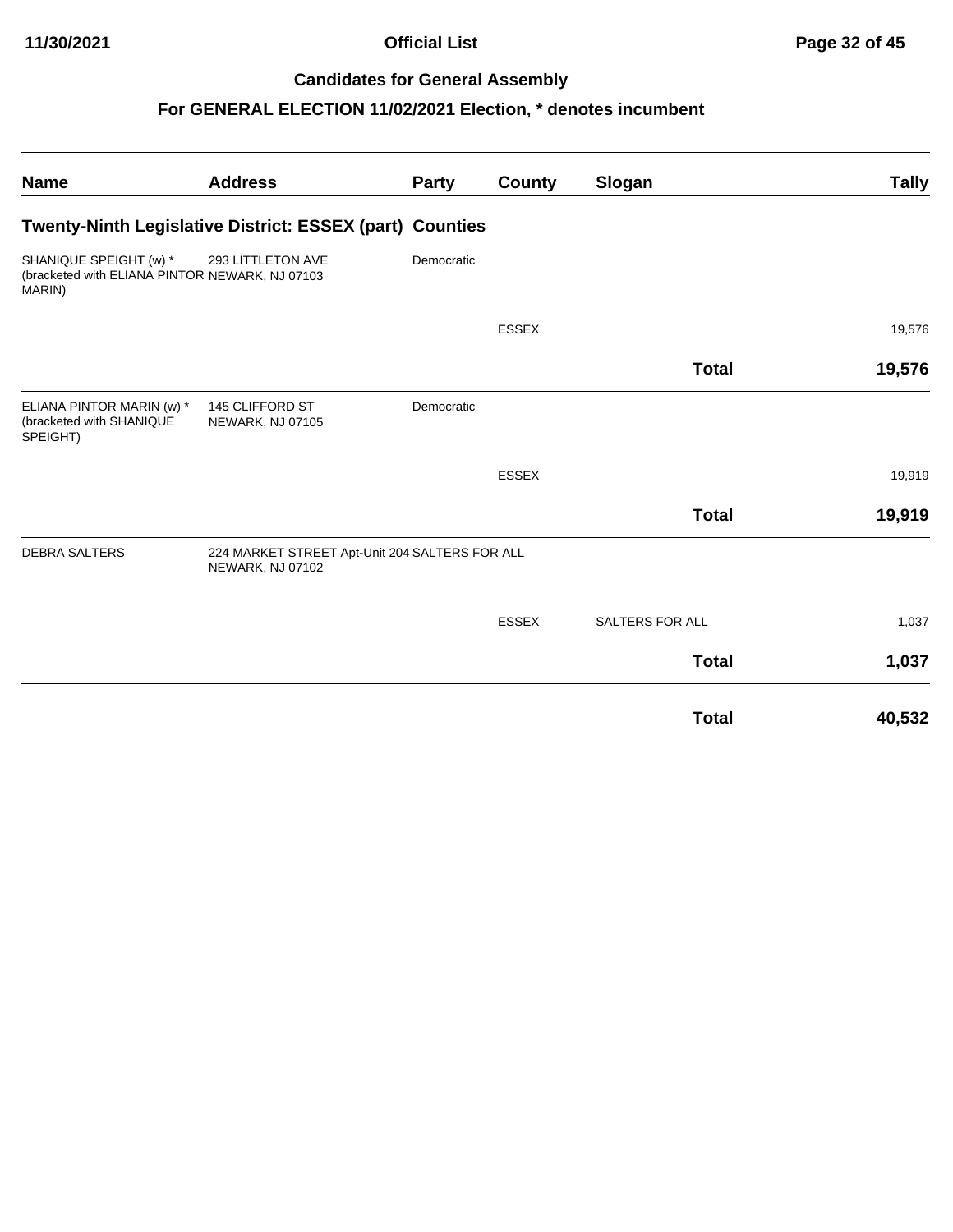| <b>Name</b>                                                             | <b>Address</b>                                                          | <b>Party</b> | <b>County</b>   | Slogan |              | <b>Tally</b> |
|-------------------------------------------------------------------------|-------------------------------------------------------------------------|--------------|-----------------|--------|--------------|--------------|
|                                                                         | Thirtieth Legislative District: MONMOUTH (part) - OCEAN (part) Counties |              |                 |        |              |              |
| SEAN T. KEAN (w) *<br>(bracketed with EDWARD H.<br>THOMSON)             | 1015 NEW BRUNSWICK AVE<br>WALL, NJ 08736                                | Republican   |                 |        |              |              |
|                                                                         |                                                                         |              | <b>MONMOUTH</b> |        |              | 32,134       |
|                                                                         |                                                                         |              | <b>OCEAN</b>    |        |              | 22,407       |
|                                                                         |                                                                         |              |                 |        | <b>Total</b> | 54,541       |
| EDWARD H. THOMSON (w) *<br>(bracketed with SEAN T. KEAN) WALL, NJ 08750 | 1212 CANDLEWOOD LANE                                                    | Republican   |                 |        |              |              |
|                                                                         |                                                                         |              | <b>MONMOUTH</b> |        |              | 30,786       |
|                                                                         |                                                                         |              | <b>OCEAN</b>    |        |              | 21,892       |
|                                                                         |                                                                         |              |                 |        | <b>Total</b> | 52,678       |
| <b>MATTHEW FILOSA</b>                                                   | 78 MARINERS COVE<br>FREEHOLD, NJ 07728                                  | Democratic   |                 |        |              |              |
|                                                                         |                                                                         |              | <b>MONMOUTH</b> |        |              | 15,014       |
|                                                                         |                                                                         |              | <b>OCEAN</b>    |        |              | 5,352        |
|                                                                         |                                                                         |              |                 |        | <b>Total</b> | 20,366       |
| STEPHEN DOBBINS                                                         | 84 SALEM HILL RD<br>HOWELL, NJ 07731                                    | Democratic   |                 |        |              |              |
|                                                                         |                                                                         |              | MONMOUTH        |        |              | 15,500       |
|                                                                         |                                                                         |              | <b>OCEAN</b>    |        |              | 5,300        |
|                                                                         |                                                                         |              |                 |        | <b>Total</b> | 20,800       |
|                                                                         |                                                                         |              |                 |        | <b>Total</b> | 148,385      |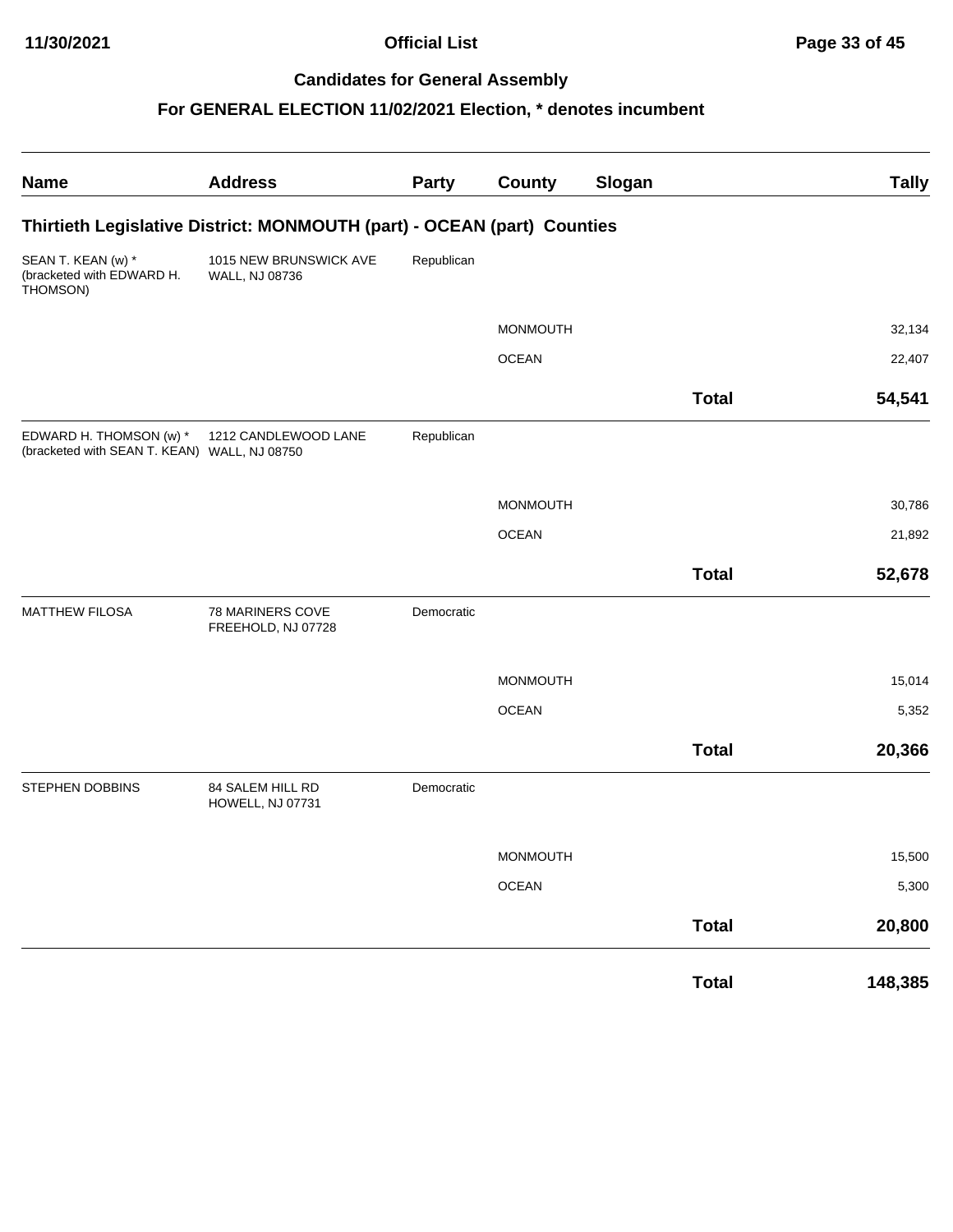| <b>Name</b>                                                               | <b>Address</b>                                            | Party      | County        | Slogan |              | <b>Tally</b> |
|---------------------------------------------------------------------------|-----------------------------------------------------------|------------|---------------|--------|--------------|--------------|
|                                                                           | Thirty-First Legislative District: HUDSON (part) Counties |            |               |        |              |              |
| ANGELA V. MCKNIGHT (w) *                                                  | PO BOX 15442<br>JERSEY CITY, NJ 07305                     | Democratic |               |        |              |              |
|                                                                           |                                                           |            | <b>HUDSON</b> |        |              | 26,187       |
|                                                                           |                                                           |            |               |        | <b>Total</b> | 26,187       |
| WILLIAM SAMPSON (w)                                                       | P.O. BOX 15442<br>JERSEY CITY, NJ 07305                   | Democratic |               |        |              |              |
|                                                                           |                                                           |            | <b>HUDSON</b> |        |              | 24,810       |
|                                                                           |                                                           |            |               |        | <b>Total</b> | 24,810       |
| ROSE JAVIER<br>(bracketed with BRANDON VILA) JERSEY CITY, NJ 07305        | 186 CULVER AVE.                                           | Republican |               |        |              |              |
|                                                                           |                                                           |            | <b>HUDSON</b> |        |              | 8,817        |
|                                                                           |                                                           |            |               |        | <b>Total</b> | 8,817        |
| <b>BRANDON VILA</b><br>(bracketed with ROSE JAVIER) JERSEY CITY, NJ 07307 | 83 WESTERN AVE Apt-Unit 4                                 | Republican |               |        |              |              |
|                                                                           |                                                           |            | <b>HUDSON</b> |        |              | 8,565        |
|                                                                           |                                                           |            |               |        | <b>Total</b> | 8,565        |
|                                                                           |                                                           |            |               |        | <b>Total</b> | 68,379       |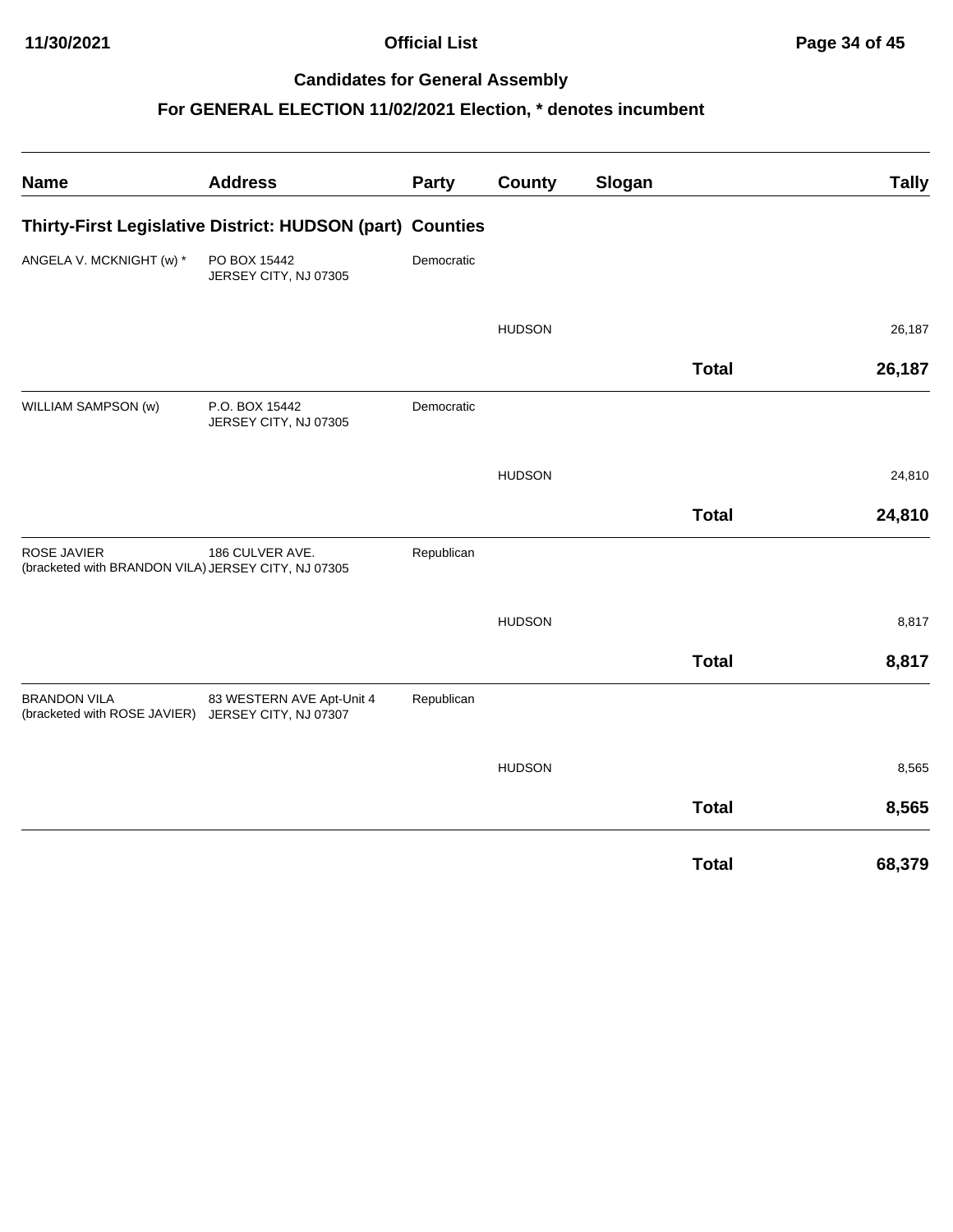| <b>Name</b>                                                                       | <b>Address</b>                                                             | Party      | County        | Slogan |              | <b>Tally</b> |
|-----------------------------------------------------------------------------------|----------------------------------------------------------------------------|------------|---------------|--------|--------------|--------------|
|                                                                                   | Thirty-Second Legislative District: BERGEN (part) - HUDSON (part) Counties |            |               |        |              |              |
| ANGELICA M. JIMENEZ (w) *<br>(bracketed with PEDRO MEJIA) WEST NEW YORK, NJ 07093 | 419A-57TH STREET                                                           | Democratic |               |        |              |              |
|                                                                                   |                                                                            |            | <b>BERGEN</b> |        |              | 2,605        |
|                                                                                   |                                                                            |            | <b>HUDSON</b> |        |              | 20,645       |
|                                                                                   |                                                                            |            |               |        | <b>Total</b> | 23,250       |
| PEDRO MEJIA (w) *<br>(bracketed with ANGELICA M.<br>JIMENEZ)                      | 736-9TH STREET<br>SECAUCUS, NJ 07094                                       | Democratic |               |        |              |              |
|                                                                                   |                                                                            |            | <b>BERGEN</b> |        |              | 2,506        |
|                                                                                   |                                                                            |            | <b>HUDSON</b> |        |              | 20,204       |
|                                                                                   |                                                                            |            |               |        | <b>Total</b> | 22,710       |
| <b>TAMARA CLAUDIO</b><br>(bracketed with MARISELA<br>RODRIGUEZ)                   | 6105 HIGHLAND PLACE<br>WEST NEW YORK, NJ 07093                             | Republican |               |        |              |              |
|                                                                                   |                                                                            |            | <b>BERGEN</b> |        |              | 1,290        |
|                                                                                   |                                                                            |            | <b>HUDSON</b> |        |              | 8,399        |
|                                                                                   |                                                                            |            |               |        | <b>Total</b> | 9,689        |
| MARISELA RODRIGUEZ<br>(bracketed with TAMARA<br>CLAUDIO)                          | 5810 PALISADE AVENUE<br>WEST NEW YORK, NJ 07093                            | Republican |               |        |              |              |
|                                                                                   |                                                                            |            | <b>BERGEN</b> |        |              | 1,299        |
|                                                                                   |                                                                            |            | <b>HUDSON</b> |        |              | 8,555        |
|                                                                                   |                                                                            |            |               |        | <b>Total</b> | 9,854        |
|                                                                                   |                                                                            |            |               |        | <b>Total</b> | 65,503       |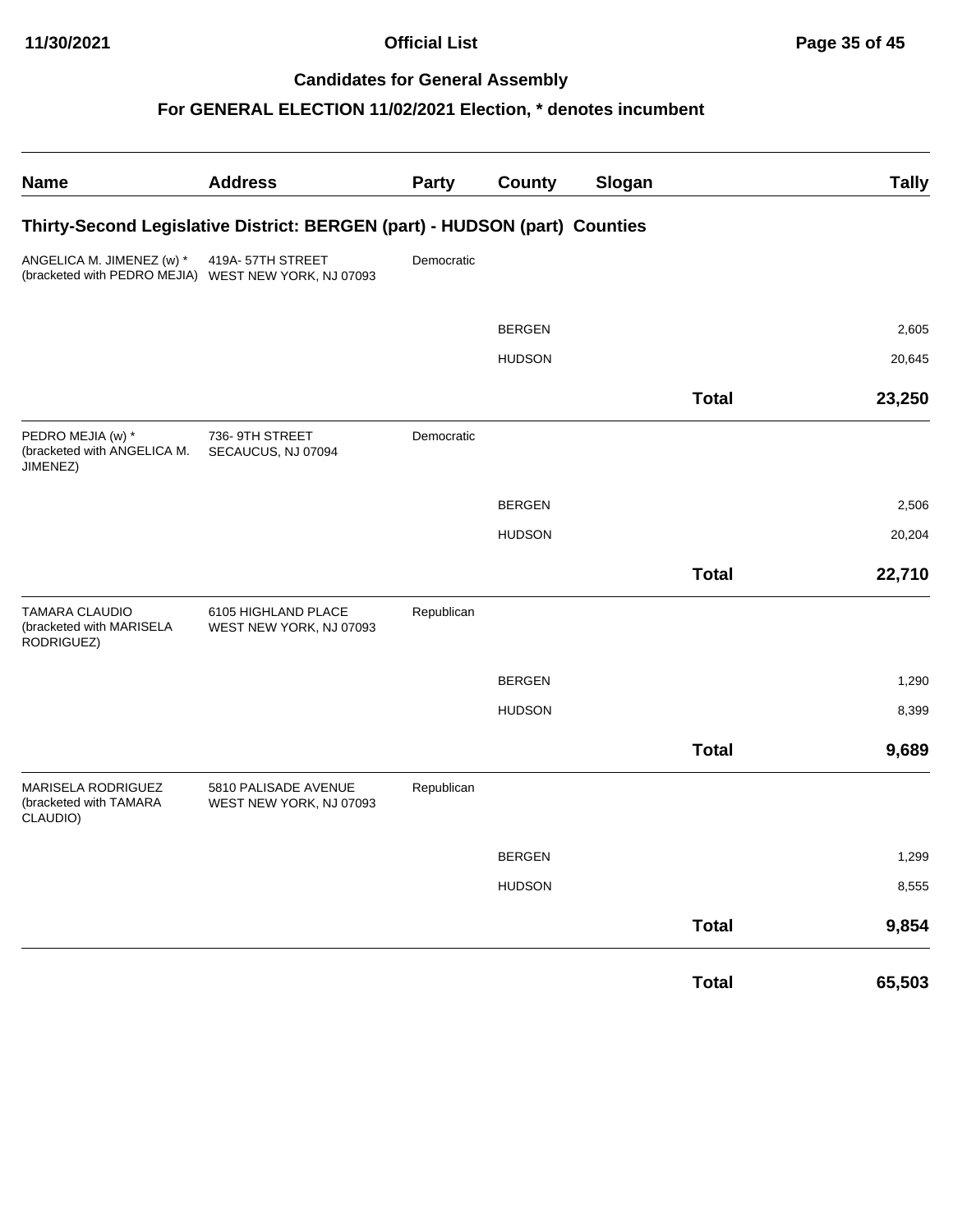| <b>Name</b>                                                               | <b>Address</b>                                               | Party      | County        | Slogan |              | <b>Tally</b> |
|---------------------------------------------------------------------------|--------------------------------------------------------------|------------|---------------|--------|--------------|--------------|
|                                                                           | Thirty-Third Legislative District: HUDSON (part) Counties    |            |               |        |              |              |
| RAJ MUKHERJI (w) *<br>(bracketed with ANNETTE<br>CHAPARRO)                | P.O. BOX 1<br>JERSEY CITY, NJ 07303                          | Democratic |               |        |              |              |
|                                                                           |                                                              |            | <b>HUDSON</b> |        |              | 33,189       |
|                                                                           |                                                              |            |               |        | <b>Total</b> | 33,189       |
| ANNETTE CHAPARRO (w) *<br>(bracketed with RAJ MUKHERJI) HOBOKEN, NJ 07030 | 1 MARINE VIEW PLAZA                                          | Democratic |               |        |              |              |
|                                                                           |                                                              |            | <b>HUDSON</b> |        |              | 33,463       |
|                                                                           |                                                              |            |               |        | <b>Total</b> | 33,463       |
| <b>MARCOS MARTE</b><br>(bracketed with JACOB CURTIS) UNION CITY, NJ 07087 | 128 18TH STREET                                              | Republican |               |        |              |              |
|                                                                           |                                                              |            | <b>HUDSON</b> |        |              | 7,685        |
|                                                                           |                                                              |            |               |        | <b>Total</b> | 7,685        |
| <b>JACOB CURTIS</b><br>(bracketed with MARCOS<br>MARTE)                   | 805 GARDEN STREET Apt-Unit 2 Republican<br>HOBOKEN, NJ 07030 |            |               |        |              |              |
|                                                                           |                                                              |            | <b>HUDSON</b> |        |              | 7,551        |
|                                                                           |                                                              |            |               |        | <b>Total</b> | 7,551        |
|                                                                           |                                                              |            |               |        | <b>Total</b> | 81,888       |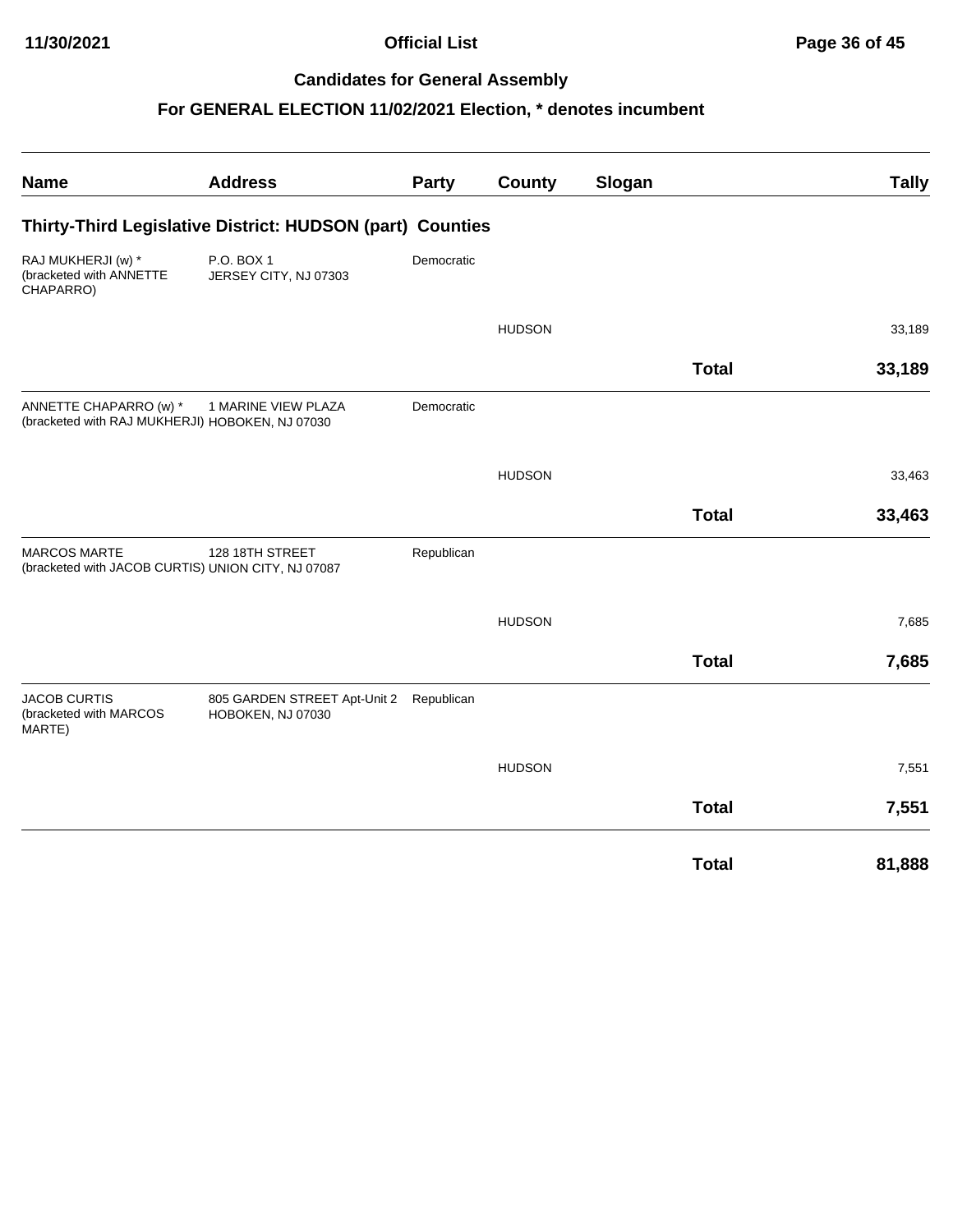| <b>Name</b>                                                                     | <b>Address</b>                                                             | <b>Party</b>      | County         | Slogan            | <b>Tally</b> |
|---------------------------------------------------------------------------------|----------------------------------------------------------------------------|-------------------|----------------|-------------------|--------------|
|                                                                                 | Thirty-Fourth Legislative District: ESSEX (part) - PASSAIC (part) Counties |                   |                |                   |              |
| THOMAS P. GIBLIN (w) *<br>(bracketed with BRITNEE N.<br>TIMBERLAKE)             | PO BOX 43062<br>MONTCLAIR, NJ 07043                                        | Democratic        |                |                   |              |
|                                                                                 |                                                                            |                   | <b>ESSEX</b>   |                   | 27,265       |
|                                                                                 |                                                                            |                   | <b>PASSAIC</b> |                   | 9,452        |
|                                                                                 |                                                                            |                   |                |                   |              |
|                                                                                 |                                                                            |                   |                | <b>Total</b>      | 36,717       |
| BRITNEE N. TIMBERLAKE (w) * PO BOX 5052<br>(bracketed with THOMAS P.<br>GIBLIN) | E. ORANGE, NJ 07019                                                        | Democratic        |                |                   |              |
|                                                                                 |                                                                            |                   | <b>ESSEX</b>   |                   | 27,208       |
|                                                                                 |                                                                            |                   | <b>PASSAIC</b> |                   | 9,184        |
|                                                                                 |                                                                            |                   |                | <b>Total</b>      | 36,392       |
| TAFARI K. ANDERSON<br>(bracketed with IRENE DEVITA) CLIFTON, NJ 07011           | 169 BERGEN AVENUE                                                          | Republican        |                |                   |              |
|                                                                                 |                                                                            |                   | <b>ESSEX</b>   |                   | 2,319        |
|                                                                                 |                                                                            |                   | <b>PASSAIC</b> |                   | 7,511        |
|                                                                                 |                                                                            |                   |                | <b>Total</b>      | 9,830        |
| <b>IRENE DEVITA</b><br>(bracketed with TAFARI K.<br>ANDERSON)                   | 269 PIAGET AVENUE<br>CLIFTON, NJ 07011                                     | Republican        |                |                   |              |
|                                                                                 |                                                                            |                   | ESSEX          |                   | 2,329        |
|                                                                                 |                                                                            |                   | <b>PASSAIC</b> |                   | 7,778        |
|                                                                                 |                                                                            |                   |                | <b>Total</b>      | 10,107       |
| CLENARD H. CHILDRESS JR. 26 CITY HALL PLAZA                                     | EAST ORANGE, NJ 07018                                                      | STOP THE INSANITY |                |                   |              |
|                                                                                 |                                                                            |                   | ESSEX          | STOP THE INSANITY | 242          |
|                                                                                 |                                                                            |                   | <b>PASSAIC</b> | STOP THE INSANITY | 159          |
|                                                                                 |                                                                            |                   |                | <b>Total</b>      | 401          |
|                                                                                 |                                                                            |                   |                | <b>Total</b>      | 93,447       |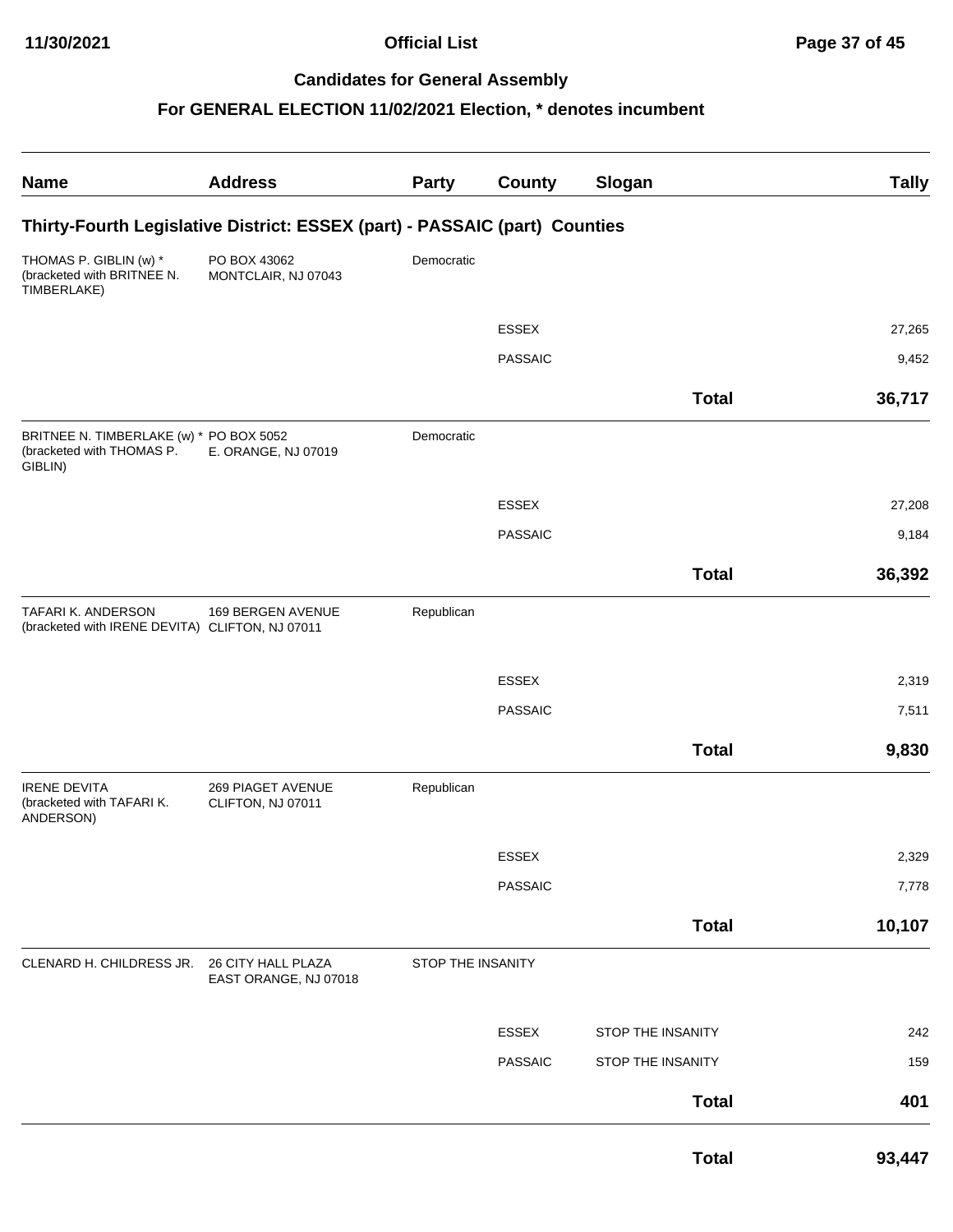| <b>Name</b>                                                     | <b>Address</b>                                                             | <b>Party</b> | <b>County</b>  | Slogan |              | <b>Tally</b> |
|-----------------------------------------------------------------|----------------------------------------------------------------------------|--------------|----------------|--------|--------------|--------------|
|                                                                 | Thirty-Fifth Legislative District: BERGEN (part) - PASSAIC (part) Counties |              |                |        |              |              |
| SHAVONDA SUMTER (w) *<br>(bracketed with BENJIE E.<br>WIMBERLY) | PO BOX 2126<br>PATERSON, NJ 07509                                          | Democratic   |                |        |              |              |
|                                                                 |                                                                            |              | <b>BERGEN</b>  |        |              | 4,432        |
|                                                                 |                                                                            |              | <b>PASSAIC</b> |        |              | 15,803       |
|                                                                 |                                                                            |              |                |        | <b>Total</b> | 20,235       |
| BENJIE E. WIMBERLY (w) *<br>(bracketed with SHAVONDA<br>SUMTER) | PO BOX 365<br>ELMWOOD PARK, NJ 07407                                       | Democratic   |                |        |              |              |
|                                                                 |                                                                            |              | <b>BERGEN</b>  |        |              | 4,373        |
|                                                                 |                                                                            |              | <b>PASSAIC</b> |        |              | 15,903       |
|                                                                 |                                                                            |              |                |        | <b>Total</b> | 20,276       |
| <b>RAMZY YAMISHA</b><br>(bracketed with IMAN<br>MAJAGAH)        | 287 HALEDON AVE<br>HALEDON, NJ 07508                                       | Republican   |                |        |              |              |
|                                                                 |                                                                            |              | <b>BERGEN</b>  |        |              | 4,091        |
|                                                                 |                                                                            |              | <b>PASSAIC</b> |        |              | 5,075        |
|                                                                 |                                                                            |              |                |        | <b>Total</b> | 9,166        |
| <b>IMAN MAJAGAH</b><br>(bracketed with RAMZY<br>YAMISHA)        | 87 W. HALEDON AVE.<br>HALEDON, NJ 07508                                    | Republican   |                |        |              |              |
|                                                                 |                                                                            |              | <b>BERGEN</b>  |        |              | 3,995        |
|                                                                 |                                                                            |              | <b>PASSAIC</b> |        |              | 4,995        |
|                                                                 |                                                                            |              |                |        | <b>Total</b> | 8,990        |
|                                                                 |                                                                            |              |                |        | <b>Total</b> | 58,667       |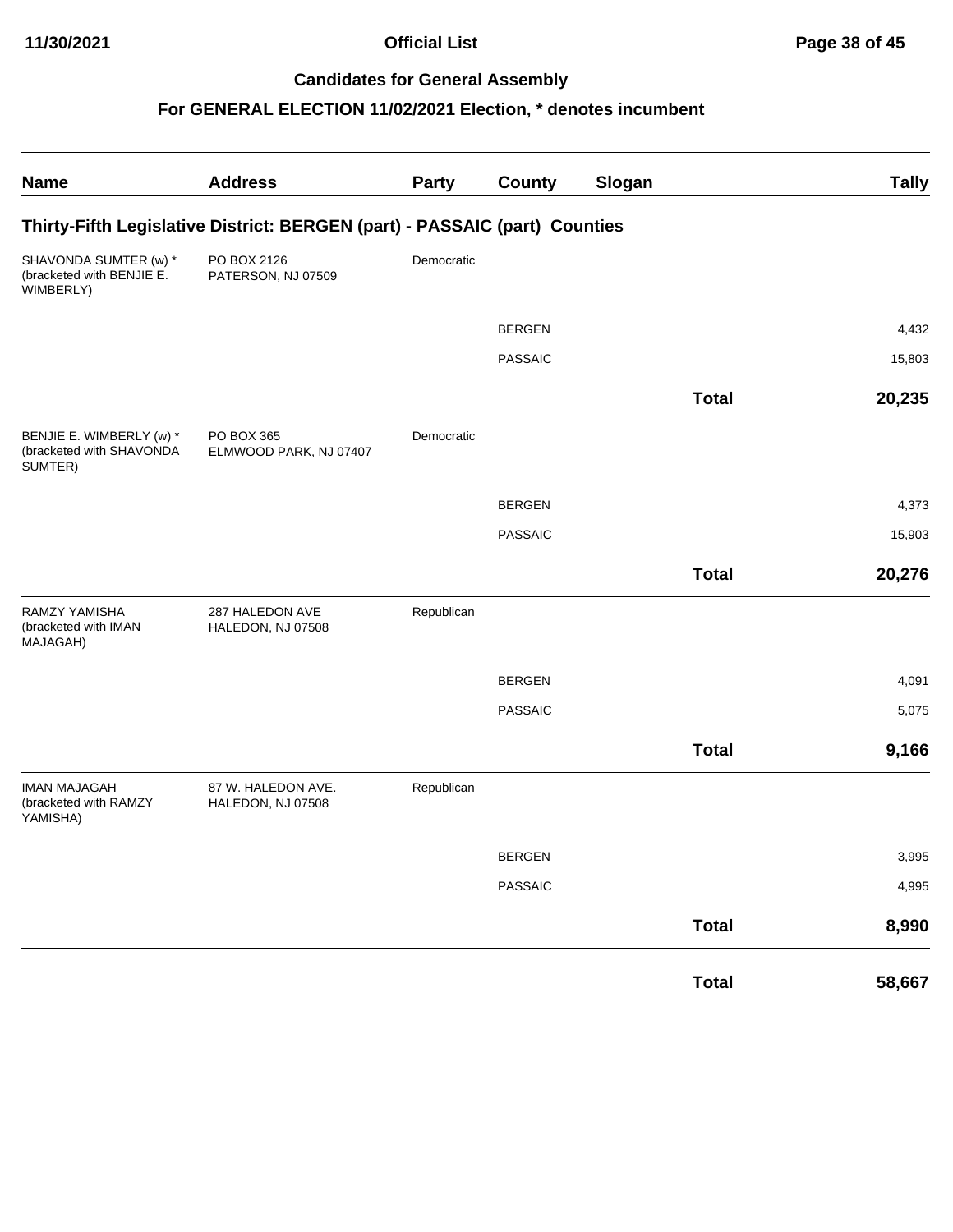| <b>Name</b>                                                   | <b>Address</b>                                                             | <b>Party</b> | <b>County</b>  | Slogan |              | <b>Tally</b> |
|---------------------------------------------------------------|----------------------------------------------------------------------------|--------------|----------------|--------|--------------|--------------|
|                                                               | Thirty-Sixth Legislative District: BERGEN (part) - PASSAIC (part) Counties |              |                |        |              |              |
| GARY S. SCHAER (w) *<br>(bracketed with CLINTON<br>CALABRESE) | 511 PASSAIC AVE<br>PASSAIC, NJ 07055                                       | Democratic   |                |        |              |              |
|                                                               |                                                                            |              | <b>BERGEN</b>  |        |              | 19,328       |
|                                                               |                                                                            |              | <b>PASSAIC</b> |        |              | 5,326        |
|                                                               |                                                                            |              |                |        | <b>Total</b> | 24,654       |
| CLINTON CALABRESE (w) *<br>(bracketed with GARY S.<br>SCHAER) | 391 ESPLANADE PLACE<br>CLIFFSIDE PARK, NJ 07010                            | Democratic   |                |        |              |              |
|                                                               |                                                                            |              | <b>BERGEN</b>  |        |              | 19,538       |
|                                                               |                                                                            |              | <b>PASSAIC</b> |        |              | 4,599        |
|                                                               |                                                                            |              |                |        | <b>Total</b> | 24,137       |
| <b>CRAIG AURIEMMA</b>                                         | 349 STUYVESANT AVENUE<br>LYNDHURST, NJ 07071                               | Republican   |                |        |              |              |
|                                                               |                                                                            |              | <b>BERGEN</b>  |        |              | 17,680       |
|                                                               |                                                                            |              | <b>PASSAIC</b> |        |              | 1,328        |
|                                                               |                                                                            |              |                |        | <b>Total</b> | 19,008       |
| JOSEPH VISO JR.                                               | 330 7TH STREET<br>CARLSTADT, NJ 07072                                      | Republican   |                |        |              |              |
|                                                               |                                                                            |              | <b>BERGEN</b>  |        |              | 17,368       |
|                                                               |                                                                            |              | <b>PASSAIC</b> |        |              | 1,657        |
|                                                               |                                                                            |              |                |        | <b>Total</b> | 19,025       |
|                                                               |                                                                            |              |                |        | <b>Total</b> | 86,824       |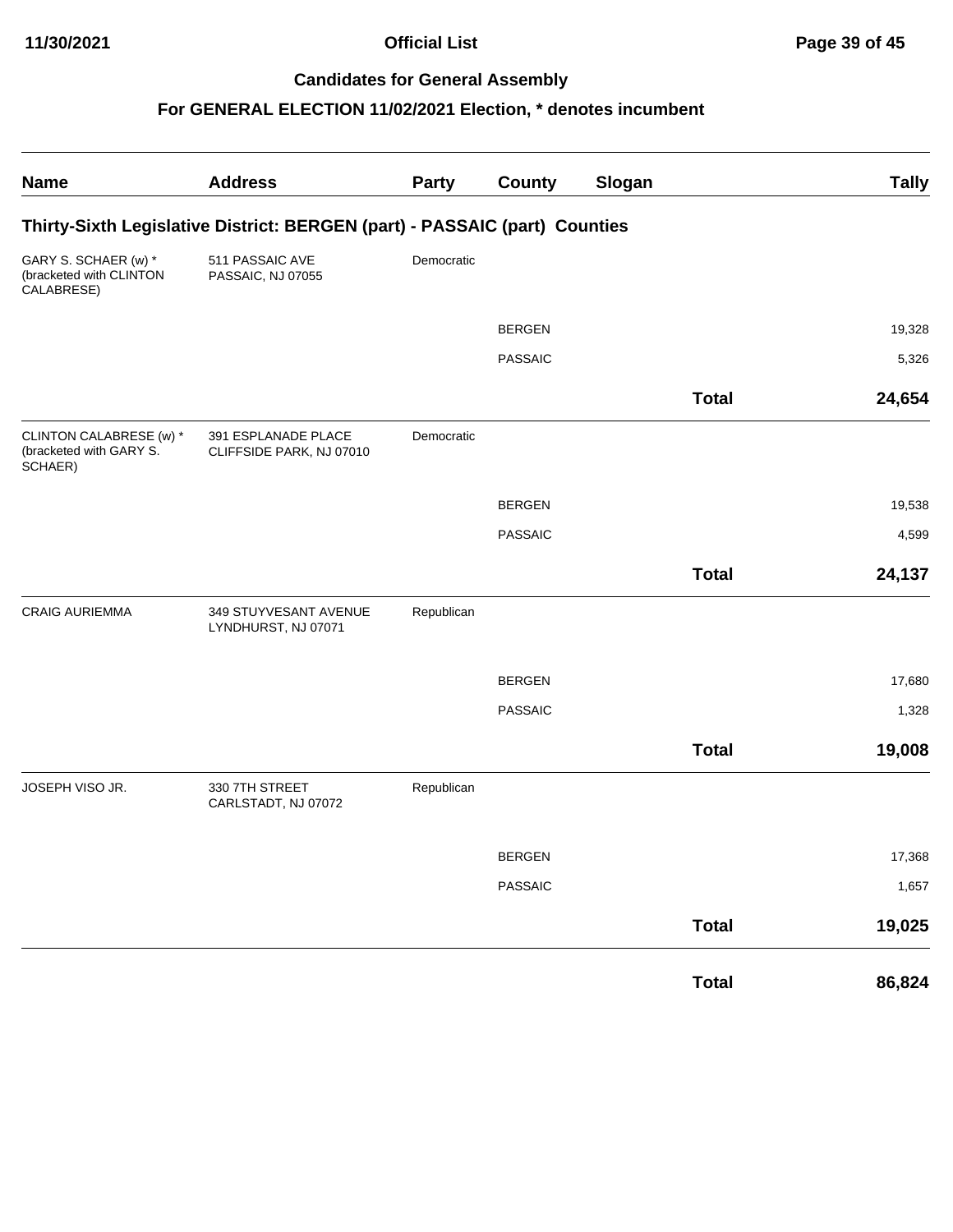| <b>Name</b>                                                             | <b>Address</b>                                      | <b>Party</b> | <b>County</b>          | Slogan                 | <b>Tally</b> |  |  |  |  |
|-------------------------------------------------------------------------|-----------------------------------------------------|--------------|------------------------|------------------------|--------------|--|--|--|--|
| Thirty-Seventh Legislative District: BERGEN (part) Counties             |                                                     |              |                        |                        |              |  |  |  |  |
| SHAMA A. HAIDER (w)<br>(bracketed with ELLEN J. PARK) TENAFLY, NJ 07670 | 156 STONEHURST DR                                   | Democratic   |                        |                        |              |  |  |  |  |
|                                                                         |                                                     |              | <b>BERGEN</b>          |                        | 32,797       |  |  |  |  |
|                                                                         |                                                     |              |                        | <b>Total</b>           | 32,797       |  |  |  |  |
| ELLEN J. PARK (w)<br>(bracketed with SHAMA A.<br>HAIDER)                | 116 PERSHING RD<br>ENGLEWOOD CLIFFS, NJ 07632       | Democratic   |                        |                        |              |  |  |  |  |
|                                                                         |                                                     |              | <b>BERGEN</b>          |                        | 33,532       |  |  |  |  |
|                                                                         |                                                     |              |                        | <b>Total</b>           | 33,532       |  |  |  |  |
| EDWARD P. DURFEE JR.<br>(bracketed with PERLEY V.<br>PATRICK)           | 215 LIVINGSTON ST<br>NORTHVALE, NJ 07647            | Republican   |                        |                        |              |  |  |  |  |
|                                                                         |                                                     |              | <b>BERGEN</b>          |                        | 16,193       |  |  |  |  |
|                                                                         |                                                     |              |                        | <b>Total</b>           | 16,193       |  |  |  |  |
| PERLEY V. PATRICK<br>(bracketed with EDWARD P.<br>DURFEE JR.)           | 856 LINCOLN PL<br>TEANECK, NJ 07666                 | Republican   |                        |                        |              |  |  |  |  |
|                                                                         |                                                     |              | <b>BERGEN</b>          |                        | 15,863       |  |  |  |  |
|                                                                         |                                                     |              |                        | <b>Total</b>           | 15,863       |  |  |  |  |
| NATACHA M. PANNELL                                                      | 276 ENGLE STREET Apt-Unit 3B<br>ENGLEWOOD, NJ 07631 |              | CHILDREN&SENIORS FIRST |                        |              |  |  |  |  |
|                                                                         |                                                     |              | <b>BERGEN</b>          | CHILDREN&SENIORS FIRST | 923          |  |  |  |  |
|                                                                         |                                                     |              |                        | <b>Total</b>           | 923          |  |  |  |  |
|                                                                         |                                                     |              |                        | <b>Total</b>           | 99,308       |  |  |  |  |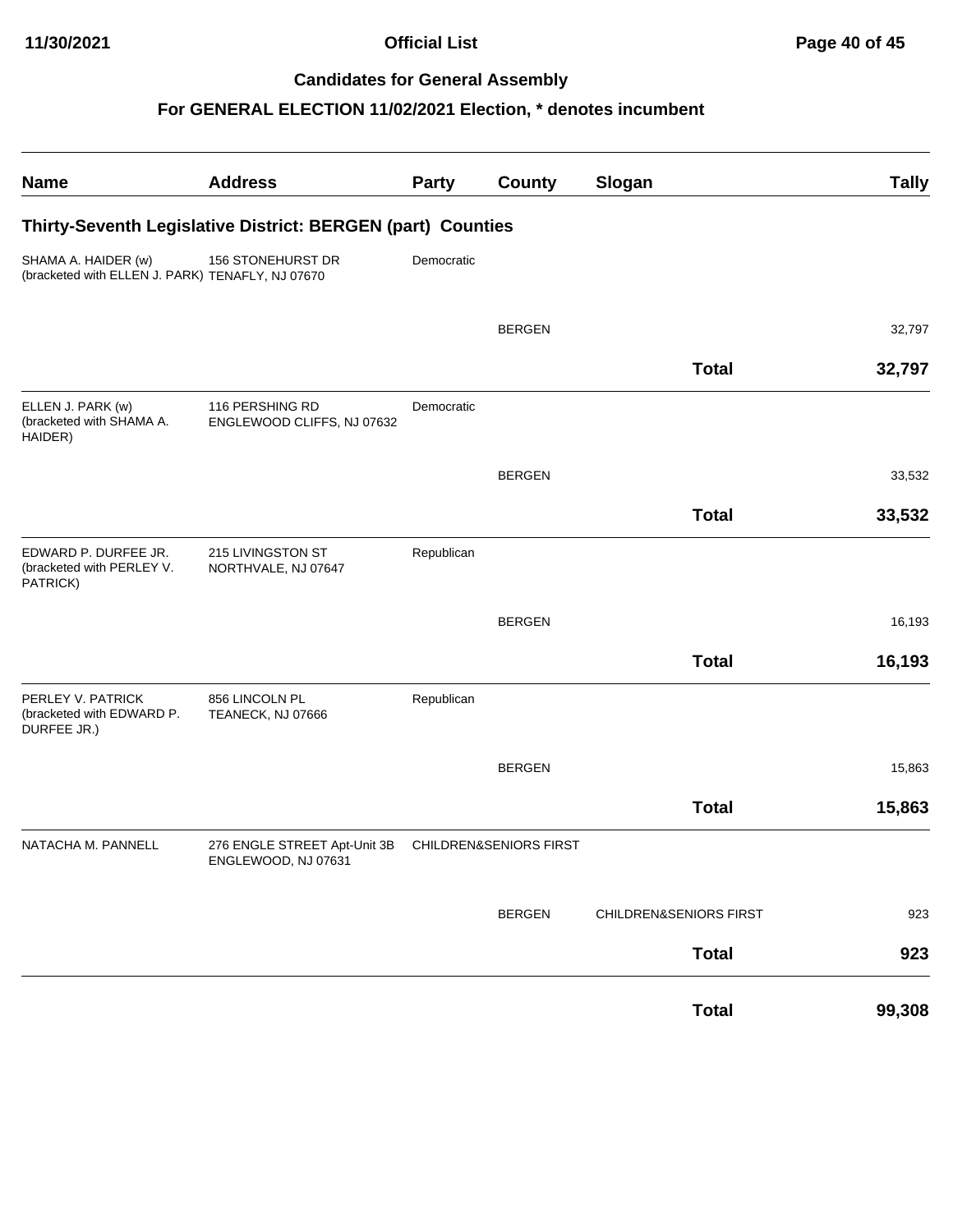| <b>Name</b>                                                                            | <b>Address</b>                                                              | Party      | <b>County</b>  | Slogan |              | <b>Tally</b> |
|----------------------------------------------------------------------------------------|-----------------------------------------------------------------------------|------------|----------------|--------|--------------|--------------|
|                                                                                        | Thirty-Eighth Legislative District: BERGEN (part) - PASSAIC (part) Counties |            |                |        |              |              |
| LISA SWAIN (w) *<br>(bracketed with CHRIS TULLY) FAIR LAWN, NJ 07410                   | 6 FERNWOOD DRIVE                                                            | Democratic |                |        |              |              |
|                                                                                        |                                                                             |            | <b>BERGEN</b>  |        |              | 31,614       |
|                                                                                        |                                                                             |            | <b>PASSAIC</b> |        |              | 2,612        |
|                                                                                        |                                                                             |            |                |        | <b>Total</b> | 34,226       |
| CHRIS TULLY (w) *<br>(bracketed with LISA SWAIN)                                       | 41 W. CHURCH ST Apt-Unit 1<br>BERGENFIELD, NJ 07621                         | Democratic |                |        |              |              |
|                                                                                        |                                                                             |            | <b>BERGEN</b>  |        |              | 30,844       |
|                                                                                        |                                                                             |            | <b>PASSAIC</b> |        |              | 2,600        |
|                                                                                        |                                                                             |            |                |        | <b>Total</b> | 33,444       |
| ALFONSO MASTROFILIPO JR. 113 ARNOT STREET<br>(bracketed with GERARD<br>"JERRY" TAYLOR) | LODI, NJ 07644                                                              | Republican |                |        |              |              |
|                                                                                        |                                                                             |            | <b>BERGEN</b>  |        |              | 27,414       |
|                                                                                        |                                                                             |            | <b>PASSAIC</b> |        |              | 3,363        |
|                                                                                        |                                                                             |            |                |        | <b>Total</b> | 30,777       |
| <b>GERARD "JERRY" TAYLOR</b><br>(bracketed with ALFONSO<br>MASTROFILIPO)               | 318 SCHEPIS AVE<br>SADDLE BROOK, NJ 07663                                   | Republican |                |        |              |              |
|                                                                                        |                                                                             |            | <b>BERGEN</b>  |        |              | 27,243       |
|                                                                                        |                                                                             |            | <b>PASSAIC</b> |        |              | 3,354        |
|                                                                                        |                                                                             |            |                |        | <b>Total</b> | 30,597       |
|                                                                                        |                                                                             |            |                |        | <b>Total</b> | 129,044      |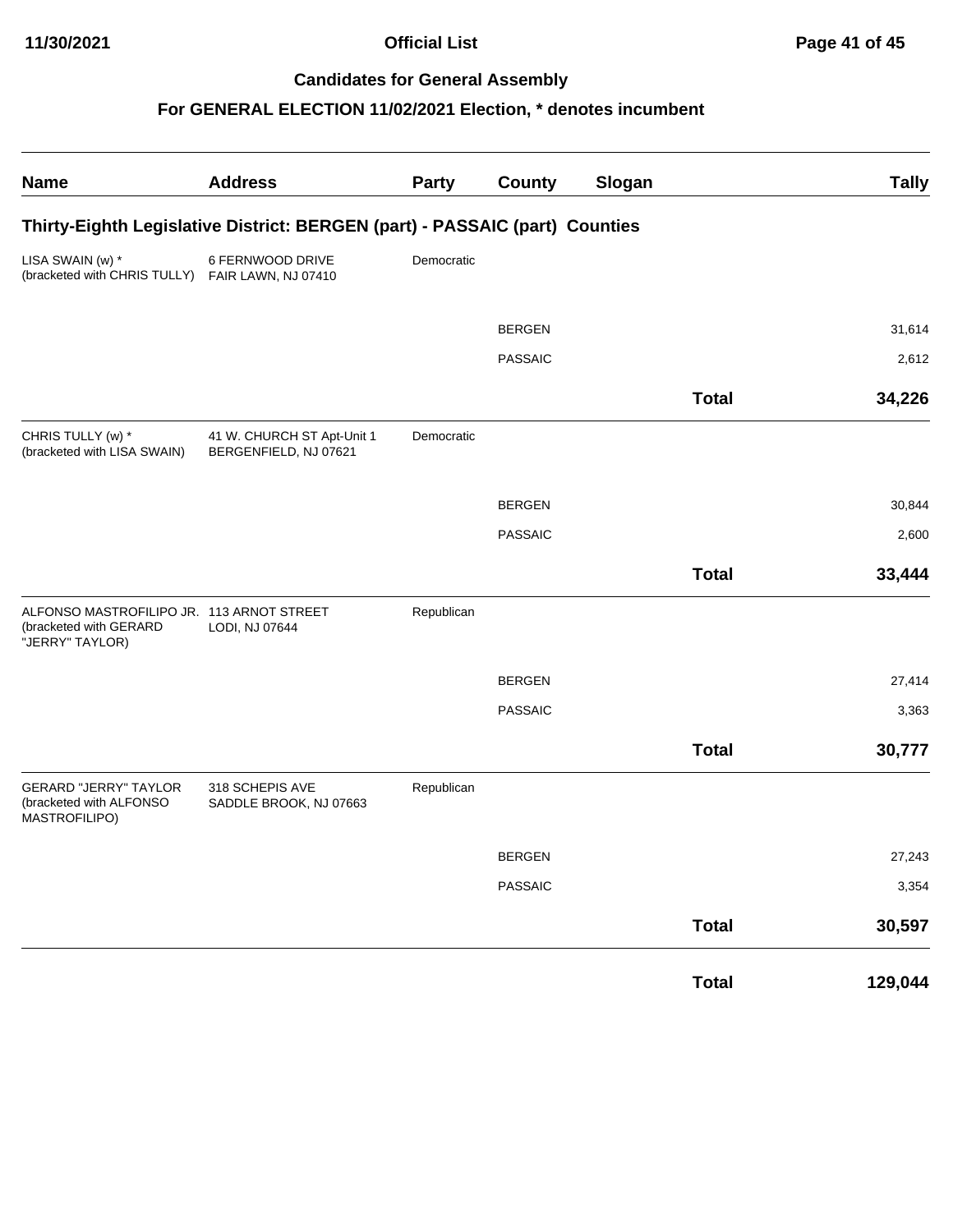| <b>Name</b>                                                  | <b>Address</b>                                                             | Party      | <b>County</b>  | Slogan |              | <b>Tally</b> |
|--------------------------------------------------------------|----------------------------------------------------------------------------|------------|----------------|--------|--------------|--------------|
|                                                              | Thirty-Ninth Legislative District: BERGEN (part) - PASSAIC (part) Counties |            |                |        |              |              |
| ROBERT AUTH (w) *<br>(bracketed with DEANNE<br>DEFUCCIO)     | 73 HOWARD DRIVE<br>OLD TAPPAN, NJ 07675                                    | Republican |                |        |              |              |
|                                                              |                                                                            |            | <b>BERGEN</b>  |        |              | 37,648       |
|                                                              |                                                                            |            | <b>PASSAIC</b> |        |              | 6,695        |
|                                                              |                                                                            |            |                |        | <b>Total</b> | 44,343       |
| DEANNE DEFUCCIO (w) *                                        | 28B ASH ROAD<br>(bracketed with ROBERT AUTH) UPPER SADDLE RIVER, NJ 07458  | Republican |                |        |              |              |
|                                                              |                                                                            |            | <b>BERGEN</b>  |        |              | 37,106       |
|                                                              |                                                                            |            | <b>PASSAIC</b> |        |              | 6,685        |
|                                                              |                                                                            |            |                |        | <b>Total</b> | 43,791       |
| MELINDA J. IANNUZZI<br>(bracketed with KARLITO A.<br>ALMEDA) | 27 DUANE LN<br>DEMAREST, NJ 07627                                          | Democratic |                |        |              |              |
|                                                              |                                                                            |            | <b>BERGEN</b>  |        |              | 30,028       |
|                                                              |                                                                            |            | <b>PASSAIC</b> |        |              | 4,862        |
|                                                              |                                                                            |            |                |        | <b>Total</b> | 34,890       |
| KARLITO A. ALMEDA<br>(bracketed with MELINDA J.<br>IANNUZZI) | 20 ALEXANDRA COURT<br>MAHWAH, NJ 07430                                     | Democratic |                |        |              |              |
|                                                              |                                                                            |            | <b>BERGEN</b>  |        |              | 28,966       |
|                                                              |                                                                            |            | <b>PASSAIC</b> |        |              | 4,742        |
|                                                              |                                                                            |            |                |        | <b>Total</b> | 33,708       |
|                                                              |                                                                            |            |                |        | <b>Total</b> | 156,732      |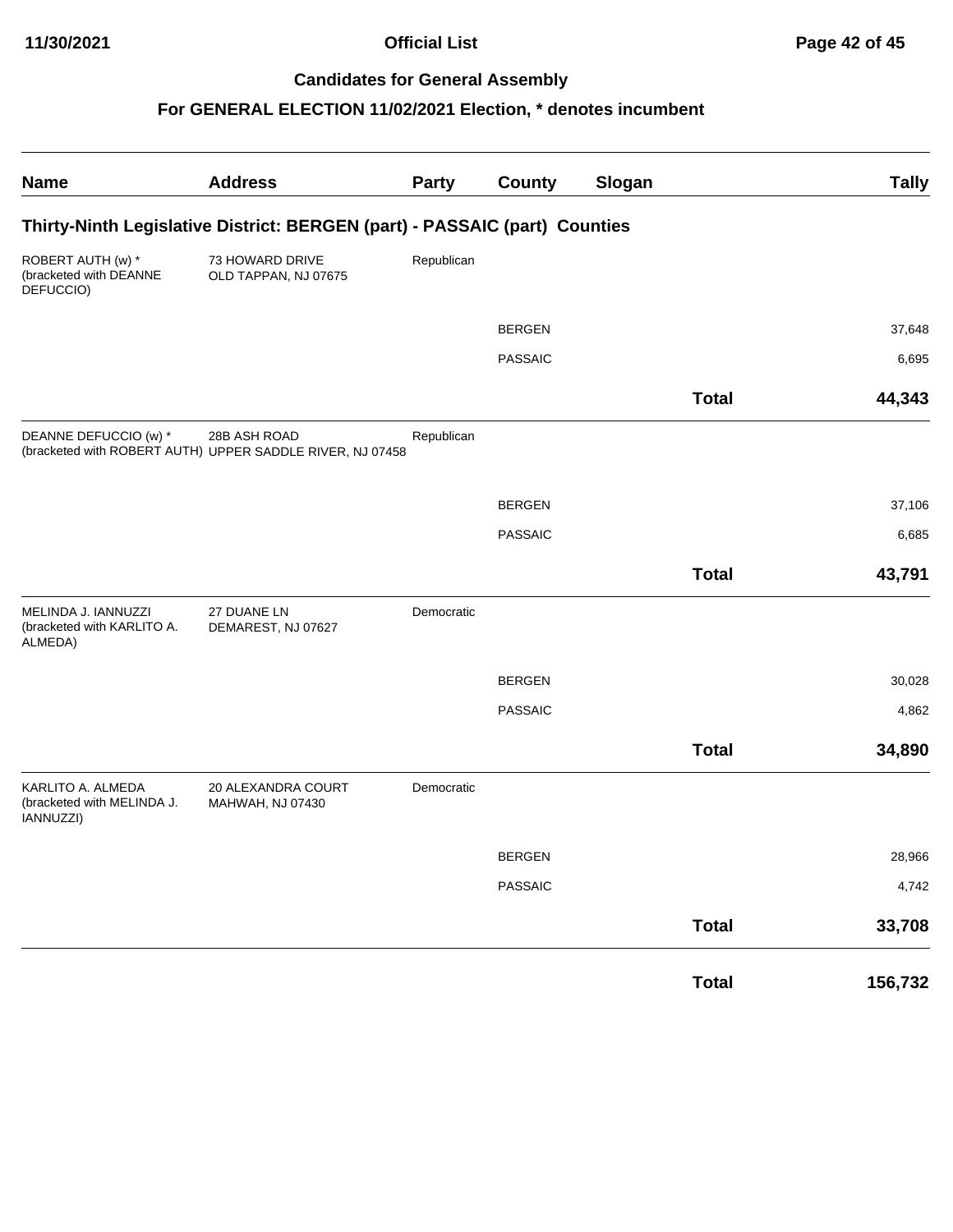| <b>Name</b>                                                                                     | <b>Address</b>                          | <b>Party</b> | <b>County</b>  | Slogan                                                                                                | <b>Tally</b> |
|-------------------------------------------------------------------------------------------------|-----------------------------------------|--------------|----------------|-------------------------------------------------------------------------------------------------------|--------------|
|                                                                                                 |                                         |              |                | Fortieth Legislative District: BERGEN (part) - ESSEX (part) - MORRIS (part) - PASSAIC (part) Counties |              |
| KEVIN J. ROONEY (w) *<br>(bracketed with CHRISTOPHER HAWTHORNE, NJ 07507<br>P. DEPHILLIPS)      | PO BOX 609                              | Republican   |                |                                                                                                       |              |
|                                                                                                 |                                         |              | <b>BERGEN</b>  |                                                                                                       | 17,299       |
|                                                                                                 |                                         |              | <b>ESSEX</b>   |                                                                                                       | 3,005        |
|                                                                                                 |                                         |              | <b>MORRIS</b>  |                                                                                                       | 5,094        |
|                                                                                                 |                                         |              | <b>PASSAIC</b> |                                                                                                       | 20,606       |
|                                                                                                 |                                         |              |                | <b>Total</b>                                                                                          | 46,004       |
| CHRISTOPHER P. DEPHILLIPS 755 BIRCHWOOD DRIVE<br>$(w)$ *<br>(bracketed with KEVIN J.<br>ROONEY) | WYCKOFF, NJ 07481                       | Republican   |                |                                                                                                       |              |
|                                                                                                 |                                         |              | <b>BERGEN</b>  |                                                                                                       | 17,080       |
|                                                                                                 |                                         |              | <b>ESSEX</b>   |                                                                                                       | 2,931        |
|                                                                                                 |                                         |              | <b>MORRIS</b>  |                                                                                                       | 5,007        |
|                                                                                                 |                                         |              | <b>PASSAIC</b> |                                                                                                       | 20,228       |
|                                                                                                 |                                         |              |                | <b>Total</b>                                                                                          | 45,246       |
| <b>GENEVIEVE ALLARD</b><br>(bracketed with NICOLE<br>MCNAMARA)                                  | 647 DELAWARE AVE<br>RIDGEWOOD, NJ 07450 | Democratic   |                |                                                                                                       |              |
|                                                                                                 |                                         |              | <b>BERGEN</b>  |                                                                                                       | 13,213       |
|                                                                                                 |                                         |              | <b>ESSEX</b>   |                                                                                                       | 2,040        |
|                                                                                                 |                                         |              | <b>MORRIS</b>  |                                                                                                       | 2,782        |
|                                                                                                 |                                         |              | <b>PASSAIC</b> |                                                                                                       | 12,571       |
|                                                                                                 |                                         |              |                | <b>Total</b>                                                                                          | 30,606       |
| NICOLE MCNAMARA<br>(bracketed with GENEVIEVE<br>ALLARD)                                         | 11 MONROE ST<br>WALDWICK, NJ 07463      | Democratic   |                |                                                                                                       |              |
|                                                                                                 |                                         |              | <b>BERGEN</b>  |                                                                                                       | 13,198       |
|                                                                                                 |                                         |              | ESSEX          |                                                                                                       | 2,083        |
|                                                                                                 |                                         |              | <b>MORRIS</b>  |                                                                                                       | 2,843        |
|                                                                                                 |                                         |              | <b>PASSAIC</b> |                                                                                                       | 12,942       |
|                                                                                                 |                                         |              |                | <b>Total</b>                                                                                          | 31,066       |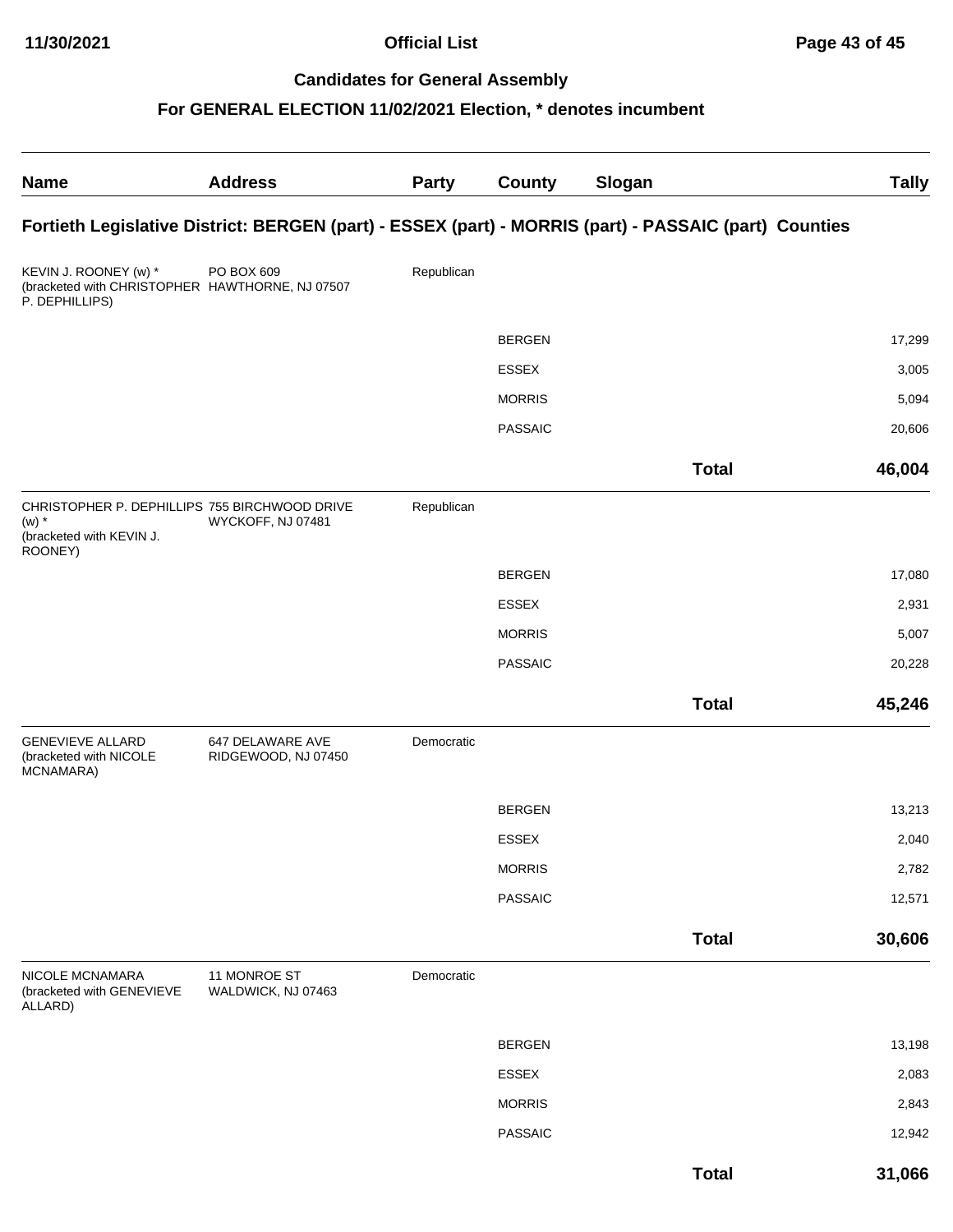## **For GENERAL ELECTION 11/02/2021 Election, \* denotes incumbent**

| <b>Name</b>                                              | <b>Address</b>                     | <b>Party</b> | County | Slogan                                                                                                | Tally |
|----------------------------------------------------------|------------------------------------|--------------|--------|-------------------------------------------------------------------------------------------------------|-------|
|                                                          |                                    |              |        | Fortieth Legislative District: BERGEN (part) - ESSEX (part) - MORRIS (part) - PASSAIC (part) Counties |       |
| NICOLE MCNAMARA<br>(bracketed with GENEVIEVE)<br>ALLARD) | 11 MONROE ST<br>WALDWICK, NJ 07463 | Democratic   |        |                                                                                                       |       |

**Total 152,922**